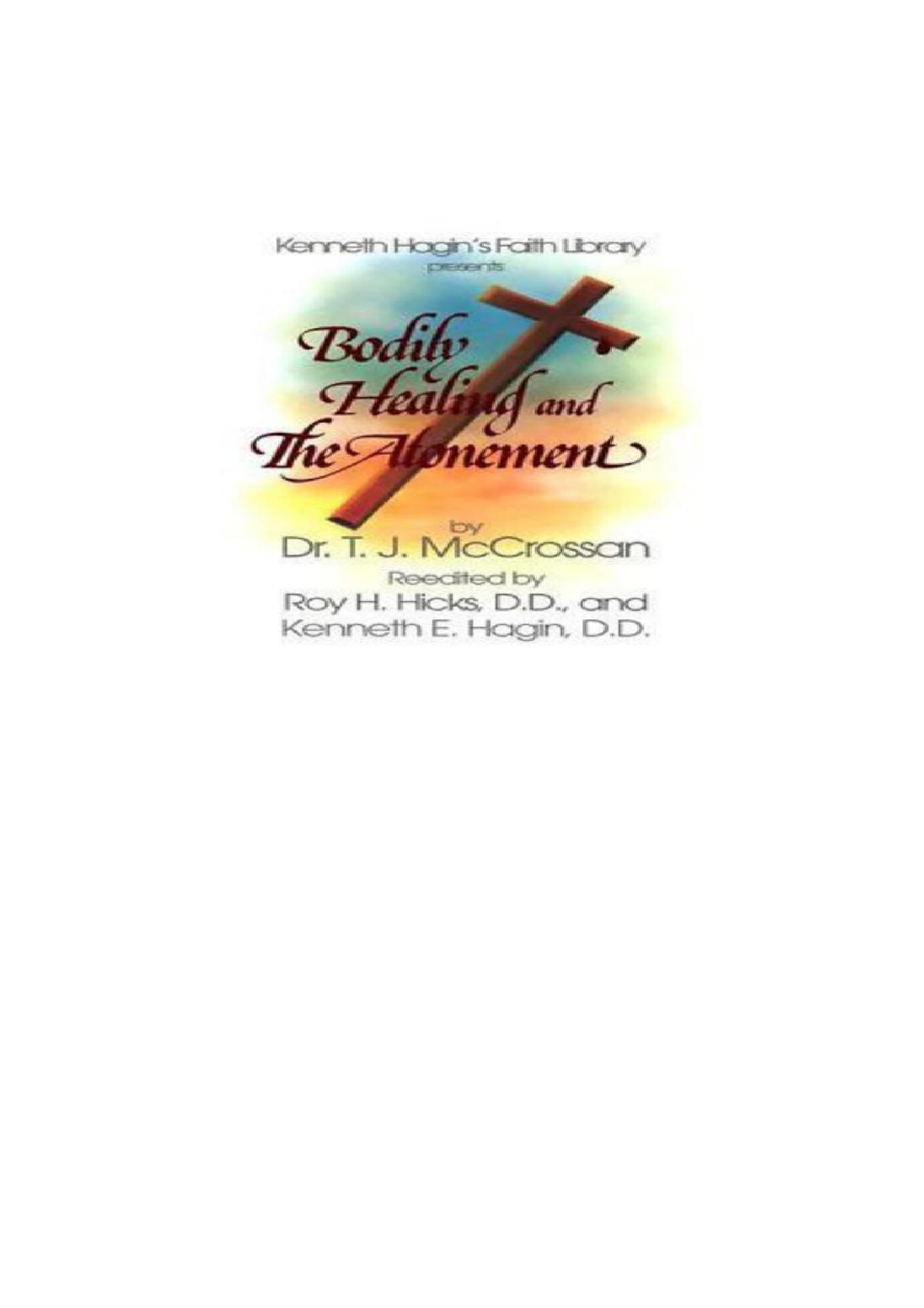# **Bodily Healing And The Atonement**

**by Dr. T. J. McCrossan**

**Reedited by Roy H. Hicks, D.D.,**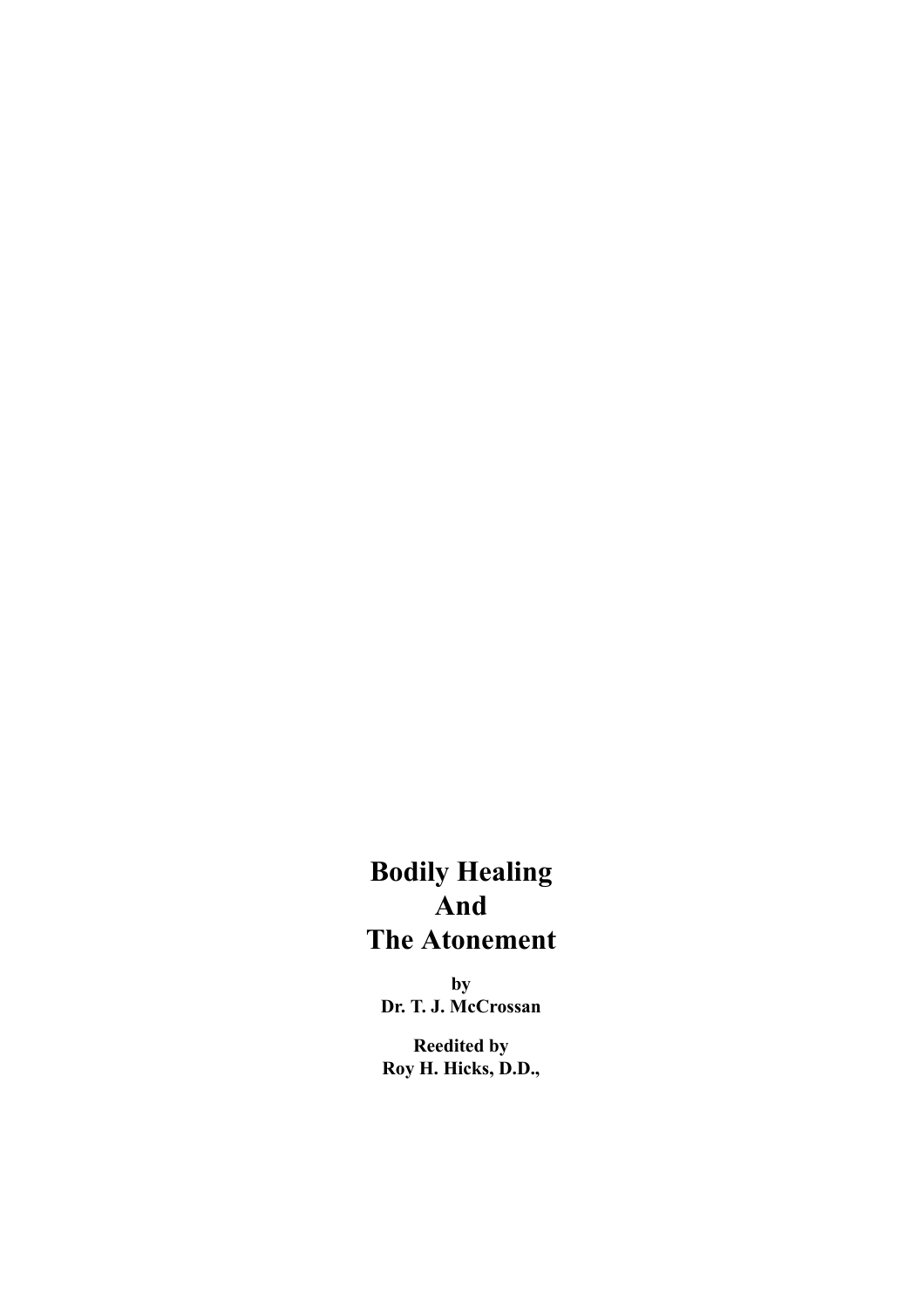## **and Kenneth E. Hagin, D.D.**

Unless otherwise indicated, Scripture quotations in this book are from the King James Version or are Dr. McCrossan's own literal translations from the original Greek. Second Edition Third Printing 1989 ISBN 0-89276-505-4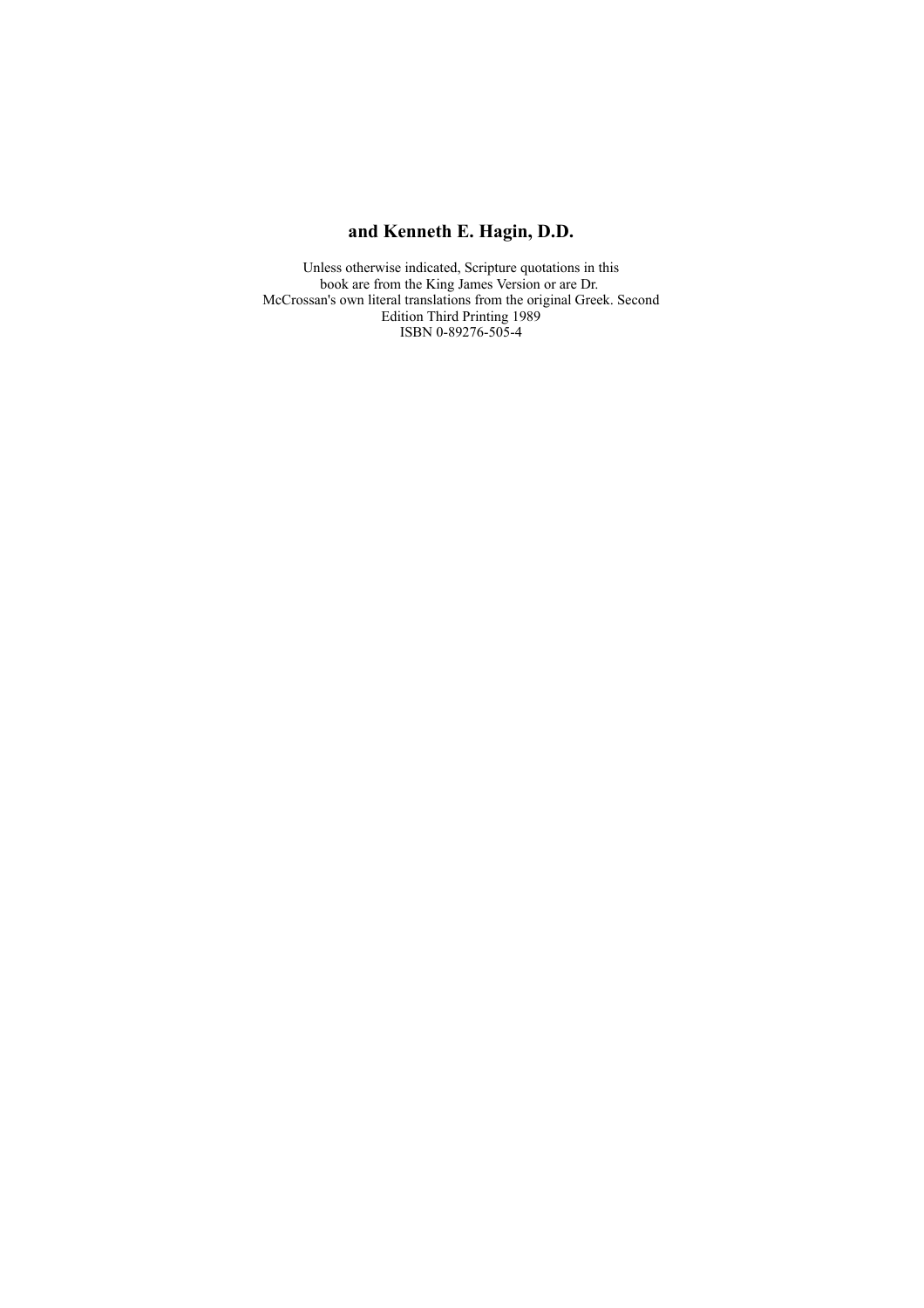# Table Of Contents

Preface Foreword Foreword **Introductory Remarks** Division I Reason I Reason II Reason III Reason IV Reason V Reason VI Division II Division III Division IV Division V Addenda Notes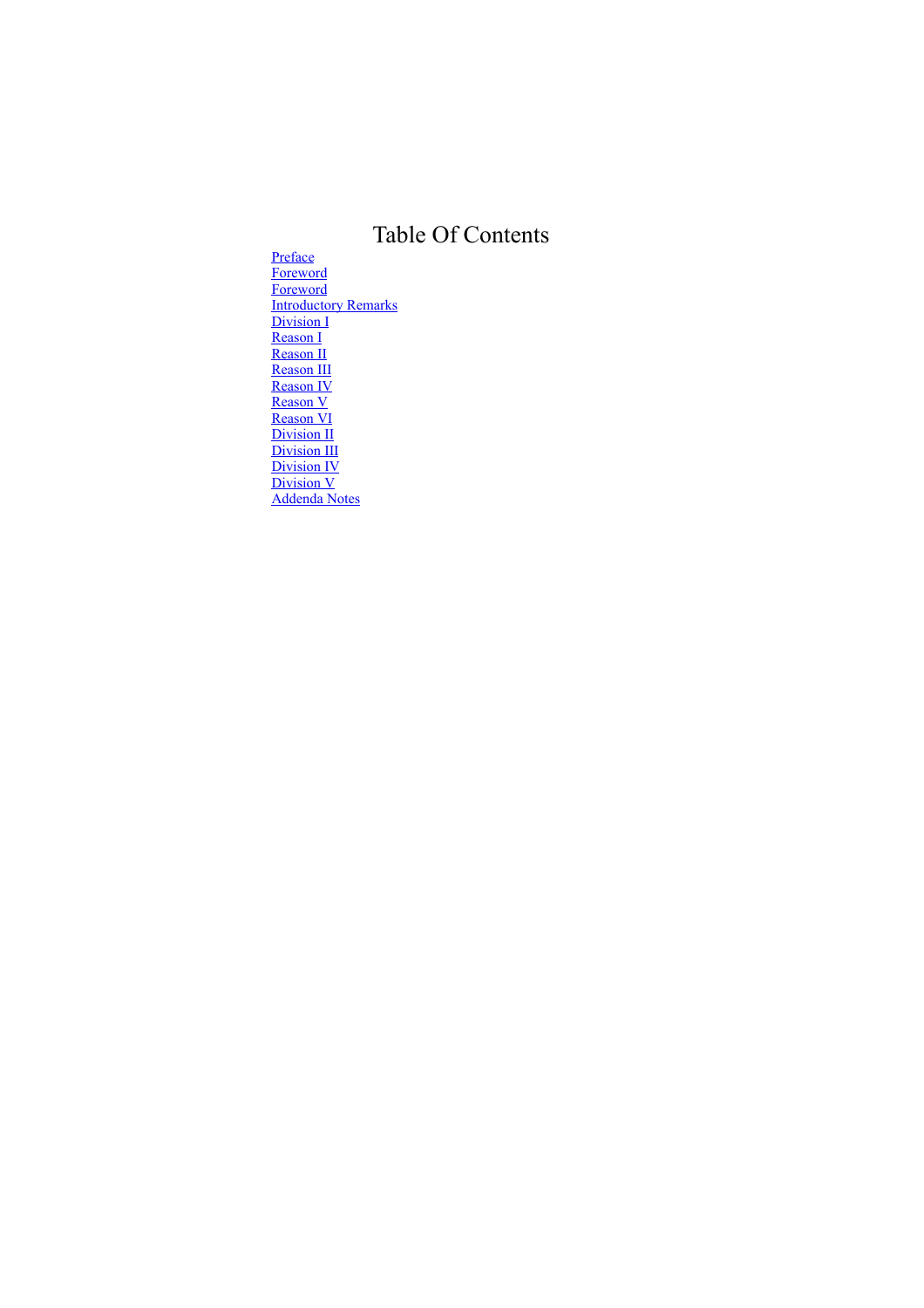### Preface

Dr. T. J. McCrossan, noted pastor, author, Bible teacher, and highly respected Greek and Hebrew scholar, taught Greek and Hebrew languages in the Manitoba University, Manitoba, Canada, before entering the ministry.

For 18 years he was the Examiner in Greek for the Presbytery of Minneapolis, Minnesota. During this period, he not only built Bethany Presbyterian Church of that city, but for 12 years pastored the historic Oliver Presbyterian Church of Minneapolis.

It was during the revolutionary ministry of Dr. Charles S. Price that Dr. McCrossan embraced the Full Gospel message, receiving the baptism of the Holy Spirit in 1922. Thereafter, these two servants of God labored side by side in many evangelistic efforts, each complementing the other's ministry.

— Roy H. Hicks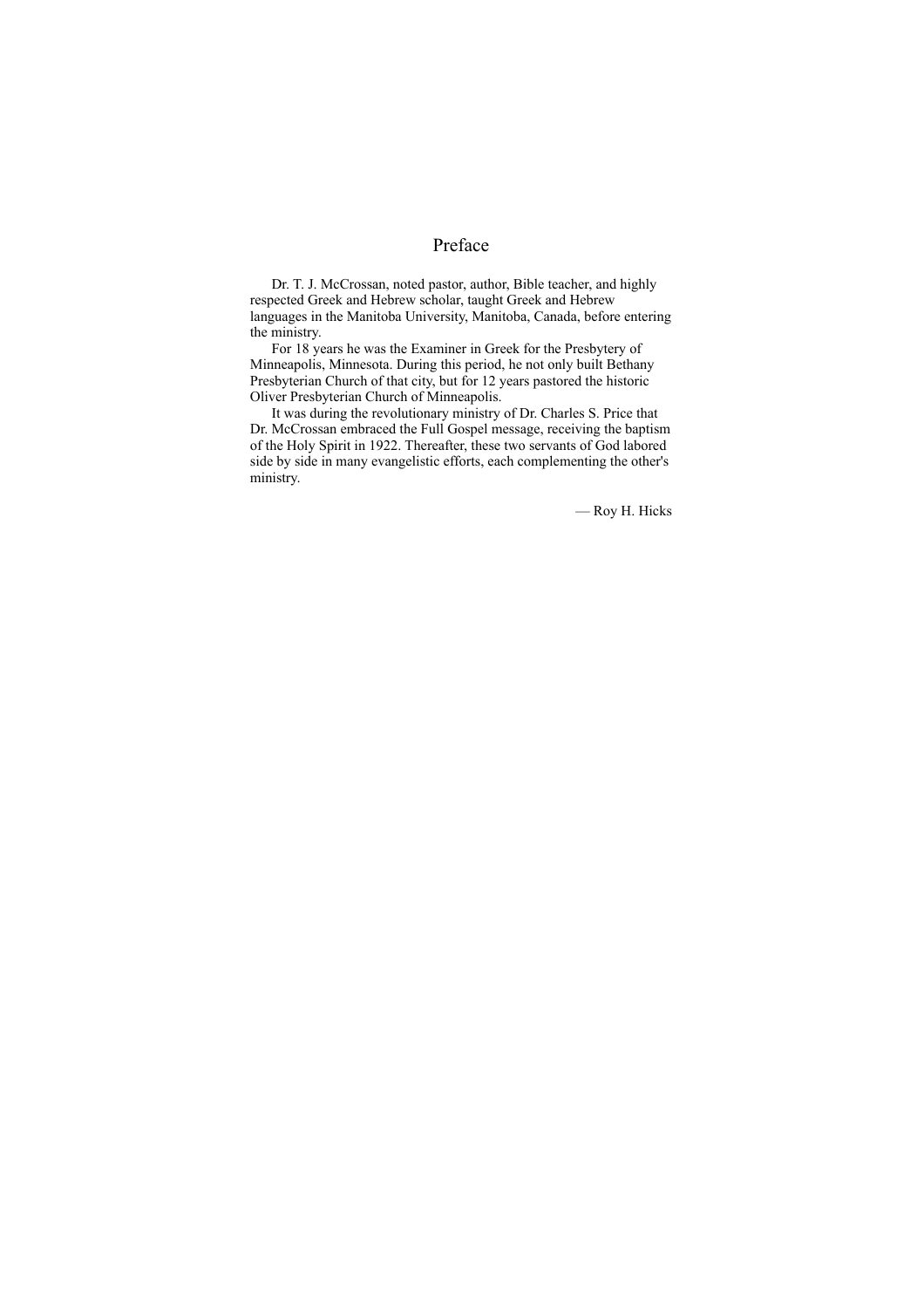### Foreword

Kenneth Hagin has stated what a great blessing this book has been to him. I echo his statement.

Not being a master of the Greek language can, at times, be a benefit. It can make one more open to the works of others who are outstanding Greek scholars.

Dr. T. J. McCrossan discovered bodily healing in the Atonement through reading his Greek New Testament. Later on he teamed up with Dr. Charles Price, embraced the Full Gospel message, and received the baptism with the Holy Spirit. He was professor of Greek and Hebrew languages at Manitoba University in Canada.

I had two highly respected men of my acquaintance, both teachers of Greek in colleges, check out the Greek and the interpretation of it by Dr. McCrossan. They both assure me it is excellent.

Reader, one of the outstanding reasons why so many of God's people are not healed is because they do not fully understand the attitude of God toward sickness. So many people waver in their faith because they have heard, expounded from the pulpit, that it is God's will for them to be sick.

May the reading of this book forever erase all doubts you may have had. May you know and confess (speak out plainly) that God took both our sins and our sickness, and placed them on our Lord Jesus, by whose stripes ye are healed.

Parts of the original work have been deleted in order to allow this to be a smaller book. Rev. Hagin and I express our heartfelt thanks to Don McCrossan, son of Dr. T. J. McCrossan, for giving permission to reprint the book.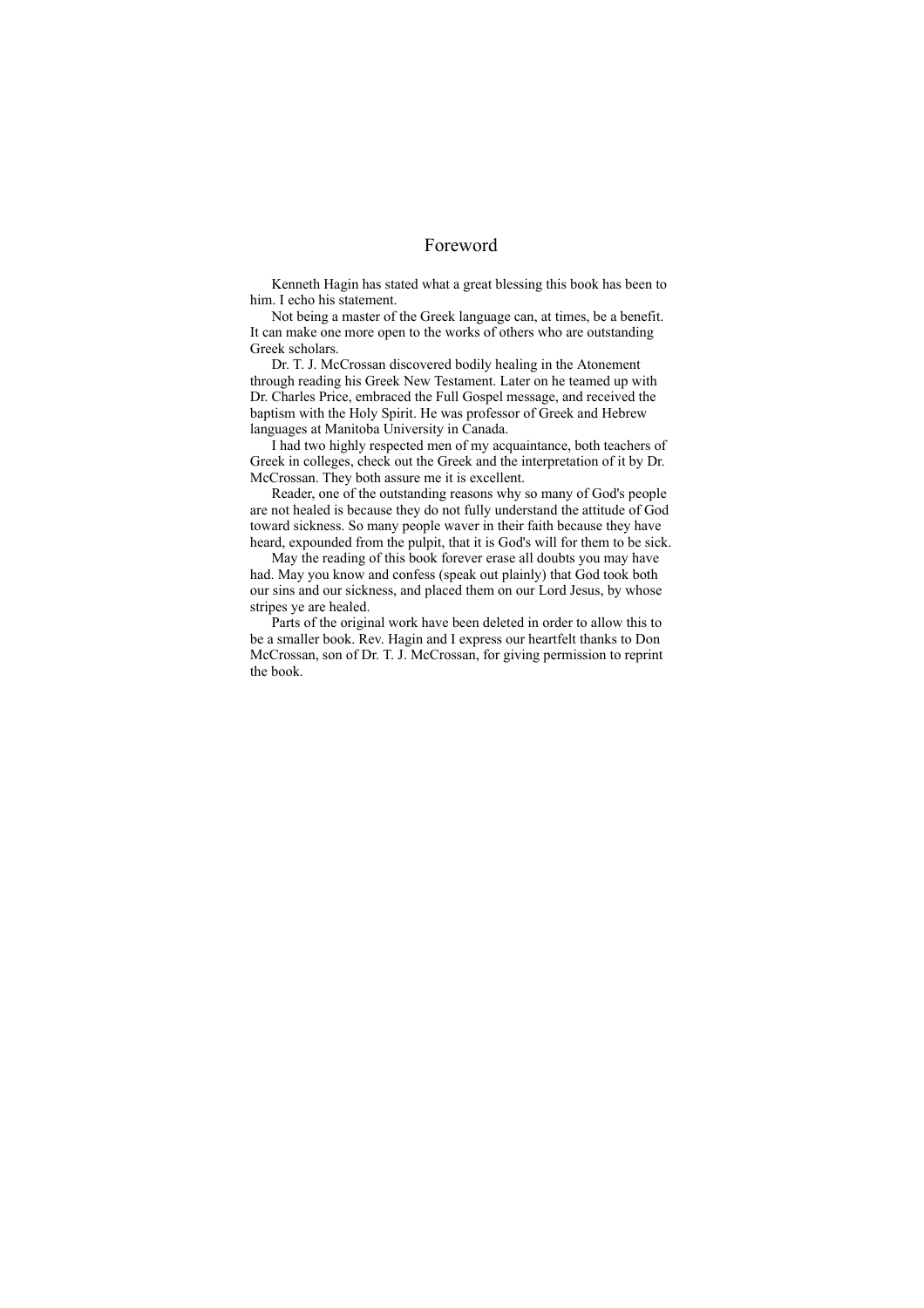#### Foreword

For many years I had a copy of T. J. McCrossan's book Bodily Healing and the Atonement published in 1930. Err somehow, like good books have a way of doing, it got away from me. The amazing enlightenment it gave me into the Scriptures, however, never got away from me.

For instance, regarding the word "helpeth" in Romans 8:26: "Likewise the Spirit also helpeth our infirmities: for we know not what we should pray for as we ought: but the Spirit itself maketh intercession for us with groanings which cannot be uttered."

Dr. McCrossan brings out that this word means "take hold, together with, against." How many times the picture of the Holy Spirit taking hold together with me against the power of the enemy has put me over in prevailing prayer. As I teach others on the subject of intercessory prayer, I paint this word picture Brother McCrossan painted so clearly for me.

I like what he brings out on Romans 8:11, too. It gives me something to chew on, if you know what I mean. I teach quite often on the God-kind of "life" Jesus came to bring us (John 10:10). For that life is the enlightenment of men (John 1:4). The Greek word for this God-kind of life is zoe.

Dr. McCrossan shows us the work of the Holy Spirit in manifesting this zoe life in our physical bodies. Romans 8:11 says, "But if the Spirit of him that raised up Jesus from the dead dwell in you, he that raised up Christ from the dead shall also quicken [zoopoiesei] your mortal bodies by his Spirit that dwelleth in you." He points out, "This verb 'will quicken' is zoopoiesei and comes from zoe (life) and poieo (I make). It is the work of the Holy Spirit to keep making life in these mortal bodies of ours."

From an indepth study of Isaiah 53 and First Peter 2:24, Dr. McCrossan clearly proves that the original manuscripts leave no room for doubt — Christ died for our sicknesses as He died for our sins.

I am not a Hebrew or Greek scholar. But I do appreciate someone with a deep understanding of the original languages of the Bible who also has the keen insight only the Holy Spirit can give. I've known two men who especially possess these two qualities — Dr. P. C. Nelson and Dr. T. J. McCrossan.

I believe it is the will of the Lord that Dr. McCrossan's book again is available to lovers of God's Word. You see, Rev. Roy Hicks and I had often discussed its insights and lamented that we did not still possess our own copies of it. We tried to find it.

Just recently, while Brother Hicks was eating in a restaurant, he overheard people discussing Bodily Healing and the Atonement. He walked over to their table, excused himself, and asked if they could possibly be discussing Dr. McCrossan's book. They were. They had a copy. And they knew Dr. McCrossan's relatives, who have since given their permission to reprint this book.

I am glad to have a part in reprinting this classic. And I am especially glad to recommend it to you.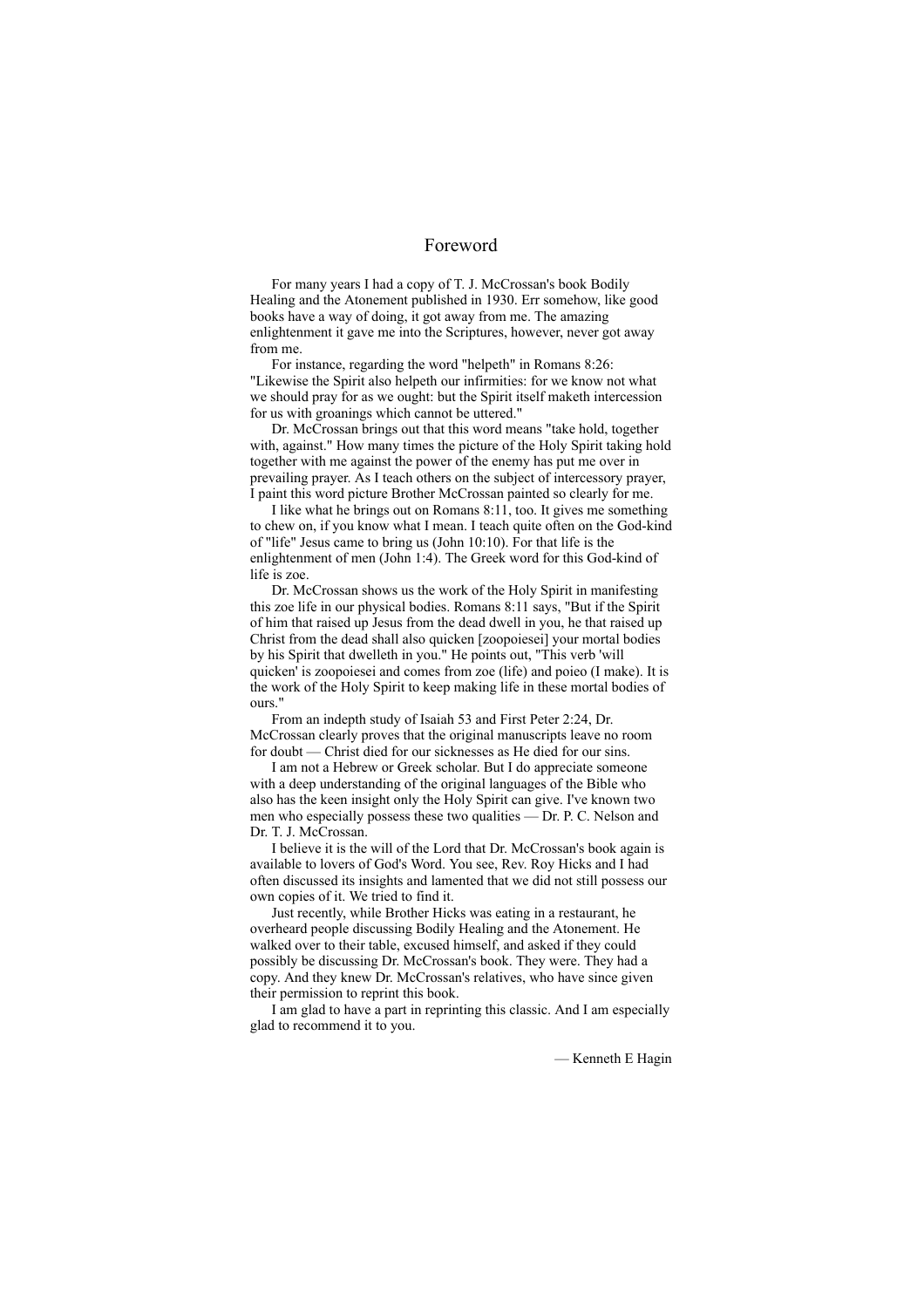#### Introductory Remarks

Let us begin by asking a very important question: "How did sickness enter this world?'1

Our answer is found in Romans 5:12, "Wherefore, as by one man sin entered into the world, and death by sin; and so death passed upon all men, for that all have sinned."

Then physical death and all that produces it are the direct results of sin.

But how came man to sin? Read Genesis 2:17 and Genesis 3:1-19, and you will find that it was Satan who caused our first parents to disobey God. Then Satan is the real originator of sin, sickness, and death.

Many deny this and say that God Himself is the real author of sickness and death because He said to Adam (Gen. 2:17), "But of the tree of the knowledge of good and evil, thou shalt not eat of it: for in the day that thou eatest thereof thou shalt surely die." But who caused Adam and Eve to disobey God's command and so bring sin, sickness, and death into this world? Satan. Then Satan, and not God, is the real author of sin, sickness, and death.

This explains why Christ said to the man whom He cured at the Pool of Bethesda (John 5:14), "Sin no more, lest a worse thing come upon thee." His sickness had come as the result of sin.

This explains also Christ's words in Mark 2:9-11, "Whether it is easier to say to the sick of the palsy, Thy sins be forgiven thee; or to say, Arise, and take up thy bed, and walk? But that ye may know that the Son of man hath power on earth to forgive sins, (he saith to the sick of the palsy,) I say unto thee, Arise, and take up thy bed, and go thy way into thine house."

The people would not believe that Christ had power to forgive this man's sins, so He says to them, in effect, "I will now prove to you that I have the power to forgive sins by curing this palsy, which is one of the consequences of sin. When you see that I can cure or take away this sinproduced disease, then you will know for a certainty that I also can take away sin itself."

Again we are absolutely sure Satan is the author of sickness as well as sin, because Christ always uses the same harsh word, epitimao, to rebuke sickness (Satan's work) as He uses to rebuke evil spirits.

In Luke 4:35 we read, "And Jesus rebuked [epetimesen] him [the evil spirit in a man], saying, Hold thy peace, and come out of him."

In Luke 4:39 we read, "And he stood over her [Simon's wife's mother], and rebuked [epetimesen, the same word as in Luke 4:35] the [spirit of] fever; and it left her." Christ used the same harsh word to rebuke all sicknesses as He used to rebuke all evil spirits, because all sickness is caused by Satan. This is the only explanation.

Yes, every sickness, disease, and deformity which Christ cured while on earth was the result of sin, Satan's work. Read Acts 10:38, "How God anointed Jesus of Nazareth with the Holy Ghost and with power: who went about doing good, and healing all that were oppressed of the devil; for God was with him." Then all Christ cured, while on earth, were oppressed of the devil. This included also Lazarus' sickness, even though Christ declares (John 11:4), "This sickness is ... for the glory of God."

Let us here examine this word "oppressed." The Greek word is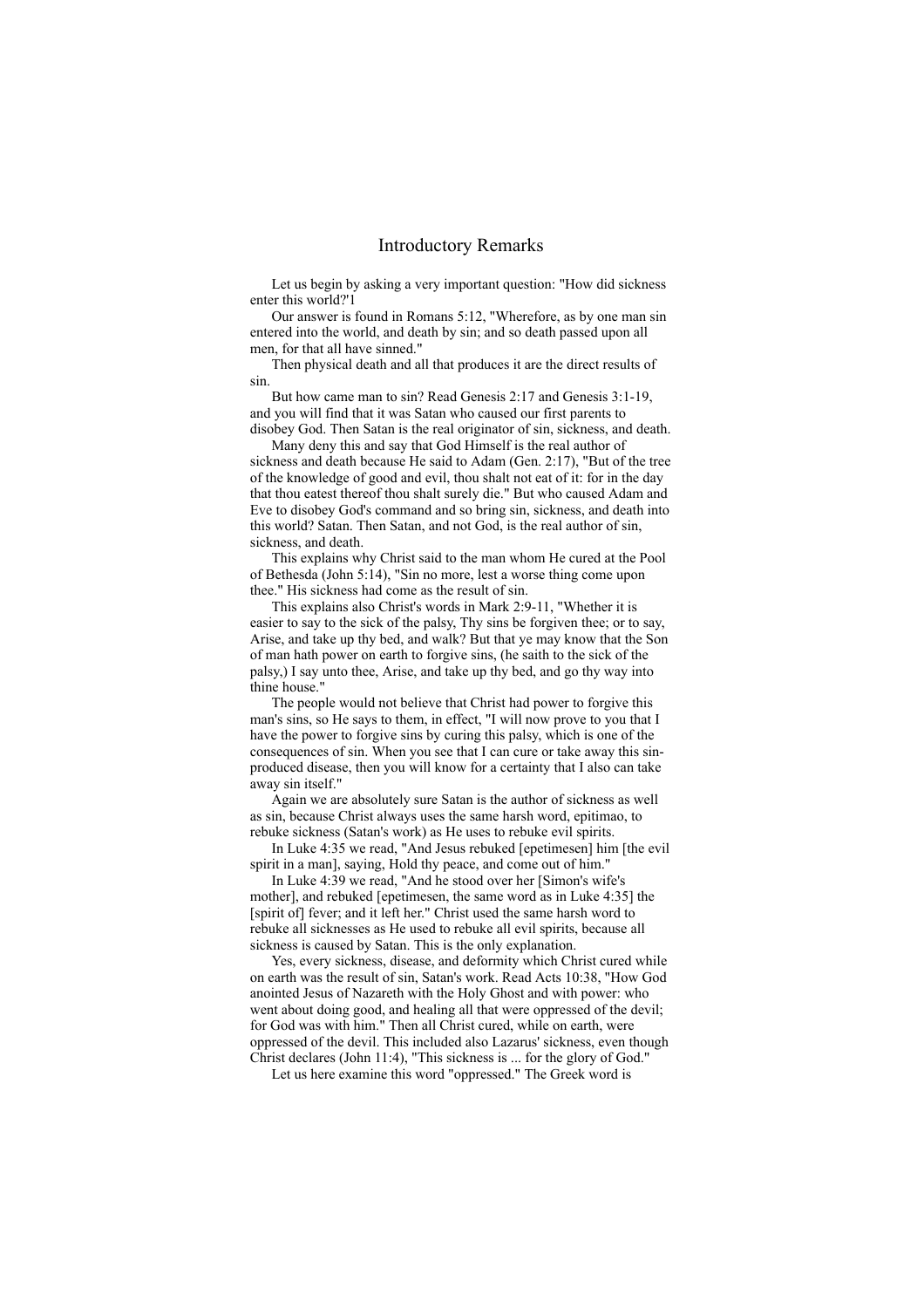katadunasteuomenous, the present participle passive, accusative plural of katadunasteuo. This comes from kata, down or under, and dunasteuo, I hold power or lordship. Then this word katadunasteuomenous in Acts 10:38 really means "those under the domination or lordship of Satan."

Yes, every sickness, disease, and deformity Christ cured while on earth was the result of Satan's work, and it is the same today.

Not only is Satan the originator of sickness, but he is the propagator of it, for the Bible informs us that he has special evil spirits whose chief business is to make people sick.

In Luke 13:11 we read, "And, behold, there was a woman which had a spirit of infirmity eighteen years, and was bowed together [bent double], and could in no wise lift up herself." Luke 13:16 informs us that this was Satan's work: "And ought not this woman, being a daughter of Abraham, whom Satan hath bound, lo, these eighteen years, be loosed from this bond on the sabbath day?"

Notice now the words "which had a spirit of infirmity." The word for "infirmity" here is astheneia, the commonest word in the Greek language for "sickness." Then this poor woman had been dominated for eighteen years by an evil spirit, a spirit here called "a spirit of sickness." Yes, Satan really has "spirits of sickness" whose one great work in this world is to propagate sickness and disease.

In Mark 9:25 we find that Satan also has "deaf and dumb" spirits: "When Jesus saw that the people came running together, he rebuked the foul spirit, saying unto him [Note, these evil spirits are persons.], Thou dumb and deaf spirit, I charge thee, come out of him, and enter no more into him." Then, in addition to "spirits of sickness," Satan also has "deaf and dumb" spirits to afflict mankind.

In Mark 1:23 we read, "And there was in their synagogue a man with an unclean [unwashed, dirty, foul] spirit." Then Satan also has spirits who are specialists in polluting men's minds and imaginations, making them immoral.

In Acts 16:16 we read of a girl who was "possessed with a spirit of divination" (literally, a spirit of Python). This was an evil spirit which gave her the ability to foretell things.

Satan, then, has all kinds of evil spirits, and thousands of these belong to that group designated as "the spirits of sickness." No wonder we read in Ephesians 6:12, "For we wrestle not against flesh and blood, but against principalities, against powers, against the rulers of the darkness of this world, against spiritual wickedness in high places."

Yes, Satan is not only the originator of sickness and disease, but he is the propagator of the same by means of these many evil spirits who obey his every command.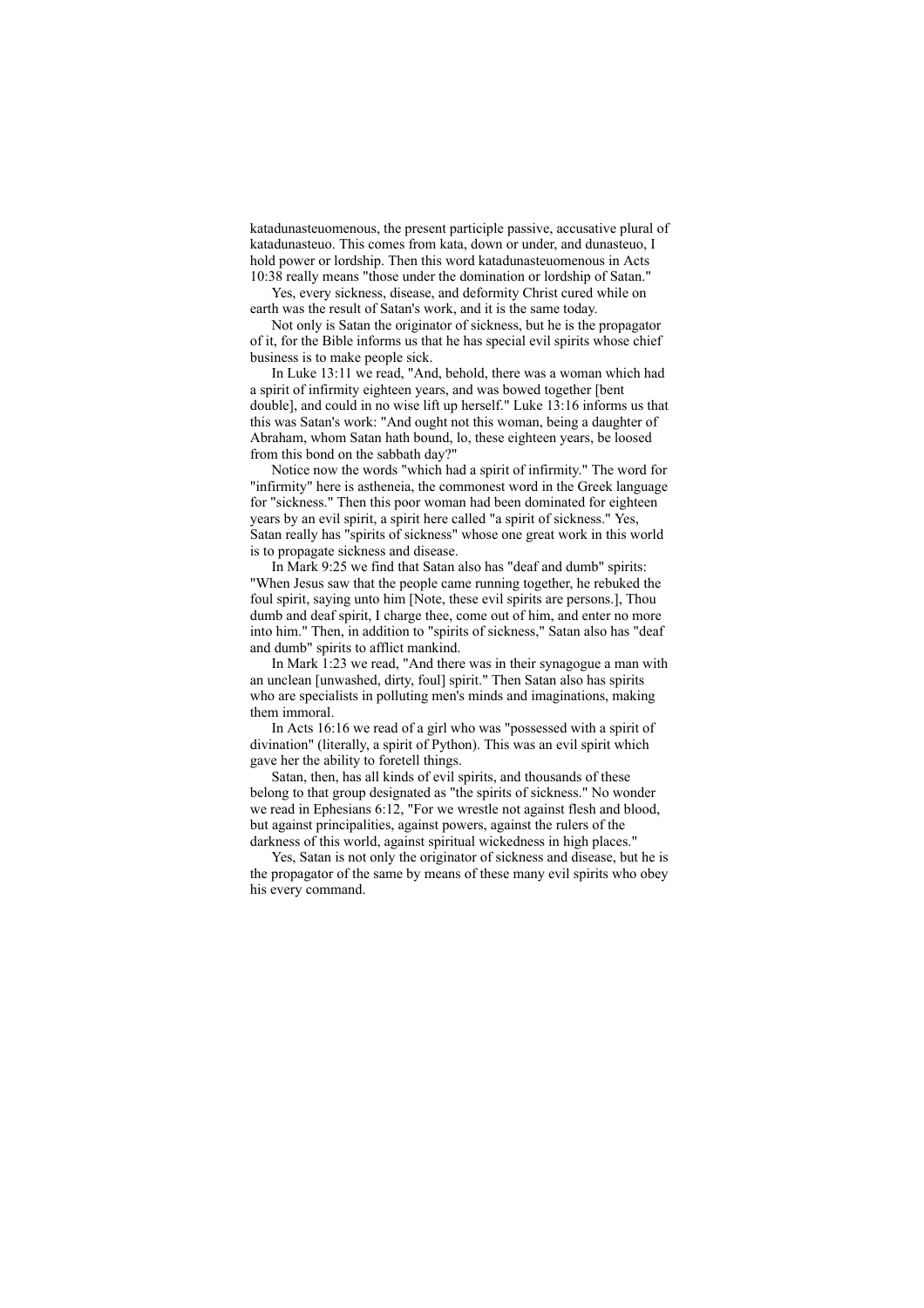## Division I

Six Great Biblical Reasons Why All Christians Should Take Christ As The Healer Of Their Bodies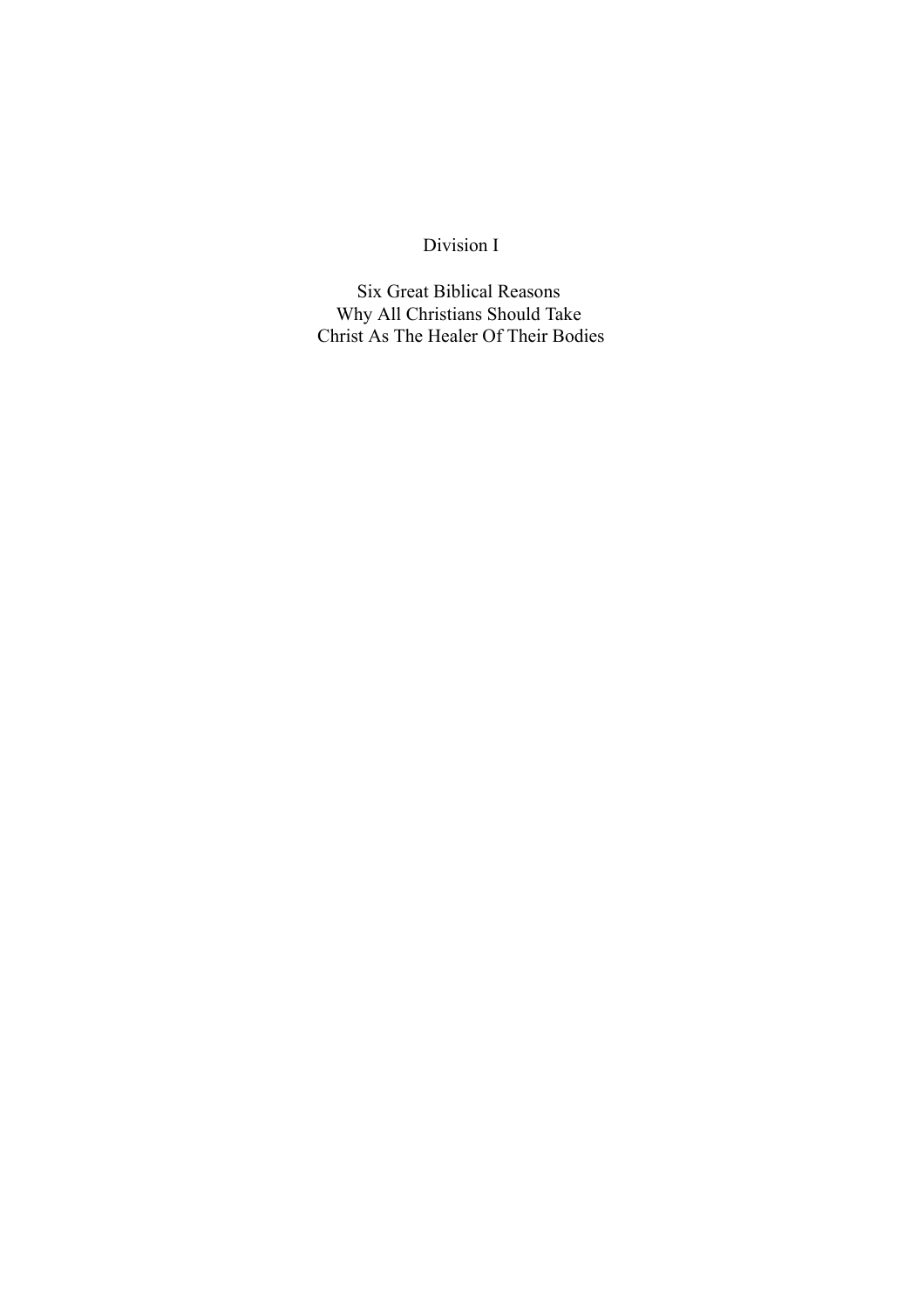#### Reason I

Because God used to heal the sick, and He is an unchangeable God. (a) In Old Testament times, God was men's Healer.

In Exodus 15:26 we read, "If thou wilt diligently hearken to the voice of the Lord thy God, and wilt do that which is right in his sight, and wilt give ear to his commandments, and keep all his statutes, I will put none of these diseases upon thee, which I have brought upon the Egyptians: for I am the Lord that healeth thee."

In Exodus 23:25 we read, "And ye shall serve the Lord your God.. . and I will take sickness away from the midst of thee."

Psalm 103:3, "Who forgiveth all thine iniquities; who healeth all thy diseases." God is still forgiving sins, and He is still healing diseases, or else He is not the same God He used to be.

Some Bible teachers tell us the Psalmist is here only speaking of spiritual diseases. These all quote Psalm 103:4, "Who redeemeth thy life from destruction," and then say (Modern Religion — Healing, page 139), "Present time healing of a sick body does not redeem it from destruction, but healing the life or soul of the sin, disease, death, does redeem both body and soul from destruction, through the resurrection."

Now these friends are wrong for three reasons:

(1) Because the word for "disease" in Psalm 103:3 in the Septuagint is nosos. This word is used nine times in the Septuagint and twelve times in the New Testament, and it always refers to physical disease.

(2) Because the word for "healeth" in Psalm 103:3 in the Septuagint is iaomai. This word is used twenty-eight times in the New Testament, and always of physical healing.

(3) Because the expression "who redeemeth" (Sep tuagint) reads ton lutroumenon, the one constantly redeeming (the present participle middle of lutroo). The use of the present participle here teaches the blessed truth that God is now constantly employed keeping life in our bodies (keeping our hearts beating — something we have nothing whatever to do with). We know this redemption is going on now and does not refer to the Resurrection, because of what follows in the Septuagint. It literally reads, "The one redeeming thy life from destruction [decay], the one crowning thee with mercy and compassion, the one satisfying thy desire with good things," *etc.*

The use of the present participle here, as all Greek scholars know, brings out the blessed thought that God is right now constantly doing all these things mentioned. The redemption spoken of, therefore, in Psalm 103:3 has nothing whatsoever to do with the Resurrection of the future, but tells us of something the Lord is now doing on our behalf.

Psalm 105:37, "He brought them forth also with silver and gold: and there was not one feeble person among their tribes." Why? Because God was their Healer.

Psalm 107:20, "He [God] sent [forth] his word, and healed them . . . ."

(b) In New Testament times, God was man's Healer through the Lord Jesus Christ, God in the flesh.

Matthew 9:35, "And Jesus went about all the cities and villages,

teaching . . . and preaching the gospel of the kingdom, and healing every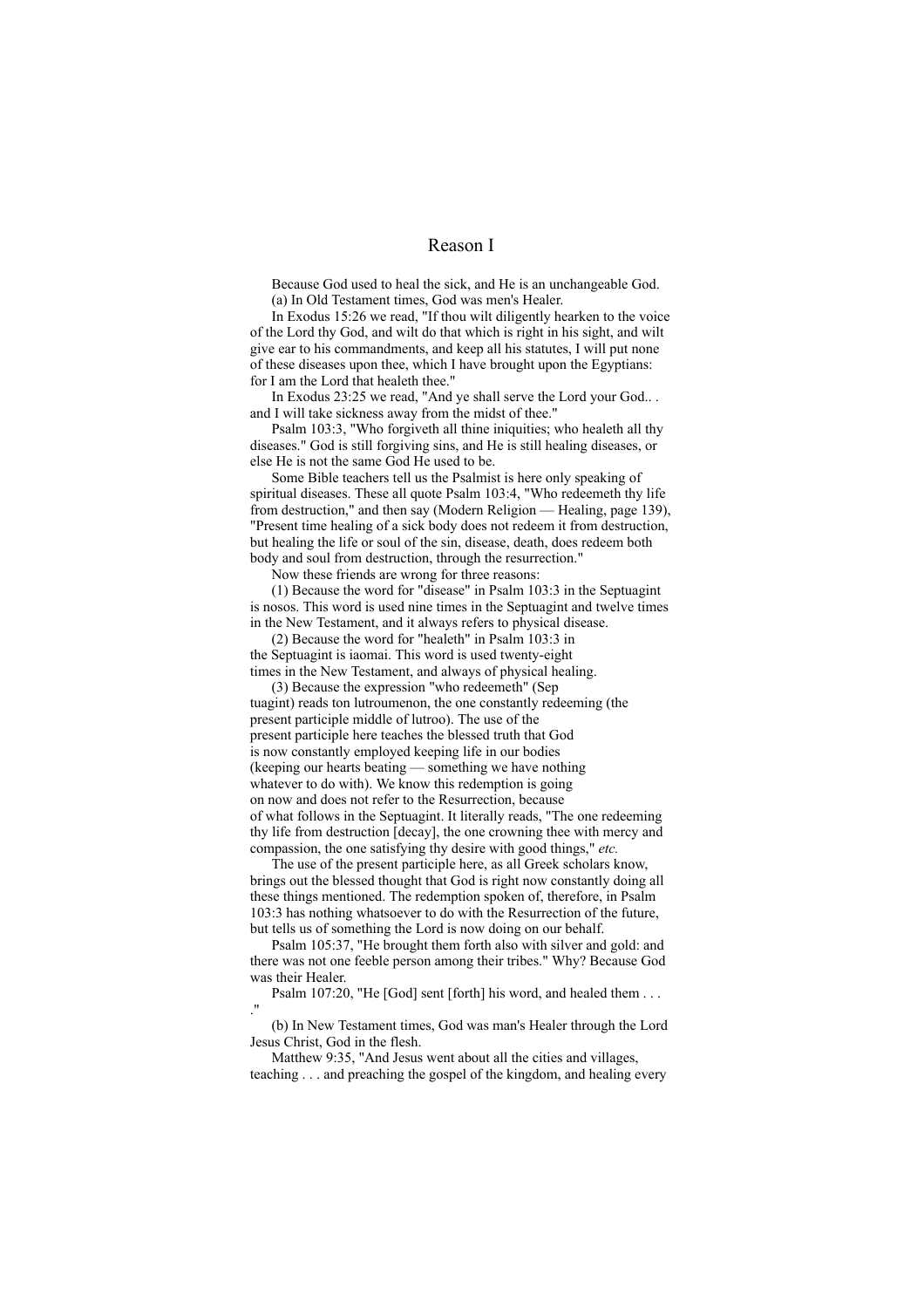sickness and every disease among the people." Note, Christ preached and healed publicly.

Then Mark 6:12 informs us that Christ, God in the flesh, gave power to His disciples to heal the sick. Mark 6:12,13 says, "And they [the disciples] went out, and preached that men should repent. And they cast out many devils, and anointed with oil many that were sick, and healed them." Note, these disciples, like their Lord, also held great preaching and healing campaigns.

Has God changed, or is He the very same God today that He was in Old and New Testament times?

In Malachi 3:6 we read, "For I am the Lord, I change not."

In Hebrews 13:8 we read, "Jesus Christ the same yesterday, and to day, and for ever." The Greek expression here for "the same" is ho autos, and means the very same identical person in every respect.

Again, James says (James 1:17), "Every good gift [including the gift of healing]... is from above, and cometh down from the Father of lights, with whom is no variableness, neither shadow of turning." The Greek word here for "variableness" is parallage.

Here, then, James declares that God does not change even slightly. Now, God used to be:

(1) Jehovah-shammah — "The Lord ever present."

(2) Jehovah-jireh — "The Lord our provider."

(3) Jehovah-nissi — "The Lord our banner."

(4) Jehovah-shalom — "The Lord our peace."

(5) Jehovah-raah — "The Lord my shepherd."

(6) Jehovah-tsidkenu — "The Lord our righteousness."

(7) Jehovah-rapha — "The Lord that healeth." (Exod. 15:26)

All admit that God is still: Jehovah-shammah — "The Lord ever present." Jehovah-jireh — "The Lord our provider." Jehovah-nissi — The Lord our banner." Jehovah-shalom — "The Lord our peace." Jehovah-raah — "The Lord my shepherd." Jehovah-tsidkenu — "The Lord our righteousness." Then, beloved, He is still Jehovah-rapha — the Lord our Healer, for James 1:17 declares, "With [Him] is no variableness" (He does not change even slightly); or, as Hebrews 13:8 expresses it, "Jesus Christ [God] the same yesterday, and to day, and for ever."

Since God (Christ) is just the same today as in the past, we ought to expect Him to have the same healing power.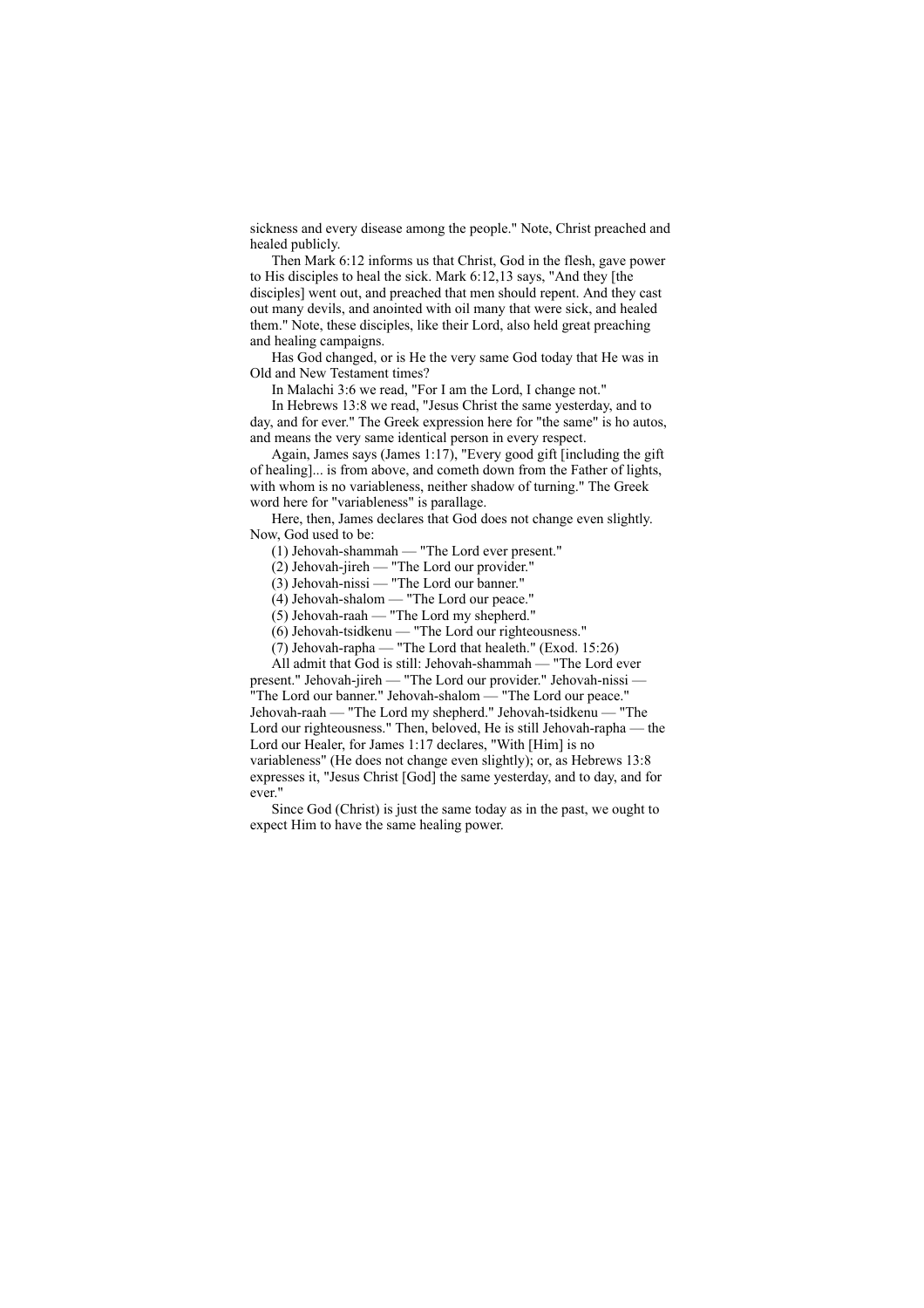## Reason II

Again, all Christians should expect God to heal their bodies today, because Christ died to atone for our sicknesses as well as for our sins.

Leading opponents of healing in the Atonement would agree on the following statements: "Did our Lord Jesus Christ by His death on the cross atone for bodily sickness and disease? No! Never!"

They would say, "The doctrine that our Lord Jesus Christ, when He died on the cross, made an atonement for the sicknesses and diseases of the body is a false doctrine, a doctrine that cannot be found from one end of the Holy Scripture to the other."

Also, "The teaching that Christ died for our diseases as He died for our sins is a human invention, and not a Bible doctrine."

Let us now lay aside all prejudice and examine the Bible teaching on this most important subject. The writer is Scotch-Canadian, and cannot possibly believe any doctrine until he has found the best possible scriptural reasons for so doing.

(1) Isaiah is our witness to this great truth.

In Isaiah 53:4 we read, "Surely he [Christ] hath borne our griefs [kholee, sicknesses], and carried our sorrows [makob, pains]."

Kholee (sickness) is from chalah, to be weak, sick, or afflicted. In Deuteronomy 7:15 we read, "The Lord will take away from thee all sickness [kholee]." This word is translated "sickness" in Deuteronomy 28:61, First Kings 17:17, Second Kings 1:2, Second Kings 8:8, and other places.

Makob is translated "pain" in Job 33:19, "He is chastened also with pain [makob]." In Jeremiah 51:8 we read, "Take balm for her pain [makob]."

Then Isaiah 53:4 should read, "Surely he [Christ] hath borne our sicknesses, and carried our pains." Every unprejudiced Hebrew scholar must admit that this is the correct translation.

Let us now examine the verbs in Isaiah 53:4, "borne" (nasa) and "carried" (sabal).

(a) The Hebrew verb nasa means to bear in the sense of "suffering punishment for something." Leviticus 5:1, "And if a soul sin . . . then he shall bear [nasa] his iniquity." In Isaiah 53:12 we have the true meaning of nasa set forth: "And he [Christ] was numbered with the transgressors; and he bare [nasa] the sin of many."

Now how did Christ bear our sins? Vicariously, as our Substitute. But this is the same verb used in Isaiah 53:4, "Surely he [Christ] hath borne [nasa] our sicknesses."

We all admit that this verb (nasa) in Isaiah 53:12 teaches us that Christ bore our sins vicariously; so all unprejudiced minds must admit that this very same verb (nasa) in Isaiah 53:4 teaches us that He (Christ) bore our sicknesses vicariously. Yes, the very same verb (nasa) is used of bearing our sins in Isaiah 53:12 as is used in Isaiah 53:4 of bearing our sicknesses. The clear teaching, therefore, is that Christ bore our sicknesses in the very same way that He bore our sins. There can be no other conclusion.

(b) "And carried [sabal] our pains." This verb sabal (carried) also means "to bear something as a penalty or chastisement."

Lamentations 5:7, "Our fathers have sinned . . . and we have borne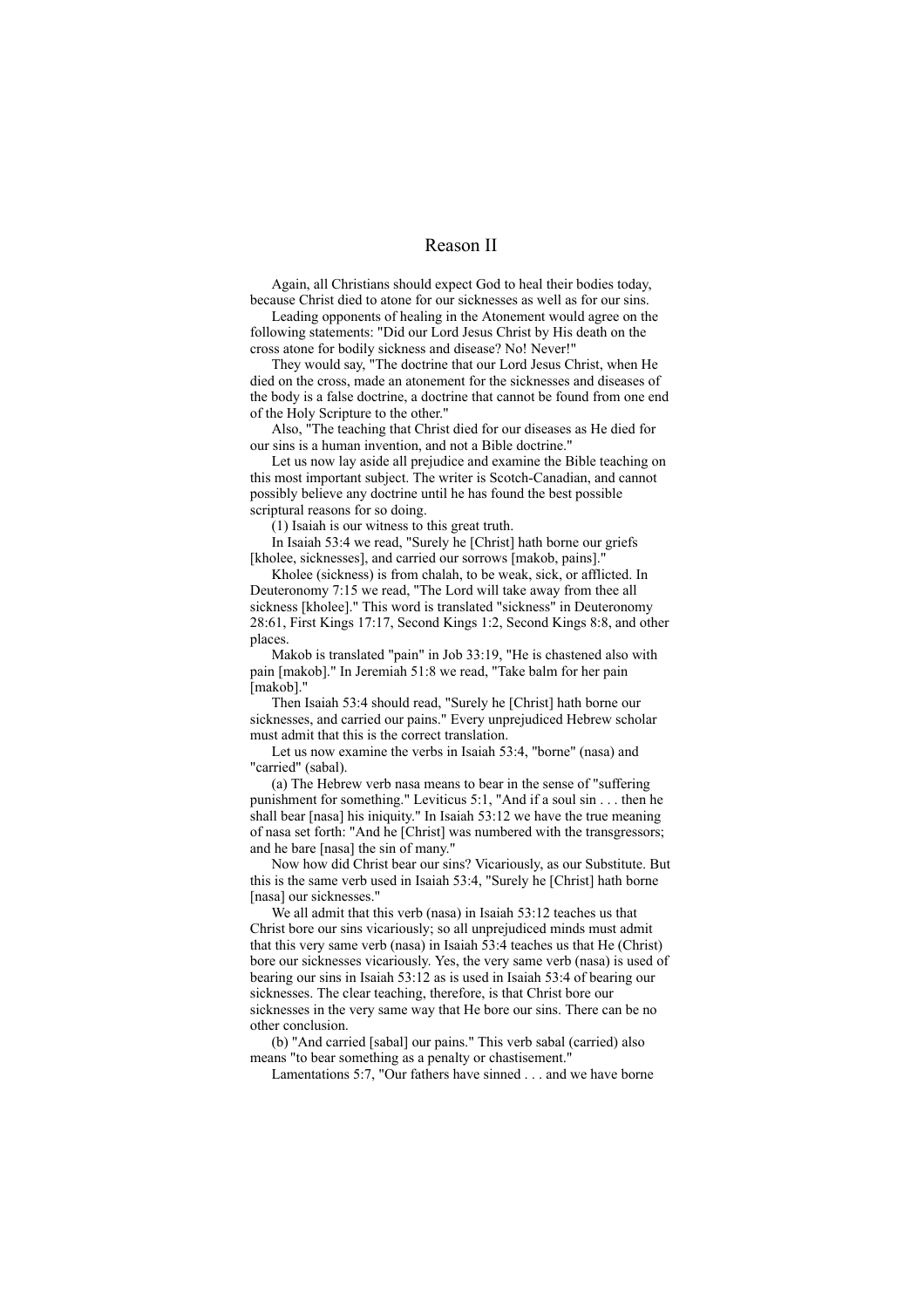[sabal] their iniquities." Isaiah 53:11, "He shall see of the travail of his soul, and shall be satisfied ... for he shall bear [sabal] their iniquities."

Now how did Christ bear our iniquities? Vicariously, as our Substitute. Then He bore or carried our pains in the very same way, for Isaiah declares (Isa. 53:4), "Surely he hath borne [nasa] our sicknesses, and carried [sabal] our pains."

Reader, when you remember that the words in Isaiah 53:4 for "griefs" (kholee) and "sorrows" (makob) literally mean "sicknesses" and "pains"; and when you remember that the verbs of Isaiah 53:4, "borne" (nasa) and "carried" (sabal), are the same two verbs used in Isaiah 53:12 and Isaiah 53:11 to express the tremendous fact that Christ bore vicariously our sins and our iniquities, how can you escape the logical conclusion that Christ died for our sicknesses in the very same way that He died for our sins? For all unprejudiced Hebrew scholars there is no other conclusion.

Here listen to Young's translation (page 452): "Surely our sicknesses he hath borne, and our pains he hath carried them" (Isa. 53:4). Young, the author of Young's Concordance, was a great Hebraist.

Listen to Dr. Isaac Leeser's translation of Isaiah 53:4: "But only our disease did he bear himself, and our pains he carried."

Again listen to Alexander McLaren, that prince of commentators (Volume on Isaiah, page 98): "It is to be kept in view, that the griefs, which the Servant (Christ) is here described as bearing, are literally sicknesses, and that similarly, the sorrows may be diseases. Matthew in his quotation of this verse (Matt. 8:17) takes the words to refer to bodily ailments — and that interpretation is part of the whole truth, for Hebrew thought drew no such sharp line of distinction between diseases of the body and those of the soul, as we are accustomed to draw. All sickness was taken to be the consequence of sin.

"Of these two words expressing the Servant's taking their burden on His shoulders (nasa and sabal) the former implies not only the taking of it, but the bearing of it away; and the latter emphasizes the weight of the load."

And now listen to Matthew's comment on Isaiah 53:4. Matthew 8:16,17, "When the even was come, they brought unto him many that were possessed with devils: and he cast out the spirits with his word, and healed all that were sick: That it might be fulfilled which was spoken by Esaias the prophet, saying, Himself took our infirmities, and bare our sicknesses."

Because of this 17th verse, "That it might be fulfilled [plerothe, 1st Aorist passive, subjunctive, 3rd person singular of pleroo] which was spoken by Esaias the prophet, saying, Himself took our infirmities, and bare our sicknesses," one scholar asks: "When did our Lord bear these diseases and carry these pains? ... It was before He came to the cross and not while He was on the cross that this prediction was fulfilled."

Of Matthew 8:17, "That it might be fulfilled [plerothe] . . .," other scholars argue, "Then this prophecy of Isaiah was fulfilled in the day when our Lord Jesus Christ healed the great multitude. It was fulfilled about three years before the Lord died on the cross. The prophecy of Isaiah was fulfilled in His divine ministry of healing, and not when He hung on the cross."

Most, if not all, opponents of healing in the Atonement today declare that Matthew 8:16 was completely fulfilled before Christ died on the cross, and while He was yet alive; therefore, this prediction has nothing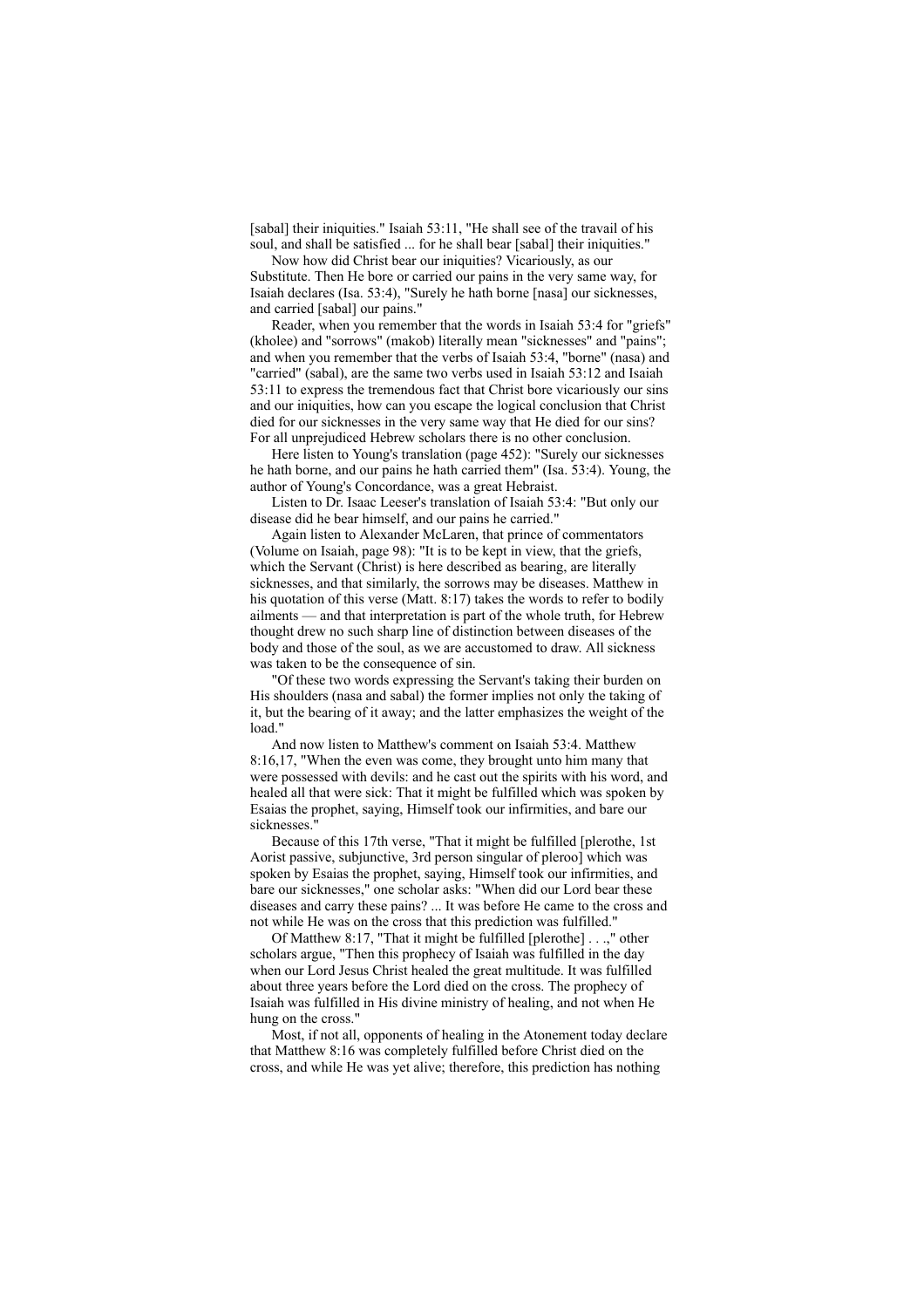whatever to do with us today. It was a prediction only for the people of Christ's own day.

Let us now see a few of the awful conclusions we would be compelled to draw if this foolish and unscholarly reasoning were correct.

Matthew 12:14 tells of a meeting of the Jewish Council to destroy our Lord. The Master then quietly withdrew from the city, but great multitudes followed Him, and He healed them. Then Matthew tells us why He withdrew quietly away from these angry Pharisees.

Matthew 12:17-21, "That it might be fulfilled [pterothe, the same word as in Matthew 8:17] which was spoken by Esaias the prophet, saying, Behold my servant, whom I have chosen; my beloved, in whom my soul is well pleased: I will put my spirit upon him, and he shall shew [apag-gelei, declare] judgment to the Gentiles. He shall not strive, nor cry; neither shall any man hear his voice in the streets. A bruised reed shall he not break, and smoking flax shall he not quench, till he send forth judgment unto victory. And in his name shall the Gentiles trust."

This wonderful prediction is found in Isaiah 42:1-4. Isaiah here predicted, as Matthew asserts (Matt. 12:17): (1) That God would put His Spirit upon Christ. (2) That Christ would then declare judgment (krisis) to the Gentiles. (3) That Christ would be kind, patient, and loving toward the very weakest of men, for "A bruised reed shall he not break, and smoking flax shall he not quench." (4) That Christ will yet hurl forth (ekbale) judgment unto victory. This refers, of course, to the horrors of the Tribulation, and to the time when Christ shall come forth to destroy all His enemies and set up His kingdom. (5) "And in his name shall the Gentiles hope."

Here, then, is a great prediction from Isaiah that in the future, (1) the Gentile nations would yet hear the Gospel and find hope in Christ, and (2) that Christ would yet hurl forth judgment unto victory (referring to His coming in vengeance to destroy all His enemies); and yet wonderful to narrate — Matthew here declares that this prophecy of Isaiah was then fulfilled, even before the Gentiles had yet heard the Gospel; and he uses the very same word to express this fulfillment that he uses in Matthew 8:17; viz., pterothe, the 1st Aorist passive, subjunctive, 3rd person singular of the verb pleroo, I fulfill.

Matthew asserts in Matthew 12:17 that Christ did what He did on this occasion, "That it might be fulfilled [plerothe], which was spoken by Esaias the prophet," and he here uses the very same word for "fulfilled" (pterothe) that he uses in Matthew 8:17 regarding the fulfillment of Isaiah 53:4.

Why did Matthew declare in Matthew 12:17 that this great prophecy of Isaiah 42:1-4 was fulfilled at this time when it would not be fulfilled until Jesus sets up His millennial kingdom? Because, from God's standpoint, it was really fulfilled just as soon as Christ was here on earth, and began His saving ministry.

But, someone asks, "Is the Aorist tense, which indicates momentary completed past action, ever used to express future events?" Yes. See Jelf's Greek Grammar, Vol. 2, page 65. Here we read, "The Aorist, like the Perfect, is also used to express future events which must certainly happen." These prophecies of Isaiah, Matthew knew, would most assuredly be fulfilled by God, so he here uses the Aorist tense, thus bringing out the great truth that their fulfillment was even then assured.

Although Matthew here declares that this prediction of Isaiah 42:1-4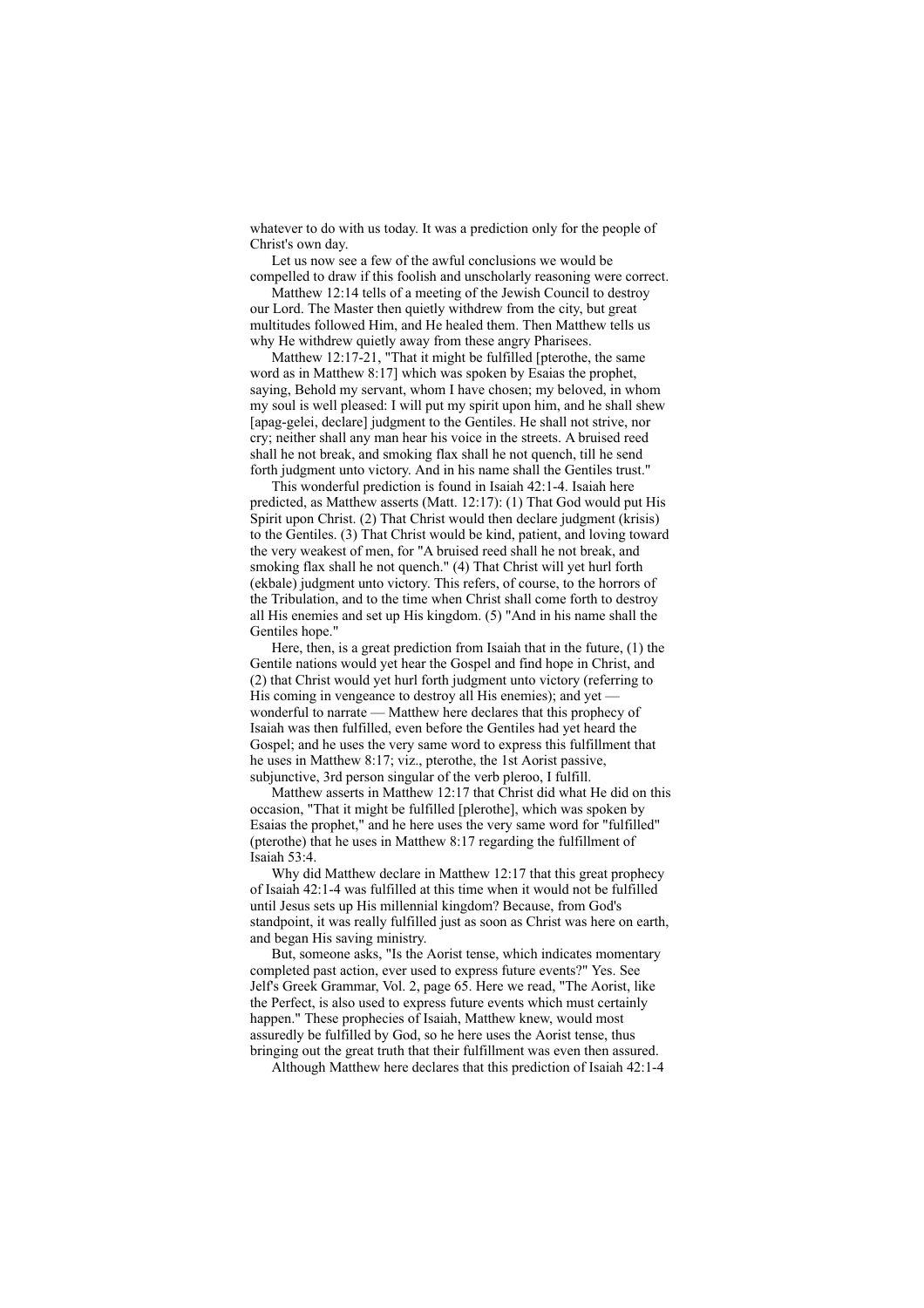had been fulfilled, who is so foolish as to say that Christ is not still declaring judgment to the Gentiles; that He is not still patient, kind, loving, and forgiving to the very weakest of men? Has Christ yet hurled forth (ekbale) judgment unto victory? No! Are all the Gentile nations yet trusting in His Name? No! Yet Matthew asserts that this great prediction had been fulfilled just as soon as Christ began His blessed ministry looking to this end, and uses the very same word for "might be fulfilled" (pterothe) that he employs in Matthew 8:17.

This, then, is positive proof to every real Greek scholar and to all unprejudiced minds that Matthew 8:16,17 is a prediction which will not be completely fulfilled until the end of this Church Age.

Reader, why do opponents of healing in the Atonement give one meaning to this verbplerothe (might be fulfilled) in Matthew 12:17 and another meaning entirely to the very same word (plerothe) in Matthew 8:17? Because the wish is father to the thought. "O consistency, thou art a jewel."

Again let us examine Luke 4:17-21, "And there was delivered unto him the book of the prophet Esaias. And when he had opened the book, he found the place where it was written, The Spirit of the Lord is upon me, because he hath anointed me to preach the gospel to the poor; he hath sent me to heal the brokenhearted, to preach deliverance to the captives, and recovering of sight to the blind, to set at liberty them that are bruised, To preach the acceptable year of the Lord."

Christ then closed the book and said, "This day is this scripture fulfilled in your ears." This prediction is found in Isaiah 61:2.

Christ did not give all of this prophecy, for Isaiah 61:2 reads, "To proclaim the acceptable year of our Lord, and the day of vengeance of our God."

Christ stopped and did not give the last part of this prediction because He had not then come in vengeance, and would not so come until after the Tribulation.

Here, then, is a wonderful prediction covering this whole Church Age. Christ is still preaching the Gospel to the poor through His disciples. He is still preaching deliverance to the captives (those bound by Satan). He is still healing the brokenhearted. He is still giving sight to the blind; and He is still setting at liberty them that are bruised, or, more literally, "them that have been enfeebled

or broken down" (the sick, tethrausmenous, the perfect participle passive of thrauo, I break down).

Although this prediction will not be completely fulfilled till Jesus comes, yet Christ declares (Luke 4:21), "This day is this scripture fulfilled in your ears." Literally this reads, "Today this Scripture has been fulfilled [peplerotai] in your ears." Pepterotai is the perfect passive, 3rd singular of the verb pleroo, I fulfill, the very same verb which we found in Matthew 8:17.

Who is foolish enough to declare, because Christ said this prophecy had been fulfilled, that therefore we need not expect His Gospel to be preached to the poor any more; and we need not expect Christ any longer to heal the blind and the brokenhearted, or deliver the enfeebled, or proclaim liberty to the captives (of Satan)? This would be nonsense.

Now the great prediction in Isaiah 53:4, "Surely he [Christ] hath borne our sicknesses and carried our pains" has been fulfilled in exactly the same way that Isaiah 42:1-4 and Isaiah 61:1,2 have been fulfilled,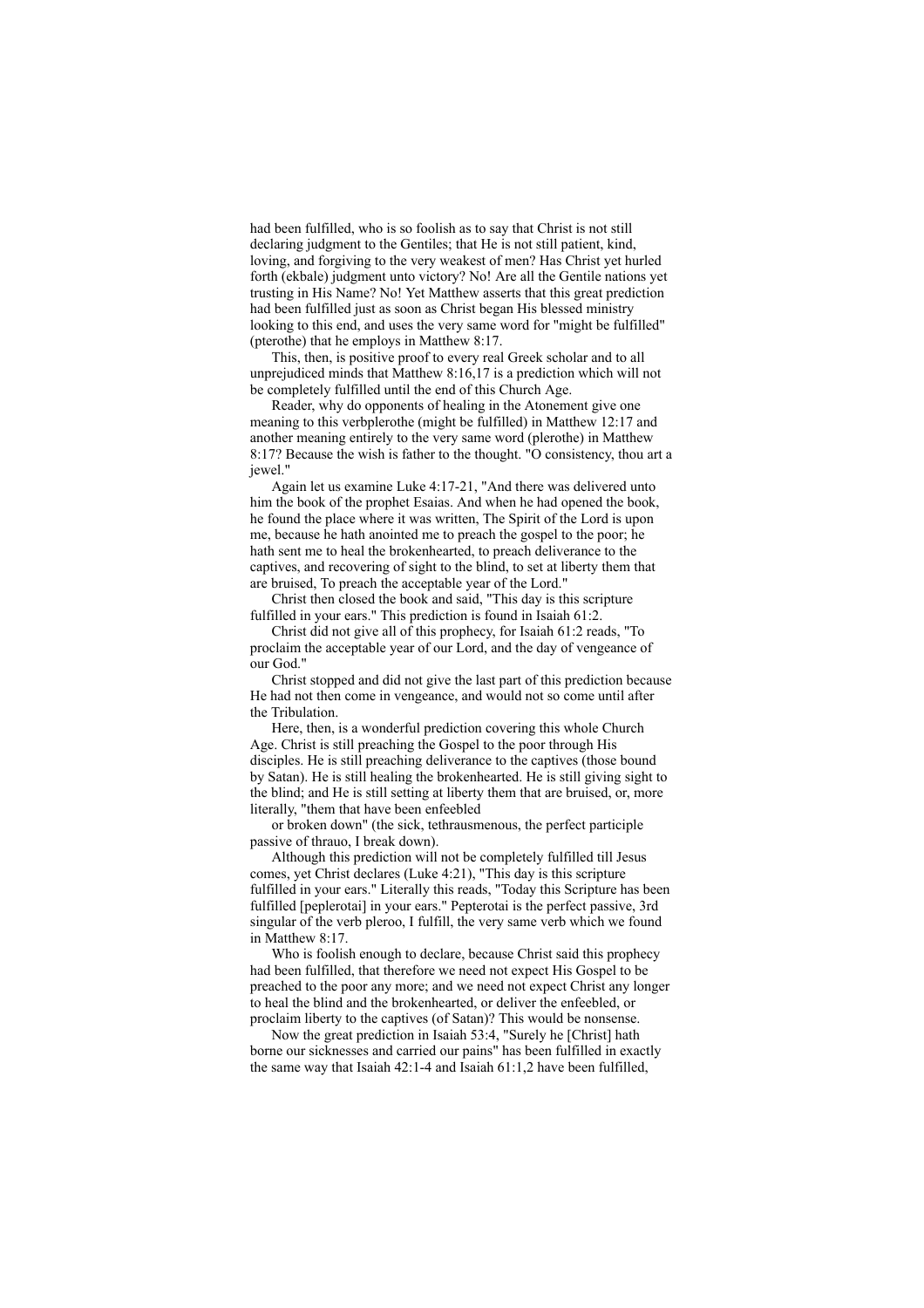and it will hold good, praise God, just as long as these great prophecies hold good; viz., until Jesus comes.

And why not, since Jesus predicted (John 14:12), "He that believeth on me, the works that I do shall he do also; and greater works than these shall he do; because I go unto my Father." We should expect Christ still to perform His healing ministry or works, because He says (Matt. 28:20),

" . . . lo, I am with you alway, even unto the end of the world."

We know that Christ, as the Second Person of the Blessed Trinity, is now at God's right hand. (See Acts 7:56, Romans 8:34, Ephesians 1:20, Colossians 3:1, Hebrews 1:3, and Hebrews 10:12.)

Paul has explained to us how Christ can now be at the right hand of God and at the same time be here with His Church. Second Corinthians 3:17, "Now the Lord is the Spirit" (literal translation). Again we read in Second Corinthians 3:18, "But we all... are changed into the same image from glory to glory, even as by the Spirit of the Lord" (literal translation). Yes, Christ is now here with His Church in the Person of the Holy Ghost, the very same Holy Ghost who worked all the miracles of Christ as recorded in Matthew 8:16.

After Christ's Ascension, He, as the Lord, by the Spirit (2 Cor. 3:17,18), continued to heal the sick for all His disciples. (See note I, Addenda Notes.)

(a) He did this for Peter. In Acts 3:16, Peter explains the cure of the man who was born lame by saying, "And his [Christ's] name through faith in his name hath made this man strong."

Again Peter says of this same wonderful cure (Acts 4:9,10, literal translation): "If we this day be examined of the good deed done to this sick man, by what means he has been cured [sesostai, saved]; Be it known unto you all... that by the name of Jesus Christ of Nazareth, whom ye crucified . . . even by him [touto, by this one] does this man stand here before you whole." By here using touto, the dative case of the demonstrative pronoun houtos (the dative of instrument), Peter declares to us that this miracle was performed directly by the Lord, by the Spirit, just as all the miracles recorded in Matthew 8:16.

Remember, every miracle Christ performed while here in the flesh was performed by the power of the Spirit (Acts 10:38).

In Acts 9:34, Peter says to Aeneas, who had been in bed eight years with the palsy, "Christ Jesus heals [iatai] thee." Yes, Christ Jesus did all of Peter's miracles, just in the same way He did the miracles recorded in Matthew 8:16.

(b) Again Christ, by the Holy Spirit, performed all of Paul's miracles. Romans 15:18,19, "For I will not dare to speak of any of those things which Christ hath not wrought by me, to make the Gentiles obedient, by word and deed, Through mighty signs and wonders, by the power of the Spirit of God." Note, Paul here declares that the Lord Jesus Himself performed all of his (Paul's) miracles by the power of the Holy Ghost. Remember, this is the way all the miracles recorded in Matthew 8:16 were performed. See Acts 10:38.

In Acts 16:18, Paul says to the evil spirit in a woman, "I command thee in the name of Jesus Christ to come out of her." Yes, Christ, by the Holy Spirit, did all of Paul's wonderful miracles.

(c) Again we know that Christ, by the Spirit, performed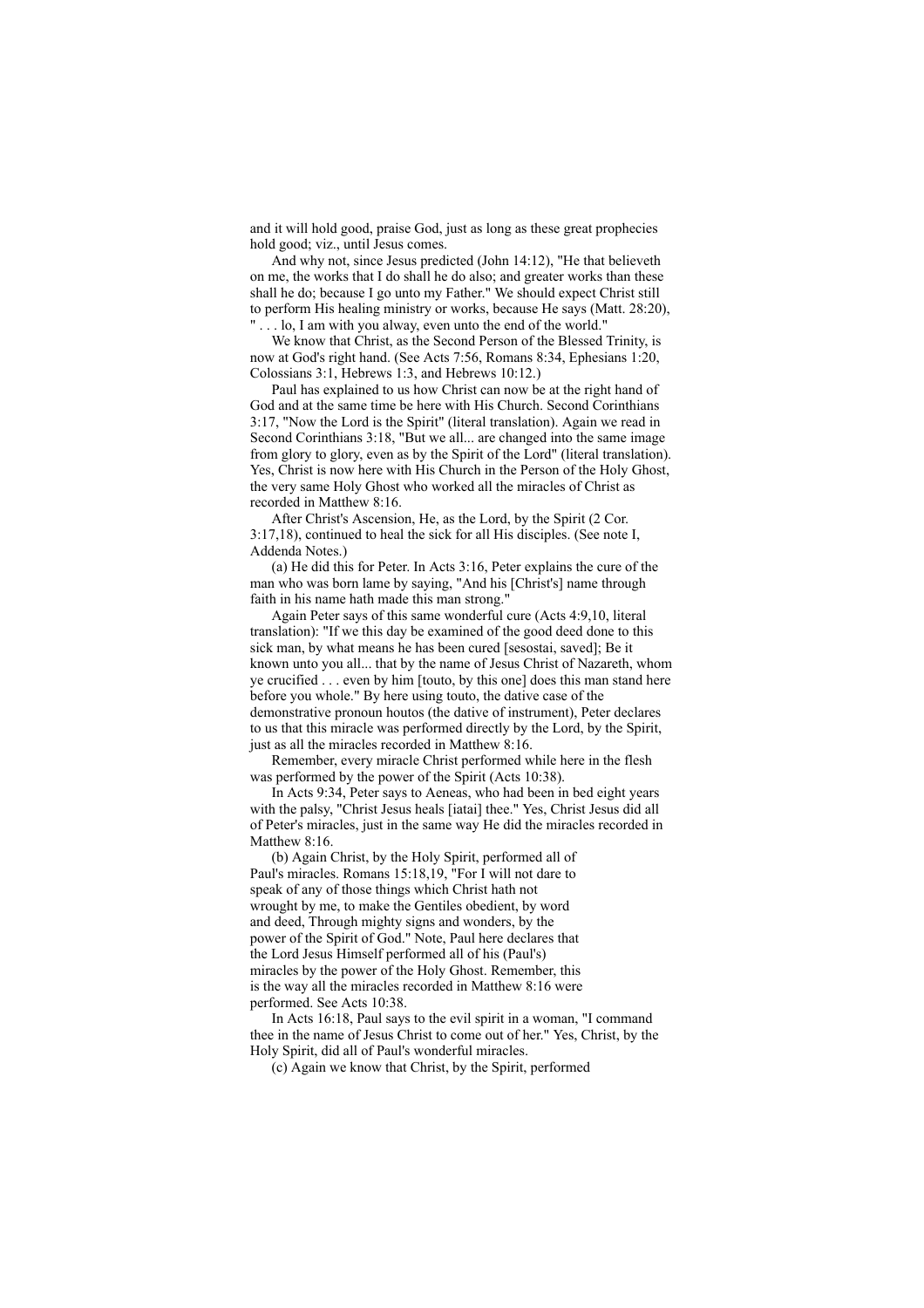all the miracles of all the disciples after Pentecost. When threatened with death, if they again preached the Gospel, the disciples went to prayer and cried to the Lord, saying (Acts 4:29,30), "And now, Lord, behold their threatenings: and grant unto thy servants, that with all boldness they may speak thy word, By thyself stretching forth the hand of thyself for physical healing [eis iasin]." This is an exact literal translation, and clearly proves that Jesus Christ, the Lord, by the Spirit, continued to heal the sick after Pentecost, just as He had done before He died on the cross.

Now, the Lord Jesus, by the Spirit, is just the same today. Romans 8:11, "But if the Spirit of him that raised up Jesus from the dead dwell in you, he that raised up Christ from the dead shall also quicken your mortal bodies by his Spirit dwelling in you" (present participle).

Since we have today the very same Holy Spirit dwelling in us, (1) who raised Christ from the dead, (2) who did all of Christ's miracles (Acts 10:38), (3) who did all of Paul's miracles, and all the miracles of Peter and the other disciples, why not expect this same Jesus, the Lord, by the Spirit, to continue His miraculous work?

Just here let us quote the words of Delitzsch in his wonderful exposition of Isaiah 53:4. Delitzsch was, without exception, the greatest Hebrew scholar in Germany. He taught Hebrew at Rostock, Erlangen, and Leipzig. As a Hebraist there is no opponent of healing in the Atonement today who can begin to compare with Delitzsch. Besides being the greatest of all Hebraists, he was also a deeply spiritual man.

Regarding Isaiah 53:4, Delitzsch says, "Freely but faithfully does the Gospel of Matthew translate this text, 'Himself took our infirmities and carried our sicknesses.' The help which Jesus rendered in all kinds of bodily sickness is taken in Matthew to be a fulfillment of what in Isaiah is prophesied of the Servant of Jehovah. The Hebrew verbs of the text, when used of sin, signify to assume as a heavy burden and bear away the guilt of sin, as one's own; that is, to bear sin mediatorially in order to atone for it. But here, where not our sins, but our sicknesses and pains are the object, the mediatorial sense remains the same.

"It is not meant that the Servant of Jehovah merely entered into the fellowship of our sufferings, but that He took upon Himself the sufferings that we had to bear, and deserved to bear; and, therefore, He not only bore them away, but also in His own person endured them in order to discharge us from them. Now when one takes sufferings upon himself which another had to bear, and does this, not merely in fellowship with him, but in his stead, we call it Substitution."

Here, then, Delitzsch, perhaps the greatest of all modern Hebraists, declares that the bearing and removing of our sicknesses and pains — so clearly taught in Isaiah 53:4 — is an integral part of Christ's redeeming work; or, in other words, that bodily healing is in the Atonement. This agrees with the findings of Young, Leeser, and McLaren already quoted.

The same two verbs "borne" (nasa) and "carried" (sabal) of Isaiah 53:4 — where we are told, "Christ bore our sicknesses and carried our pains" — are the very same two verbs used in Isaiah 53:11,12 to express the great truth that Christ bore vicariously our sins and our iniquities.

In the face of such a stupendous fact, how utterly unscholarly to say that healing in the Atonement is an unscriptural doctrine; "a mere human invention."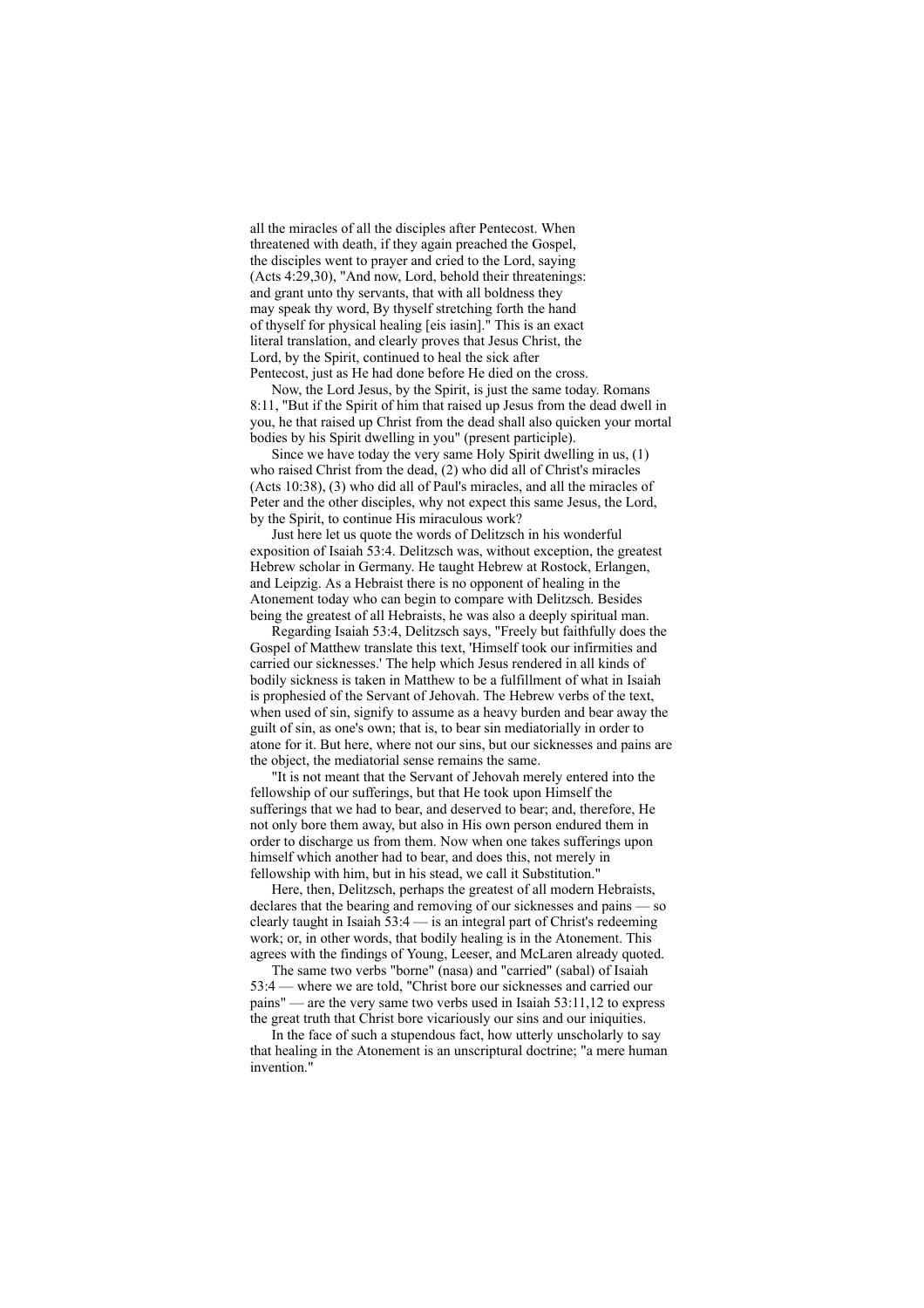Let us here again quote Matthew 8:16,17, "When the even was come, they brought unto him many that were possessed with devils: and he cast out the spirits with his word, and healed all that were sick: That it might be fulfilled which was spoken by Esaias the prophet, saying, Himself took our infirmities, and bare our sicknesses."

Again we are absolutely sure this prediction is for this Church Age, because of this word "our" in both Isaiah 53:4 and 5. In Isaiah 53:4 we read, "Surely he hath borne vicariously [raasa] our sicknesses, and carried vicariously [sabal] our pains." In verse 5 we read, "He was wounded for our transgressions, he was bruised for our iniquities."

The word for "our" in Isaiah 53:5 (referring to our sins) is expressed in the Hebrew by the same suffix that expresses this same word in Isaiah 53:4, where it refers to our sicknesses. It therefore refers to the very same persons, and we challenge any Hebrew scholar to prove otherwise. Since we are included in the "our" of Isaiah 53:5, "He was wounded for our transgressions," we also must be included in the "our" of Isaiah 53:4, "Surely he hath borne our sicknesses and carried our pains."

Again we are very sure that the "our" of Isaiah 53:4 and Matthew 8:17 includes us today, because of the way Matthew expresses himself in the Greek: "Himself took our infirmities." "Our infirmities" reads in Greek, tas astheneias hemon (the sicknesses of us).

Turn now to First Corinthians 15:3 and you read, "Christ died for our sins." "For our sins" reads in the Greek uper ton hamartibn hemon (for the sins of us). In First Peter 2:24, the same word for "our" (hemon) is used: "Who his own self bare our sins in his own body on the tree." "Our sins" here reads in the Greek tas hamartias hemon (the sins of us). John gives us the same blessed truth in First John 4:10, ". . . and sent his Son to be the propitiation for our sins." "For our sins" reads in the Greek peri ton hamartion hemon (for the sins of us).

Now since Matthew declares (Matt. 8:17), "Himself [Christ] took our infirmities [the infirmities of us], and bare our sicknesses [the sicknesses of us]," and uses the very same word for "us" (hemon) that Paul, Peter and John employ when telling us that Christ died for our sins; viz., hemon, we can only conclude that the use of the same Greek word for "us" (hemon) in Matthew 8:17, First Corinthians 15:3, First Peter 2:24, and First John 4:10 must mean that Christ took the infirmities and sicknesses of the very same persons for whose sins He died. Any other conclusion is most unscholarly and gives a false meaning entirely to the Greek text. Greek is such an exact language that if different persons were here meant, this fact would most assuredly have been indicated by some word or phrase of differentiation.

Trying to make Isaiah 53:4 and Matthew 8:17 refer only to the people of Christ's own day and not to us is just as absurd and unscholarly as trying to persuade us that the Book of James is not for this Church Age, but only for the twelve scattered tribes, or the Jews of the Tribulation period. We shall reveal the utter nonsense of this teaching later.

To substantiate our conclusions from Isaiah 53:4 and Matthew 8:17, let us here quote the words of three great Spirit-filled Bible scholars.

(a) A. J. Gordon (Ministry of Healing, pages 16,17), "The yoke of His cross by which He lifted our iniquities, took hold also of our diseases; — He who entered into mysterious sympathy with our pain — which is the fruit of sin — also put Himself underneath our pain, which is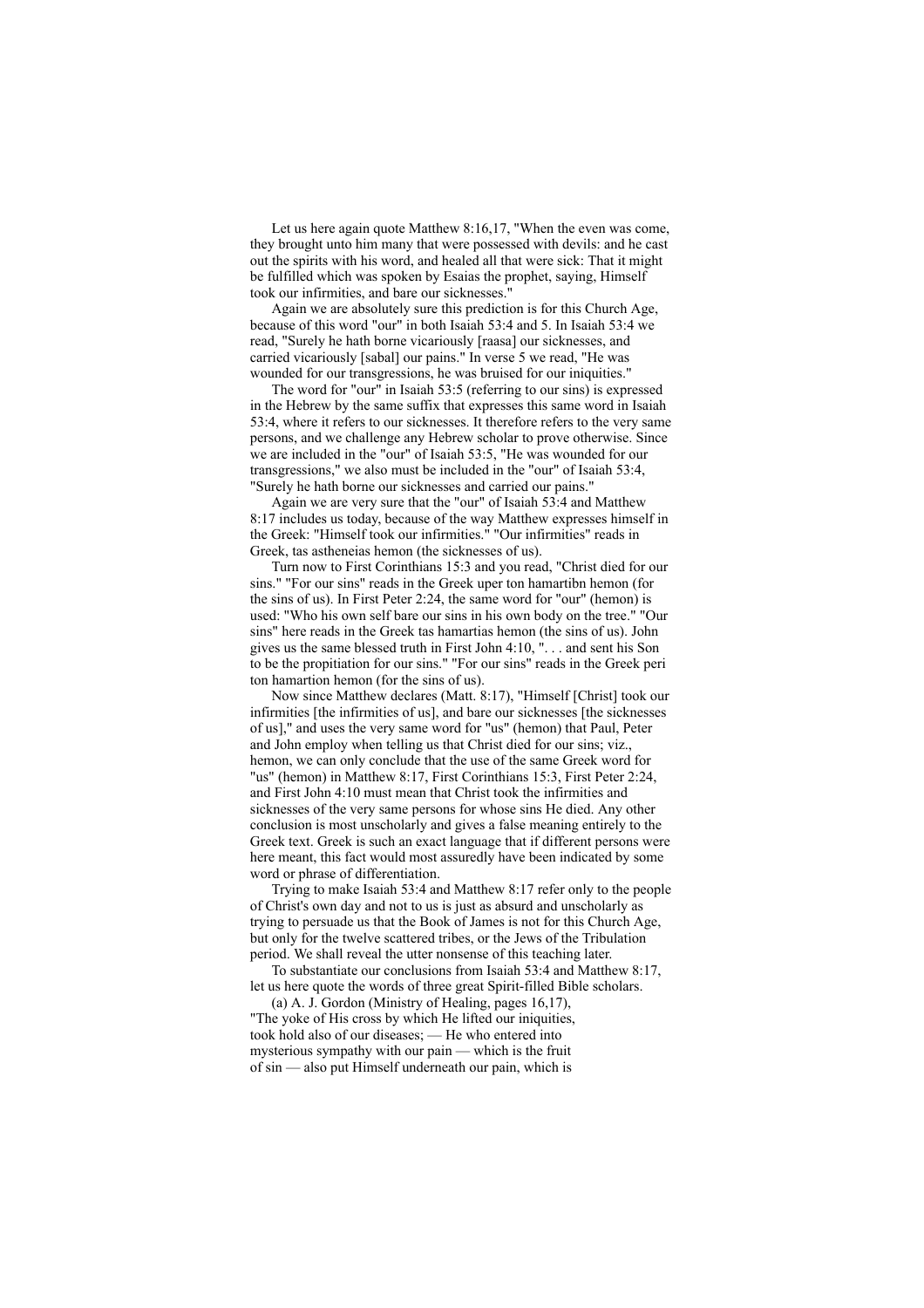the penalty of sin. In other words the passage seems to teach that Christ endured vicariously our diseases, as well as our iniquities." This agrees exactly with the conclusion of Delitzsch, the great Hebraist.

(b) Listen to Andrew Murray (Divine Healing, pages 99 and 119): "It is not said only that the Lord's righteous Servant had borne our sins, but also that He has borne our sicknesses. Thus His bearing our sicknesses forms an integral part of the Redeemer's work, as well as bearing our sins. — The body and the soul have been created to serve together as a habitation of God: the sickly condition of the body is — as well as that of the soul — a consequence of sin, and that is what Jesus is come to bear, to expiate and to conquer."

(c) Listen also to A. B. Simpson {The Gospel of Healing, page 17): "Therefore as He hath borne our sins, Jesus Christ has also borne away, and carried off our sicknesses; yea, and even our pains, so that abiding in Him, we may be fully delivered from both sickness and pain. Thus by His stripes we are healed. Blessed and glorious Burden-Bearer.''

(2) Again Peter is our witness to this great fact that bodily healing is in the Atonement.

In First Peter 2:24 we read the blessed words, "Who his own self bare our sins in his own body on the tree . . . by whose stripes [molopi, bruise] ye were healed."

Peter here states (1) that Christ bore our sins on the cross, and (2) that by His stripes (literally bruise) ye were healed.

This agrees exactly with Isaiah 53:5, which reads in the Septuagint (Greek version of the Old Testament), "But he was wounded on account of our sins, and was bruised because of our iniquities: the chastisement of our peace was upon him; and by his bruise [to molopi autou, by the bruise of Him] we are healed."

Here note two facts: (1) That the word for "healed" here, both in the Septuagint and the Greek New Testament, is iaomai, a verb that always speaks of physical healing in the New Testament. It is used 28 times in the New Testament, and always in connection with physical healing. The Greek word for "physician" is iatros, a noun derived from this same verb iaomai. We can, therefore, be fully assured that when Peter declares, "By .. . [His] stripes [bruise] ye were healed," he is referring to our bodily healing, and not to any spiritual healing. (2) Note secondly here that both Isaiah and Peter use the singular word "bruise" or "stripe" (molopi) and not "bruises" or "stripes." Why?

In Matthew 27:26 we read regarding Pilate, ". . . and when he had scourged Jesus, he delivered him to be crucified." This literally reads, "and having scourged Jesus, he delivered him to be crucified." Mark 15:15 gives us the same information.

Now why do Isaiah (in the Septuagint) and Peter use the word molopi (dative singular ofmolops), and not molopsi (bruises, dative plural)?

The word molops means "the mark of a blow" or "a bruise." If Christ had been so scourged that the mark of each blow could plainly have been seen on His back, then the rule of Greek grammar would have demanded here the use of molopsi (bruises), and not the singular molopi (bruise).

The use of the dative singular here, molopi (the dative of instrument), tells us, as clearly as language can express it, that our dear Savior's back had been so terribly scourged that no one blow could possibly be distinguished from the other. Every spot on His back was so bruised and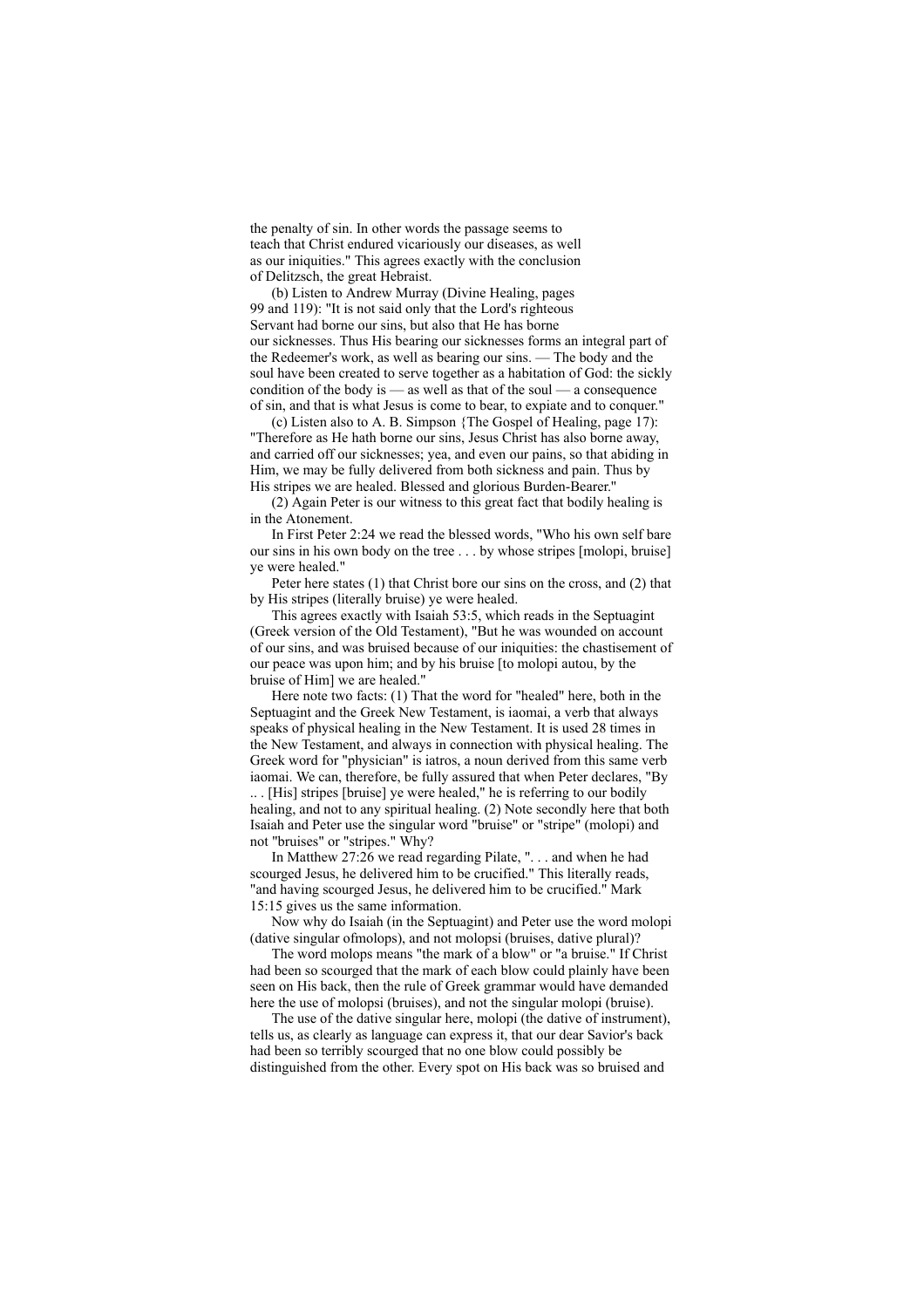lacerated that it was just like one great bruise. Had there been one quarter inch of space between any two of the bruises, the Greek here must then have read molopsi (bruises) and not molopi (bruise).

The Jews had a law that no person should be given more than 40 stripes when flogged, but the Romans had no such law, so they often scourged their victim until he bled to death.

But besides scourging Christ on the back until His whole back was just one great bruise, the cruel Romans plucked out His whiskers by the roots and spat upon Him. Read Isaiah 50:6, "I gave my back to the smiters, and my cheeks to them that plucked off the hair: I hid not my face from shame and spitting."

Just here let us quote from Geikie's Life of Christ, as he describes Christ's scourging: "Victims condemned to the cross first underwent the hideous torture of the scourge, and this was immediately inflicted on Jesus. He was now seized by some of the soldiers standing near, and after being stripped to the waist, was bound in a stooping posture, His hands being behind His back, to a post, or a block, near the tribunal. He was then beaten at the pleasure of the soldiers, with knots of rope, or plaited leathern thongs, armed at the ends with acorn shaped drops of lead, or small sharp pointed bones. In many cases not only was the back of the person scourged cut open in all directions, but even the eyes, the face, and the breast were torn, and teeth not seldom knocked out. Under the fury of the countless stripes, the victims sometimes sank — amidst screams, convulsive leaps, and distortions — into a senseless heap; sometimes died on the spot; sometimes were taken away, an unrecognizable mass of bleeding flesh, to find deliverance in death, from the inflammation and fever, sickness and shame.

"The scourging of Jesus was of the severest, for the soldiers only too gladly vented on any Jew the grudge they bore that nation, and they would, doubtless, try if they could not force out the confession which His silence had denied to the governor. Besides, He was to be crucified, and the harder the scourging, the less life there would be left to detain them afterwards on guard at the cross."

Eusebius, the Early Church historian, describes a Roman scourging of some martyrs thus: "All around were horrified to see them so torn with the scourges that their very veins were laid bare, and the inner muscles and sinews, and even their very bowels were exposed."

On Christ's poor, bruised back they now laid the heavy cross (John 9:17).

Reader, now you understand why Peter asserts with Isaiah, that "by his bruise [not bruises], ye were healed," referring, as we have clearly proven from the use of this verb "healed" (iaomai), to bodily healing. Much of His precious blood was doubtless shed while receiving that awful bruise for our physical healing, but the rest of His precious blood was reserved to be shed on the cross for our sins.

Yes, Peter here (1 Peter 2:24) clearly teaches that Christ not only suffered, bled, and died for our sins, but also for our physical healing.

(3) Again Paul, as well as Isaiah and Peter, is our witness to this same great fact that bodily healing is in the Atonement.

In First Corinthians 6:19 Paul says, "What! know ye not that your body is the temple of the Holy Ghost which is in you, which ye have of God, and ye are not your own? For ye are bought [egorasthete] with a price: therefore glorify God in your body, and in your spirit, which are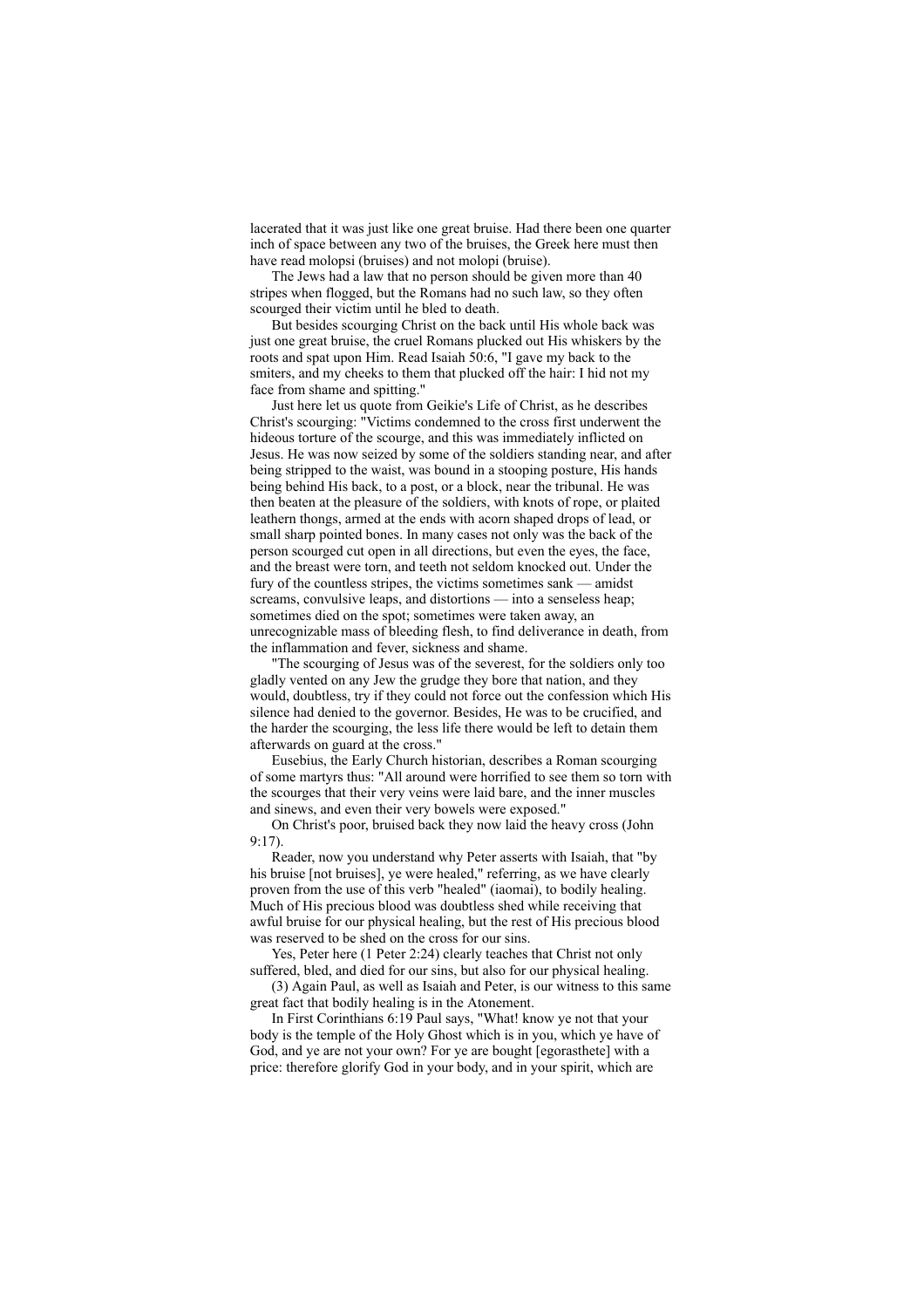God's." Note, our body is God's as well as our spirit.

The Greek construction here reads hatina estin tou theou (which are of the God). Hatina is the nominative plural, neuter of the relative pronoun hostis, and so includes both body and spirit. Theou is the genitive singular of theos (God), the genitive of source or origin, and so brings out the gracious truth that our bodies are God's for the very same reason that our spirits are His; viz., because both originated from Him. This being true, we are not surprised here to read that both have been bought with a price. What was the price paid to thus purchase our body and our spirit? The blood of the Lord Jesus Christ. How can we be absolutely certain of this?

The word for "bought" here gives us the clue. This word is egorasthete, the 1st Aorist passive, 2nd plural of agorazo, I buy or redeem. Turn now to Revelation 5:9, "And they sung a new song, saying, Thou art worthy to take the book, and to open the seals thereof: for thou wast slain, and hast redeemed [egorasas] us to God by thy blood."

The word "redeemed" here is egorasas, the 1st Aorist, 2nd person singular of agorazo, I buy, the very same word that Paul uses in First Corinthians 6:20, where he asserts that both our body and spirit were bought or redeemed with a price. Peter also uses this same word (agorazo) to express Christ's redemptive work (2 Peter 2:1).

Now John asserts (Rev. 5:9) that Christ redeemed us to God (or bought us) with His blood. Paul asserts (1 Cor. 6:19,20) that the "us" of Revelation 5:9 includes our bodies as well as our spirits, and uses the very same word for "bought" or "redeemed" that John uses.

Then these two passages together teach most clearly the blessed truth that, when Christ shed His blood at the awful scourging and on the cross, He redeemed both our bodies and our spirits by His blood, the price paid. No unprejudiced Greek scholar can possibly draw any other conclusion as he closely studies First Corinthians 6:19,20 and Revelation 5:9. Yes, praise God, Paul clearly teaches in First Corinthians 6:19,20 that bodily healing is in the Atonement.

"But," someone says, "if Paul here teaches that Christ died to redeem our body as well as our soul, why does he say in Romans 8:23, '. . . we ourselves groan within ourselves, waiting for the adoption,. . . the redemption of our body'? Does not Paul here teach that our body has not yet been redeemed?"

See Scofield's Bible note on Romans 3:24. He here shows the meaning of the three verbs in the New Testament translated "redeemed"; viz., agorazo, exagorazo, and lutroo.

In Romans 8:23, Paul uses the word apolutrosis. This is derived from apo, from, and lutroo, "I set free after a ransom has been paid." Then apolutrosis (redemption) in Romans 8:23 means "a setting free of what has been already ransomed."

In First Corinthians 6:19,20 Paul declares we have now been "redeemed" (agorazo), body and spirit, by having the price paid for us. In Galatians 3:13 he asserts we have been "redeemed," or "bought out from under" (exagorazo) the curse of law; but, as yet, we have not experienced "redemption" (apolutrosis, Rom. 8:23) in the sense that we are now entirely freed from all the evil results of our former bondage to Satan. Our bodies are still subject to pain, sickness, and death, and will be until we receive our glorified bodies — the redemption which Paul calls apolutrosis (Rom. 8:23).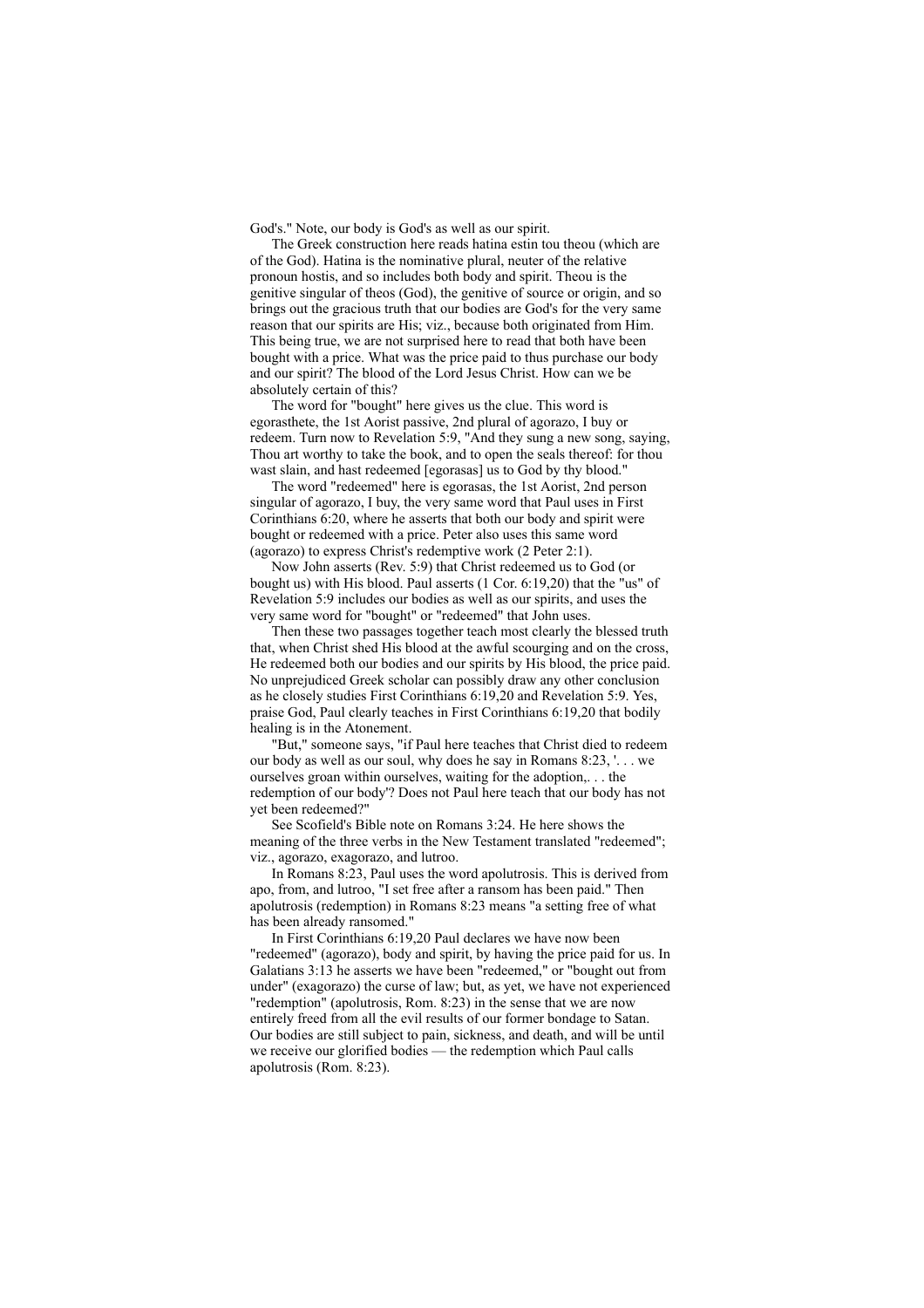Remember Paul here asserts (1 Cor. 6:20) that we have been bought, body and spirit, with a price, and uses the very same verb for "bought" (agorazo) as is translated "redeemed" in Revelation 5:9, where we are told the price paid was "the blood of Christ."

Note, Paul uses the Aorist tense of this verb in First Corinthians 6:20; viz., egorasthete, which tells us, as plainly as words can express it, that the redemption of spirit and body was then something already accomplished.

But, although the price of our redemption already had been paid, Paul says in Ephesians 4:30, "And grieve not the Holy Spirit of God by which ye have been sealed [literal reading] unto the day of redemption [apolutrosis of Rom. 8:23]." This is positive proof, therefore, that this "redemption" of Romans 8:23 (apolutrosis) refers to something which takes place subsequent to that redemption which saves our souls, when we accept Christ as our Savior, as the One who shed His blood to redeem us body and soul.

Our spirits also, like our bodies, are still awaiting this same "redemption" (apolutrosis), for Paul says (Rom. 8:23, "... we ourselves [hemeis autoi] groan within ourselves." "We ourselves" here refers to our spirits, which inhabit and control our bodies. We are absolutely sure of this, because the pronoun "we" (hemeis) is the very same word that we find in Revelation 1:5, "... and washed us [hemas, Accusative of hemeis] from our sins in his own blood." Then our redeemed spirits, which have been washed from sin, as well as our redeemed bodies, can now groan and suffer pain. The word "groan" (stenazo) means to sigh deeply, or moan with pain and anguish, whether mental or physical.

Yes, our spirits, as well as our bodies, can now suffer sorrow, pain, and anguish. All will be changed, however, when this redemption, called apolutrosis (the setting free from), takes place. When this "redemption," apolutrosis (Rom. 8:23), does take place, then both our spirits and our bodies will be completely free from sorrow, pain, weeping, and all the consequences of the sin bondage from which Christ has already redeemed us by His awful scourging and death. See Revelation 21:4. (See note II, Addenda Notes.)

Again Paul teaches this same great truth, that Christ died for our sicknesses as well as for our sins, in Galatians 3:13, "Christ hath redeemed us from the curse of the law, being made a curse for us."

The Greek word here for "redeem" is not agorazo, but exagorazo, and means "to purchase or redeem out from or away from." The word for "curse" here is katara. Note this word.

Turn now to Deuteronomy 28:15-47, and you will find that every kind of sickness and disease is included in the curse of the law. In Deuteronomy 28:1 we read, "And it shall come to pass, if thou shalt hearken diligently unto the voice of the Lord thy God, to observe and to do all his commandments which I command thee this day, that the Lord thy God will set thee on high above all the nations of the earth." Verses 2 to 14 then set forth the wonderful blessings of God, if only they will obey His commands.

Now read Deuteronomy 28:15,21,22,27,28, "But it shall come to pass, if thou wilt not hearken unto the voice of the Lord thy God, to observe to do all his commandments and his statutes which I command thee this day; that all these curses [katarai] shall come upon thee, and overtake thee . . . The Lord shall make the pestilence cleave unto thee . . .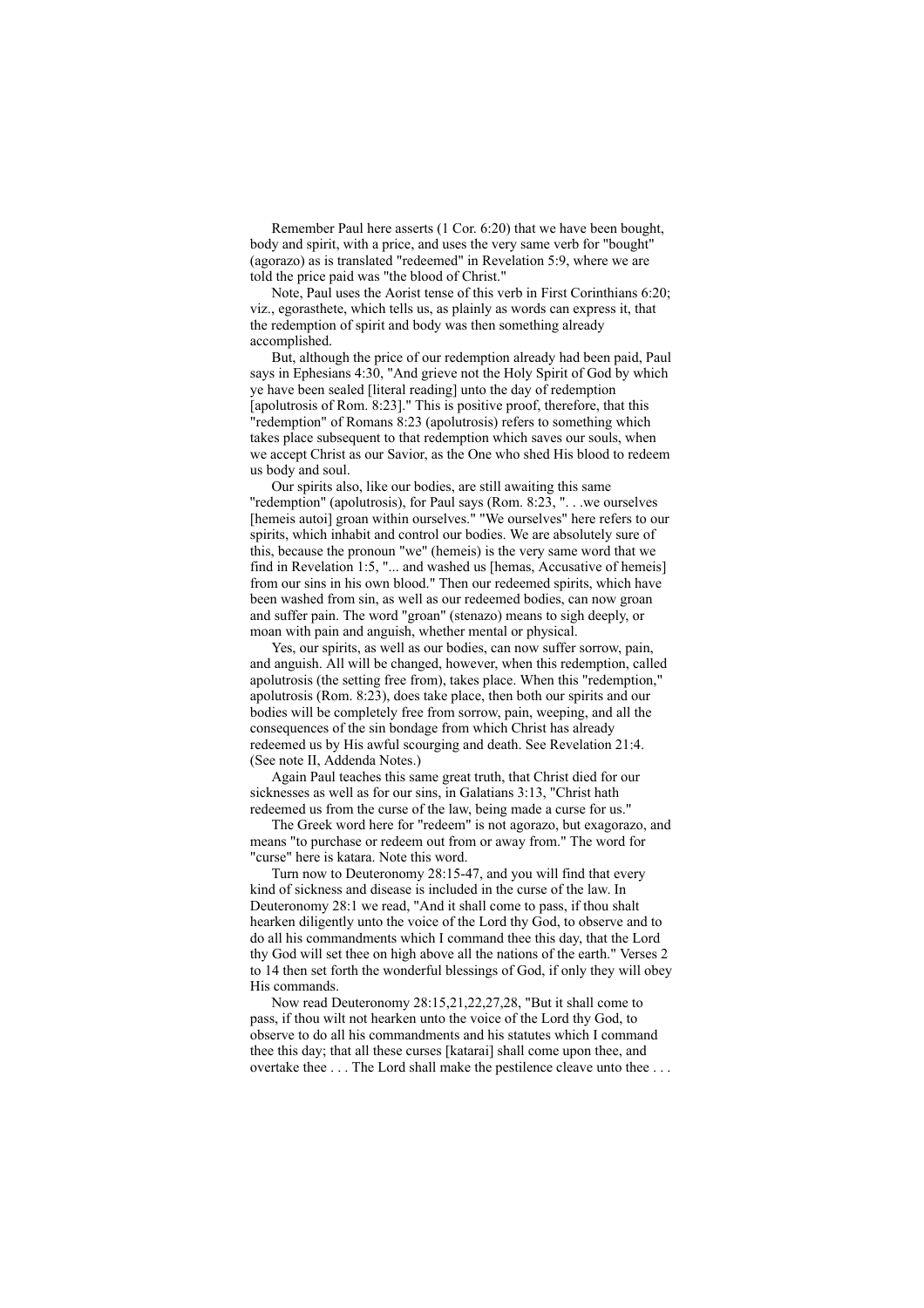The Lord shall smite thee with a consumption, and with a fever, and with an inflammation . . . with the botch of Egypt, and with emerods, and with the scab, and with the itch... The Lord shall smite thee with madness, and blindness, and astonishment of heart

Remember that Deuteronomy 28:15 calls all these sicknesses which would follow disobedience to God's law, "curses" (katarai in the Septuagint). Now this is the nominative plural of the very word Paul uses when he says (Gal. 3:13), "Christ hath redeemed us from the curse [katara] of the law, being made [genomenos, having become] a curse [katara] for us."

Since sickness was one of the curses (katara) of the law, and Christ died to redeem us from the curse (katara) of the law, by becoming a curse (katara) for us (substitutionary Atonement); therefore, according to Paul's teaching, bodily healing is in the Atonement. In the light of Isaiah 53:4 and Isaiah 53:11 and 12, this is what we would expect Paul to teach.

(4) Again we know that healing is in the Atonement because of certain types found in the Old Testament.

(a) The cleansing of the leper.

In Leviticus 14:1-7 we find that when God desired to cleanse a leper, He commanded the priest to take two birds alive. He killed one of these birds over running water and caught its blood in an earthen vessel. The live bird was dipped into the blood of the slain bird. After the priest sprinkled the poor leper seven times with the blood of the dead bird, he set the live bird, which had been dipped into the blood of the dead bird, free, and it flew away toward heaven.

This most assuredly was a type of bodily cleansing and healing through the death and resurrection of our Lord. The dead bird was a type of the crucified Christ; the live bird a type of the resurrected Christ. No other explanation seems adequate.

(b) Another type of bodily healing in the Atonement is found in the Passover lamb.

In Exodus 12:7,13, we read, "And they shall take of the blood, and strike it on the two side posts and on the upper door posts of the houses . . . and when I see the blood, I will pass over you."

But what did they do with the flesh of that slain lamb on that sacred occasion?

Exodus 12:8 informs us, "And they shall eat the flesh in that night, roast with fire, and unleavened bread."

The blood, then, was to be sprinkled on the door posts to save them from the wrath of God, but the flesh of that first Passover lamb was to be eaten for their physical benefits.

Read now First Corinthians 5:7, "For even Christ our passover is sacrificed for us." Then the Passover lamb was a type of the crucified Christ, the Lamb of God.

Since Christ is our Passover lamb, we must conclude: (1) That His blood — like the blood of the Passover lamb — was shed to save us from the wrath of God; and (2) that His flesh — like the flesh of the first Passover lamb — was broken for our physical benefits; or, as Peter puts it, (1 Peter 2:24) "... by the bruise of whom ye were healed [healed physically, iaomai].

In Numbers 9:12 we read that not one single bone of the Passover lamb could be broken, and John 19:36 informs us that, because of this prediction, not one of Christ's bones was broken.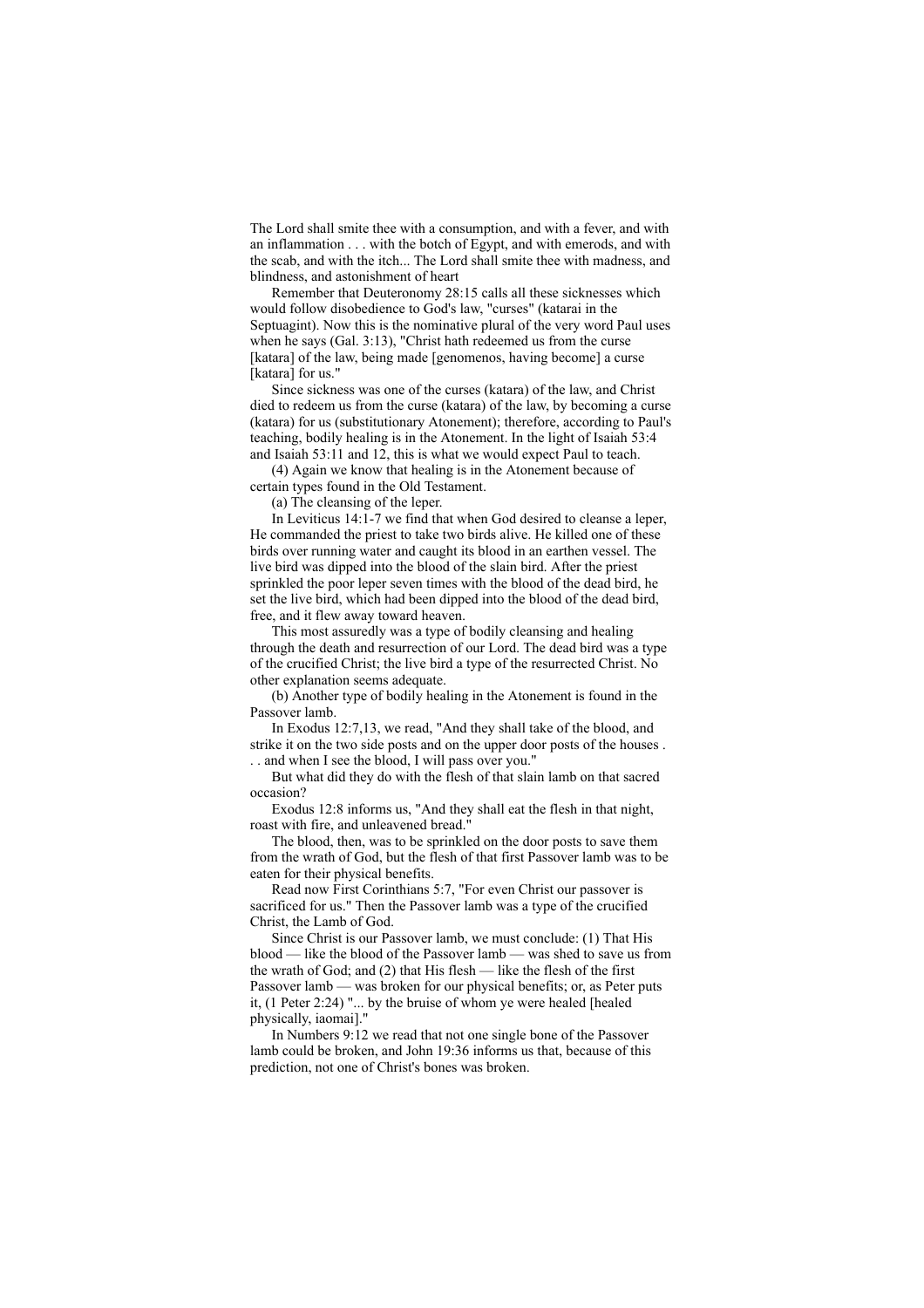Reader, when God was so particular that Christ, our Passover lamb, should thus fulfill "type" in the minutest detail, and since the flesh of every Passover lamb was always used to bless men physically, have we not a perfect right to conclude (as First Peter 2:24 clearly asserts), that the flesh of Christ, our Passover lamb, was broken for our physical benefits, and that bodily healing therefore is in the Atonement?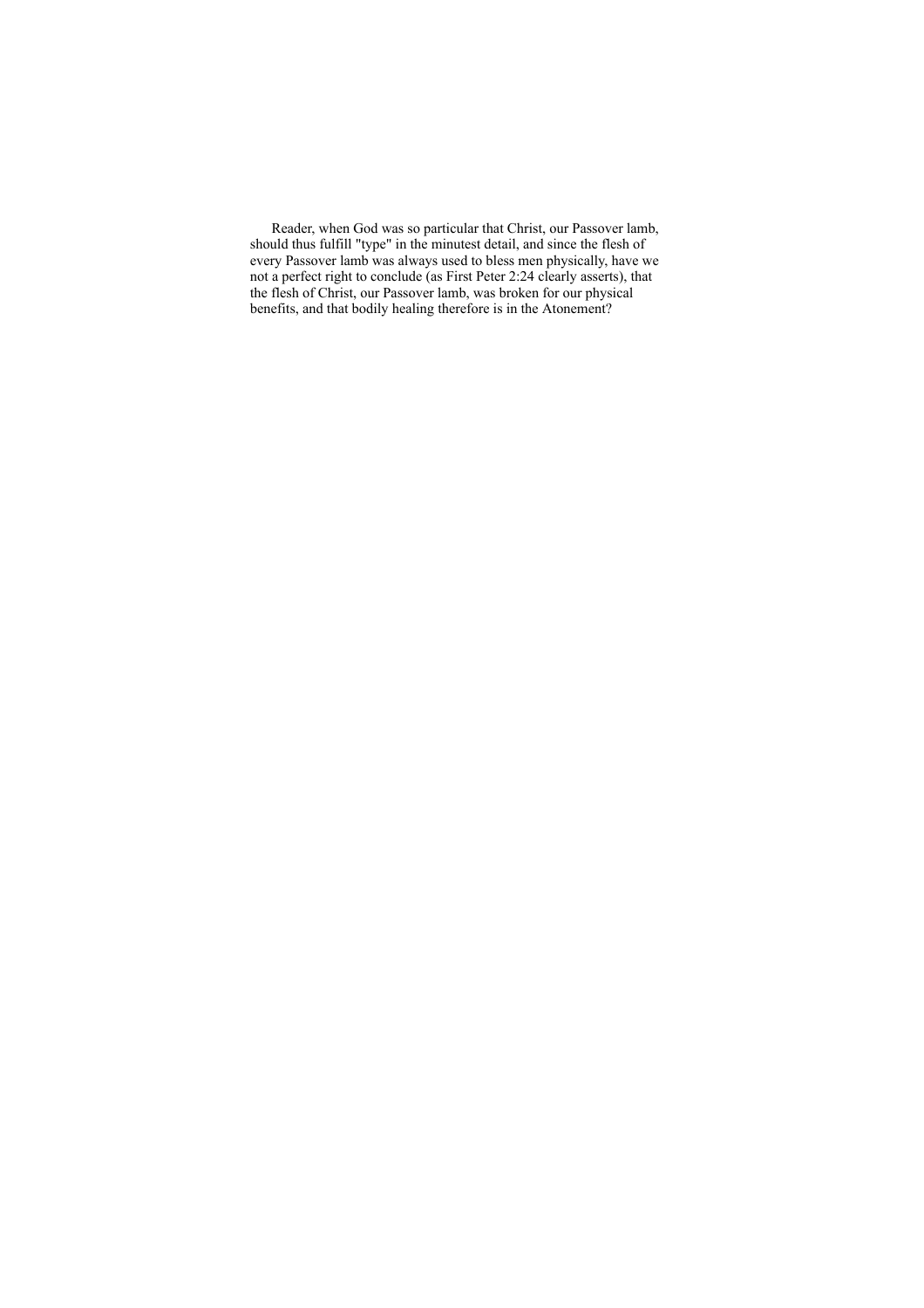## Reason III

Again, all saints should expect God to heal their sicknesses today, because all sickness is the result of Satan's work, when he introduced sin into this world, and Christ was manifested to destroy Satan's work.

Acts 10:38 proves to us conclusively that all the diseases Christ cured while on earth had been caused by Satan. Acts 10:38, "God anointed Jesus of Nazareth with the Holy Ghost and with power: who went about doing good, and healing all that were oppressed of the devil; for God was with him."

The word here for "oppressed" is katadunasteuomenous, the present participle, passive of katadunasteuo, I dominate or exercise lordship over.

Then all whom Christ healed while on earth were diseased or afflicted because Satan had gotten the lordship, either over them or their ancestors. Yes, every physical ill Christ cured, Peter here assures us, was the result of Satan's work.

But Jesus came, died on the cross, and rose again that He might destroy the works of the devil.

Hebrews 2:14, "Forasmuch then as the children are partakers of flesh and blood, he also himself likewise took part of the same; that through death he might destroy him that had the power of death, that is, the devil." Then Christ died to destroy Satan's power over death. Is not sickness one method by which Satan causes death? Then Christ died to destroy (annul the power of) sickness.

John reveals the same truth in First John 3:8, "For this purpose the Son of God was manifested, that he might destroy the works of the devil." Is sickness the result of the devil's work? Yes! Then Christ died and rose again to destroy (annul the power of) sickness.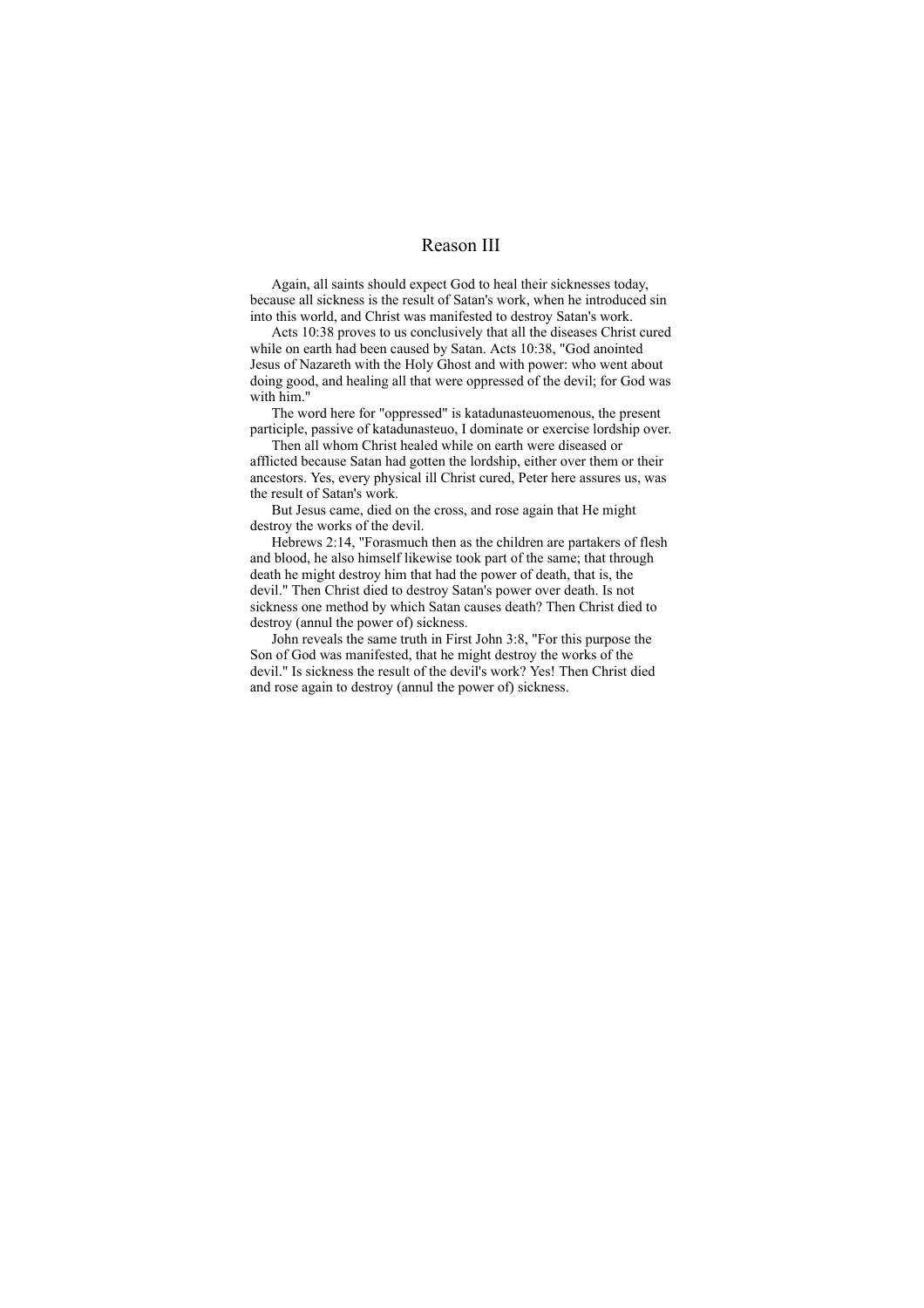### Reason IV

A fourth reason why all Christians should expect God to heal their sick bodies today is because the very same Holy Spirit who did all of Christ's miracles and raised Him from the dead is still in the Church, and has all His old-time, life-giving power.

In John 14:16, Christ declares emphatically that the Holy Ghost would abide with us forever. Then, in First Thessalonians 1:5, Paul asserts, "For our gospel came not unto you in word only, but also in power [dunamis], and in the Holy Ghost." Now this word for "power" (dunamis) is the Holy Ghost power of Luke 24:49 and Acts 1:8. Again Paul declares (2 Tim. 1:7), "For God hath not given us [the members of His true Church] the spirit of fear; but of power [dunamis, Holy Ghost  $power$ ]  $\dots$ ."

Then the Holy Ghost, who is now abiding in us, is the Holy Ghost with power (dunamis), the very same Holy Ghost who controlled all of Christ's actions while on earth. Luke 4:14, "And Jesus returned in the power [dunamis] of the Spirit into Galilee." This same Holy Spirit, who is now in the Church, was He who anointed Christ and gave Him the power to work all His miracles. Acts 10:38, "God anointed Jesus of Nazareth with the Holy Ghost and with power [dunamis]: who went about doing good, and healing all that were oppressed of the devil." Remember, Christ did all His miracles in the power of the Holy Ghost, and not in His own power as the Second Person of the Blessed Trinity.

Reader, Christ has assured us that this same Holy Ghost power, called dunamis, is for each of His saints today. Acts 1:8, "But ye shall receive power [dunamis] after that the Holy Ghost is come upon you."

Paul, too, has assured us in Second Timothy 1:7 and elsewhere that God has given to His Church "the Holy Spirit of power" (dunamis), the very same Holy Spirit who controlled Christ's life (Luke 4:14) and wrought all His miracles (Acts 10:38), and the very same Holy Spirit who worked all of Paul's miracles. Romans 15:18,19, "For I will not dare to speak of any of those things which Christ hath not wrought by me . . . Through mighty signs and wonders, by the power [dunamis] of the Spirit of God."

Since the very same Holy Spirit who did all of Christ's miracles and all of Paul's miracles is in the Church today with all His old-time power (dunamis), why should we not expect Him to heal the sick today?

No wonder Paul declares (Rom. 8:26), "The Spirit also helpeth our infirmities [astheneiais]." This Greek word astheneiais is the dative plural of astheneia, the commonest word in the Greek language for "sickness." But note well the word here translated "helpeth" (sunantilam-banetai). This is the present tense, 3rd person singular of the deponent verb sunantilambanomai, and comes from sun, together with; anti, against; and lambano, I take hold of. This word, therefore, means "to take hold against together with."

Thus, in Romans 8:26 we are told that the Holy Ghost takes hold against our sicknesses together with someone. With whom? Why, with ourselves, whenever we meet the needful conditions, the conditions set forth in John 15:7, "If ye abide in me, and my words abide in you, ye shall ask what ye will, and it shall be done unto you."

Fes, Romans 8:26 teaches us that it is just as much the work of the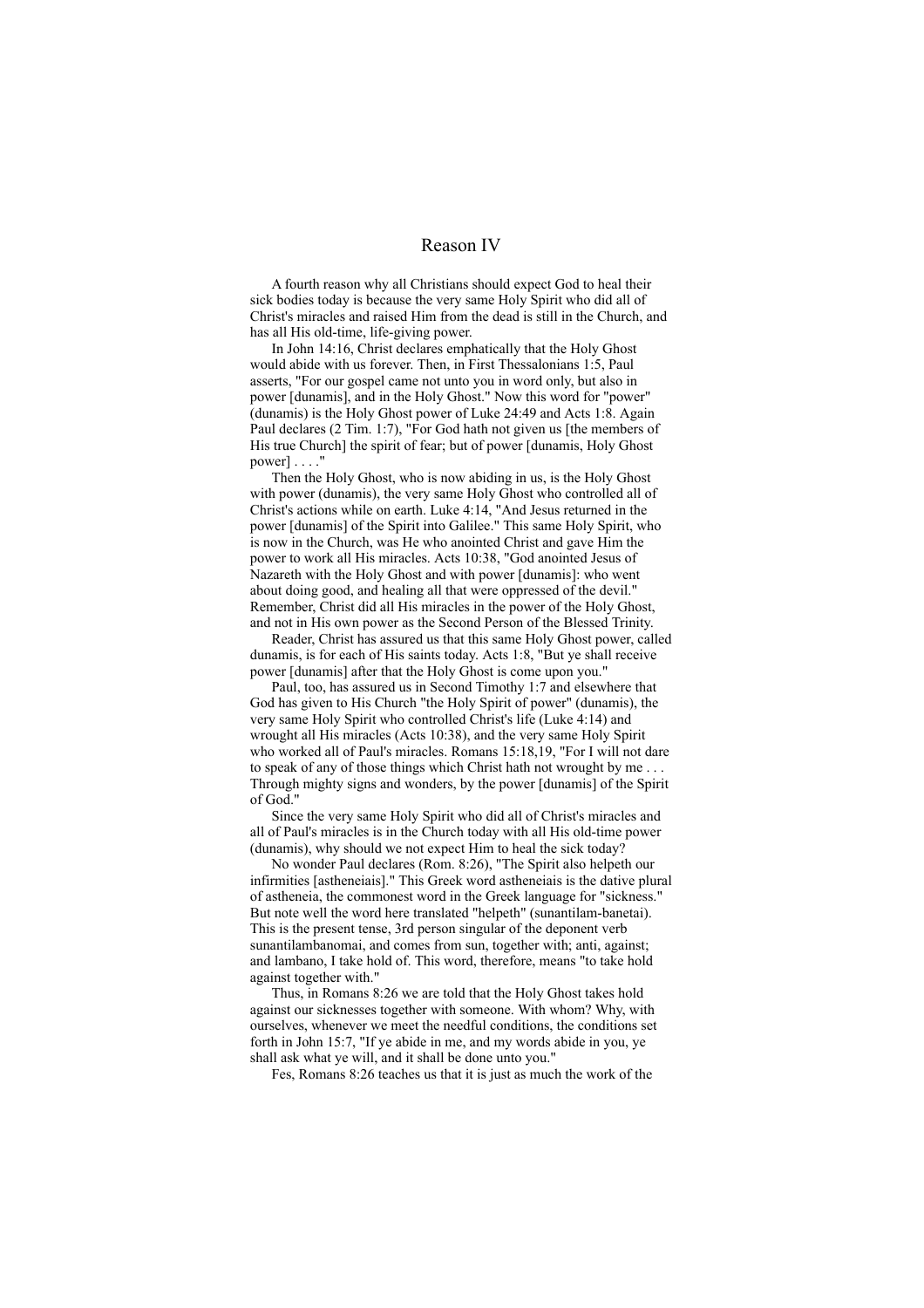Holy Spirit today "to take hold against our sicknesses" as it is to convict sinners of their sin.

Listen now to Romans 8:11, "But if the Spirit of him that raised up Jesus from the dead dwell in you, he that raised up Christ from the dead shall also quicken [zoopoiesei] your mortal [thneta] bodies by his Spirit that dwelleth in you."

This verb "will quicken" is zoopoiesei, the future, 3rd person singular of zoopoieo, and comes from zoe, life, and poieo, I make.

Dr. Gaebelein (The Healing Question, page 78) says of this verse (Rom. 8:11), "The quickening of the believer's body is not a present fact, but awaits future realization. The word 'quicken' means to make alive that which is dead. The quickening takes place in resurrection, when the believer's body will be made like unto His own glorious body."

Dr. Gaebelein says, "The word 'quicken' here means to make alive that which is dead." This is true when this word is used with nekrous, as in Romans 4:17, ". . . even God who quickeneth the dead." "Quickeneth" here is zoopoiountos, the present participle, genitive, masculine of zoopoieo, and so literally reads, "God giving life to or quickening the dead (nekrous)." Nekrous is the accusative plural of nekros, a dead human body.

The writer has studied closely a great many Greek authors, but never has he found a single instance where the word thnetos means a dead body. Thnetos (mortal) is an adjective derived from thneskb, I died, and always means "liable to, or subject to death," in contrast with athanatos, immortal. The Greek word for a dead human body is nekros, but never thnetos, which always refers to something "subject to death," but never, never to a dead body.

Let Paul explain what he means by the word thnetos, mortal. Romans 6:12, "Let not sin reign in your mortal [thnetos, the same word as in Romans 8:11] body," *etc.* Had Paul said, "Let not sin reign in your dead body," it would have been utter nonsense.

Again Paul gives us the true meaning of thnetos in Second Corinthians 4:11, "For we which live are always delivered unto death for Jesus' sake, that the life also of Jesus might be made manifest in our mortal flesh." If "our mortal [thnetos] flesh" here meant "our dead flesh," how could we, after our bodies were dead, manifest forth the life of Christ? No! We are now to manifest forth the life of Jesus Christ in these bodies which are subject to death, for the word "mortal" (thnetos) never, never means a dead body, but always something which is subject to death, but not yet dead.

John Calvin, that superb Greek scholar, is therefore correct when he says of Romans 8:11, "The quickening of the mortal body here cannot refer to the resurrection of the saints, but must mean a giving of life to their bodies, while here upon earth, through the Spirit." No real Greek scholar — one skilled in Greek grammar — can possibly come to any other conclusion.

Let us now read again Romans 8:11, "If the Spirit of him that raised up Jesus from the dead dwell in you, he that raised up Christ from the dead shall also quicken your mortal bodies [these bodies subject to death, but not dead] by his Spirit that dwelleth in you."

The word for "quicken" here is zoopoiesei. This word comes from zoe, life, and poieo, I make. Then it is the work of the Spirit "to make life." Second Corinthians 3:6 says, " ... for the letter killeth, but the spirit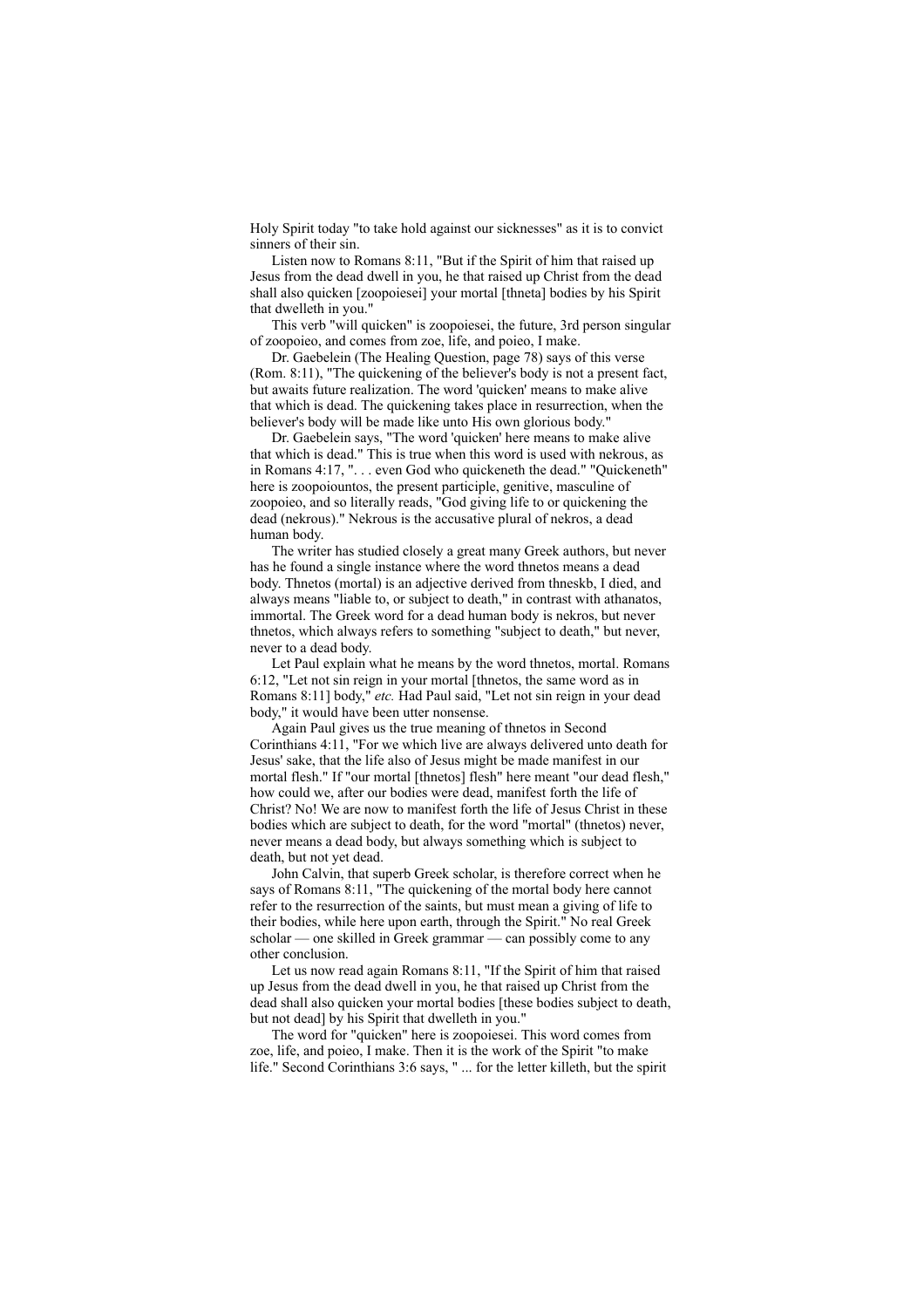giveth life [zoopoiei]."

Since it is the work of the Holy Spirit, as Paul assures us, to keep making life in these mortal bodies of ours, no wonder this apostle asserts (Rom. 8:26), "The Spirit takes hold against our sicknesses together with."

This verse proves that, while it is the work of the Spirit to keep making life in our mortal bodies (bodies subject to sickness and death), yet He will not do this blessed work unless we, God's saints, do our part, and take hold together with Him.

What is our part? John 15:7 gives the explanation, "If ye abide in me, and my words abide in you, ye shall ask what ye will, and it shall be done unto you." In other words, we must let the Holy Spirit control us in thought, word, and deed, and then He "will take hold against our sicknesses together with" ourselves (literal reading of Romans 8:26). The result will be that He (the Holy Spirit) will keep making life (the exact meaning of zoopoieo) in these mortal bodies of ours.

Yes, praise God, all Christians should expect God to heal their bodies today, because the very same Holy Spirit who did all of Christ's miracles (Acts 10:38) and all of Paul's miracles (Rom. 15:19) is still in the Church as "the maker of life" (zoopoieo), and He is here "to take hold against our sicknesses together with" ourselves, as Romans 8:26 asserts. HALLELUJAH!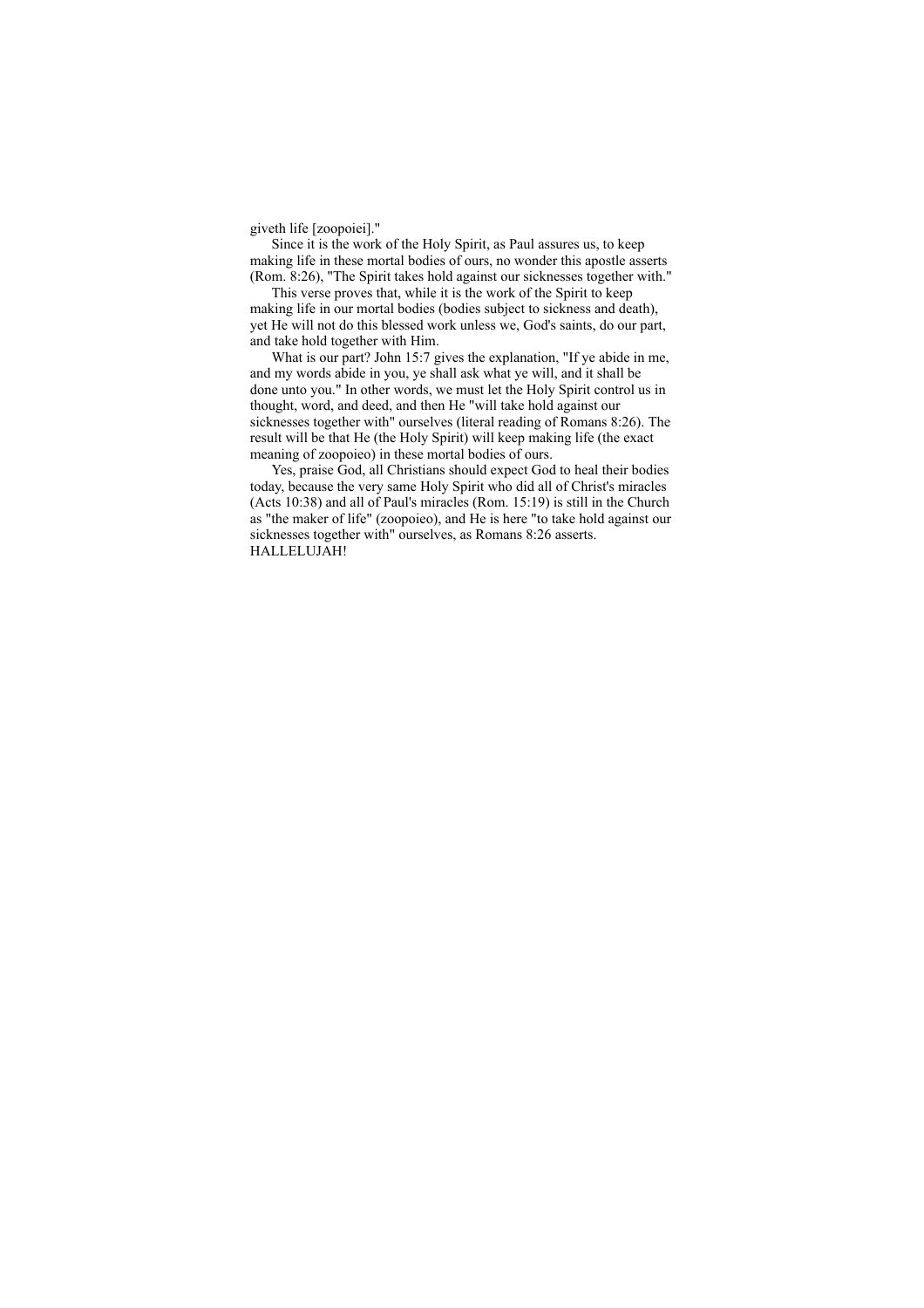#### Reason V

Again, all Christians should believe in divine healing today because of: (a) Christ's last Great Commission, and (b) God's direct command in James 5:14.

(a) Examine here Christ's last Commission to His disciples in Mark 16:17,18: "And these signs shall follow them that believe [literally "to those believing"]; In my name shall they cast out devils; they shall speak with new tongues; They shall take up serpents [as Paul did, Acts 28:3-5]; and if they drink any deadly thing, it shall not hurt them; they shall lay hands on the sick, and they shall recover."

Here, then, is a direct command from Christ that His followers should pray for the sick and expect Him to heal them.

A few scholars have denied the authenticity of these verses in Mark 16, but Irenaeus quotes these verses as a part of Mark's Gospel, and, remember, he was a pupil of Polycarp, who in turn was a pupil of John the Apostle. This is positive proof that these words are genuine. (See Morrison's Commentary on Mark for a full discussion on this subject.)

(b) Here listen to James 5:14,15, "Is any sick among you? let him call for the elders of the church; and let them pray over him, anointing him with oil in the name of the Lord: And the prayer of faith shall save the sick, and the Lord shall raise him up."

The word "call" here is proskalesastho, the 1st Aorist, imperative, middle, 3rd singular oi proskaleo, I call or summon. It is therefore a direct command from God, a command that most saints have never yet obeyed. But look at God's promise, if only we will obey this command. James 5:15, "The prayer of faith shall save the sick, and the Lord shall raise him up; and if he have committed sins, they shall be forgiven him." Is this apart of God's Word? Yes. Then, let us obey it and see how marvelously God fulfills His promises.

One opponent of divine healing quotes James 5:14,15 and then says, "Note that James says, 'save' not cure or heal. Now this word 'save' would certainly lead us to believe that James was speaking about sin and the sin sick soul, rather than bodily sickness."

We know James was here speaking of physical sickness because:

(1) The word for "save" here is sosei, the future, 3rd singular of sozo, the very word used by Christ every time He said to a sick person, "Thy faith hath made thee whole." See Matthew 9:22, Mark 6:56, Mark 10:52, Luke 8:48, Luke 17:19, *etc.*

(2) Because of the word James uses for "the sick," as in the Scripture "the prayer of faith shall save the sick" (ton kamnonta). Kamnonta is the present participle, masculine accusative of kamno, to be tired, exhausted, sick, or ill, and literally reads, "the one being sick or ex hausted." This is the word used to express Job's physical sickness. See Septuagint (Job 17:2).

(3) Again the word "raise" (egerei) here speaks of physical illness. It is the future of egeiro, I raise or lift up, the very word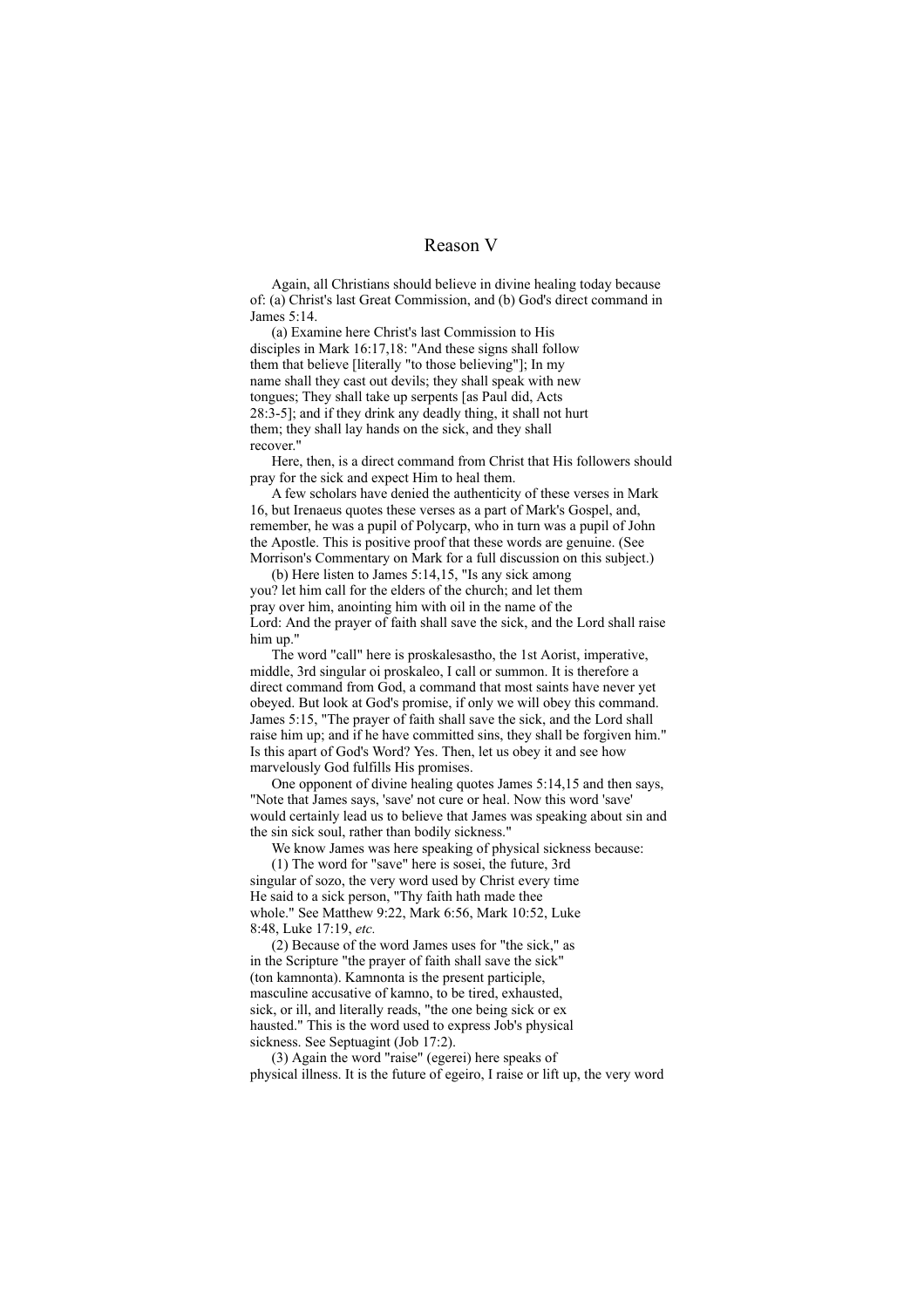used in Mark 1:31, where Christ "lifted up" Simon's mother-in-law, who was sick of a fever.

(4) Again we are absolutely sure that this sickness of James 5:14 refers to physical sickness and not spiritual, because this epistle was written to Church saints. James 1:19 speaks of "my beloved brethren," words which always and only refer to Church saints. See Division III, where we prove most conclusively that James wrote his epistle to Church saints. This being so, then their sins already were forgiven — they were saved. But if he (the sick one) may have committed (the subjunctive mood with the perfect participle) sins, they shall be forgiven him, James declares. If James had been here writing to a people who were spiritually sick or unsaved, would he have used the subjunctive mood, and said, "And if he may have committed sins"? Never. If they had been spiritually sick or unsaved, there would have been no "if" about it; they would all have needed forgiveness.

For these four reasons we are absolutely sure James 5:14,15 is God's command to His physically sick saints, a command, however, which comparatively few obey.

But what is here meant by "the prayer of faith shall save the sick" (James 5:15)? Many say it refers only to the faith of the elders who offer the prayer, and not to the faith of the sick persons. This is not correct, for Mark 9:17-27 tells us of a poor father who brought his demon-possessed son to the Lord and said, "If thou canst do any thing, have compassion on us, and help us." Jesus replied, "If thou canst believe, all things are possible to him that believeth [to him believing]."

Christ says in effect to this father, "Man, the 'if does not lie with me at all; of course I can heal your son, but you must exercise an expectant faith."

In Matthew 13:58 we read, "And he [Christ] did not many mighty works there because of their unbelief." Unbelief, then, either of the elder or of the sick person, will make it impossible for God to answer prayer. When unbelief kept Christ from healing the sick on earth, it will surely do so today.

In Mark 2:1-5 we have the story of the palsied man who was brought to Christ by four friends and was let down before Him through the roof. In verse 5 we read, "When Jesus saw their faith, he said unto the sick of the palsy, Son, thy sins be forgiven thee." This reads literally, "Jesus, seeing the faith of them" (auton), meaning the faith of the sick man as well as the other four.

But, you ask, "How can we be sure that this pronoun auton, of them or their, includes the sick man as well as the four who carried him?" Because of the pronoun auton, the genitive plural of autos, he or himself. If Christ had been here speaking of the faith of these four men only, and not of the sick man, He would have used the demonstrative pronoun touton, the genitive plural of houtos, which would have told us that Christ was referring to the faith "of the persons" nearest to the sick man (the four), but not to the sick man himself.

There are two demonstrative pronouns in Greek; viz., houtos and ekeinos. Houtos, this one or these, would designate the person or persons nearest to us, while ekeinos, that one or those, would designate the person or persons farther away, but neither of these pronouns would include ourselves.

The use of this personal pronoun auton, however, includes the sick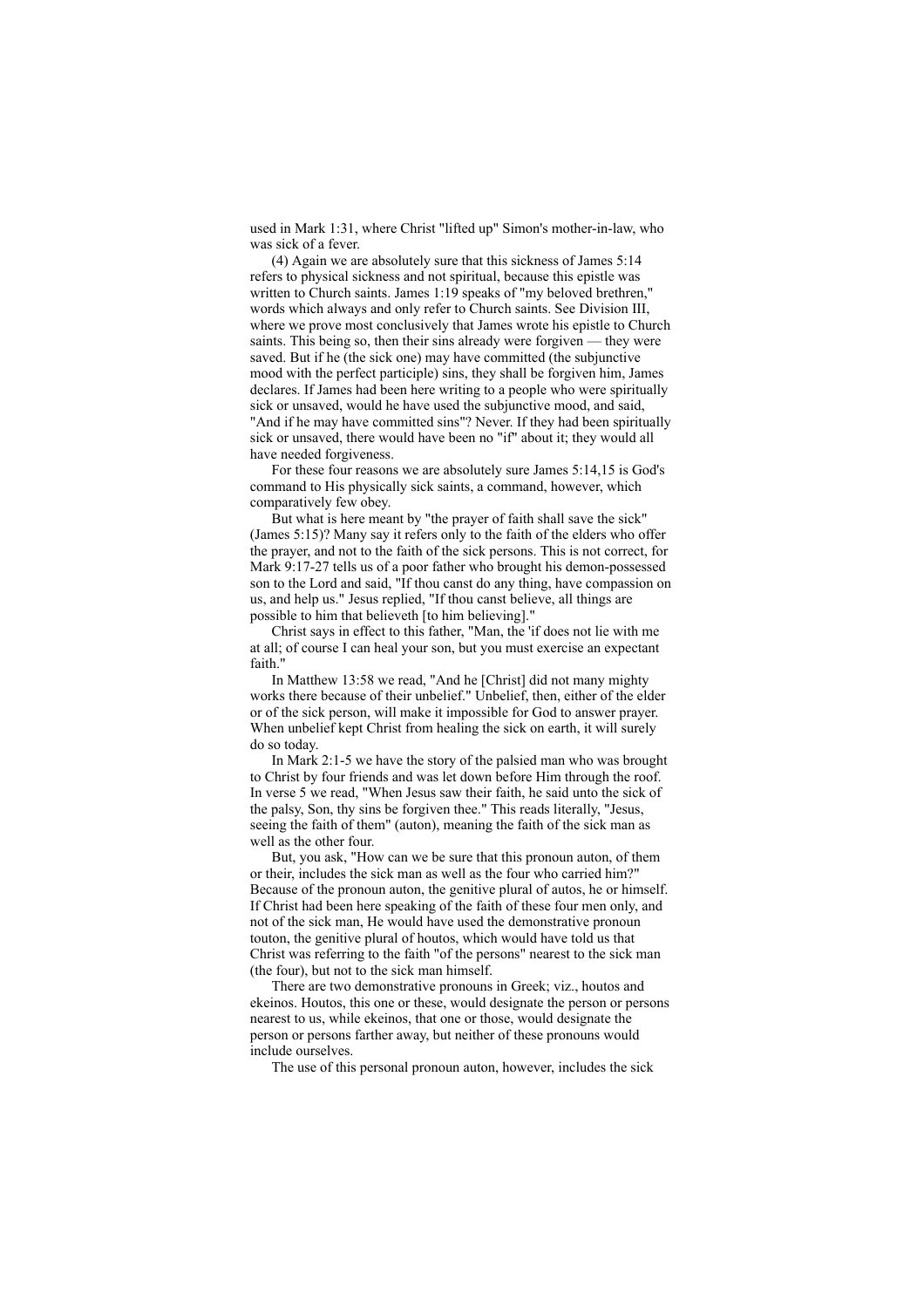man himself and the four others. Yes, "All things are possible to him believing" (Mark 9:23), but without faith on our part, our prayers cannot be answered. Dealing with this very subject of exercising faith when we pray, James 1:6,7 says, "But let him ask in faith, nothing wavering. For he that wavereth is like a wave of the sea driven with the wind and tossed. For let not that man [who lacks expectant faith] think that he shall receive any thing of the Lord." Then both the elders and the sick persons should have an expectant faith.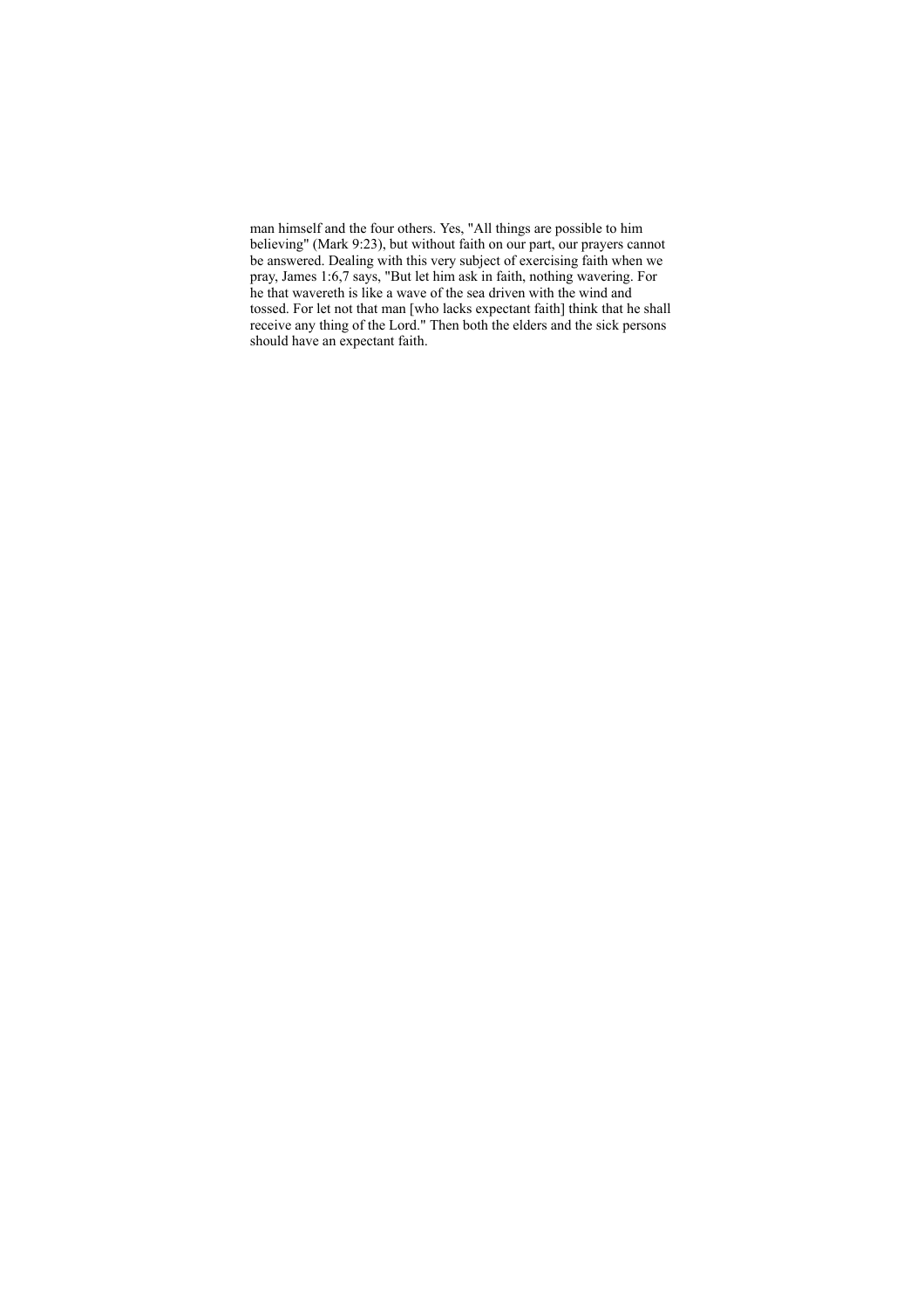#### Reason VI

Before giving the sixth reason why all God's saints today should expect Him to heal their sicknesses, let us here remind you of the five reasons already given.

(1) Because God used to heal the sick as Jehovah-rapha (the Lord our Healer), and He is "the same yesterday, and to day, and for ever."

(2) Because Christ died on the cross to atone for our sicknesses, just as He died to atone for our sins.

(3) Because all sickness is the result of Satan's work, when he introduced sin into this world and "Christ was manifested to destroy the works of the devil."

(4) Because the very same Holy Spirit is in the Church today who did all of Christ's miracles and all of Paul's miracles; the very same Holy Spirit who raised Christ from the dead. Since this is true, why should we not expect Him still to heal the sick?

(5) Because of Christ's last Great Commission in Mark 16:15-18, and because of His direct command in James 5:14,15.

(6) And now we come to the sixth and final reason why all true Christians today should expect God to heal their bodies; viz., because of His marvelous promises, the fulfillment of which depends altogether upon the exercise of our own faith.

Let us here remind you of some of these promises. Matthew 18:19, "Again I [Christ] say unto you, That if two of you shall agree on earth as touching any thing that they shall ask, it shall be done for them of my Father which is in heaven."

Reader, does "any thing that they shall ask" include bodily sickness? Yes. Then take Christ as your Healer.

Matthew 21:22, (Christ says), "And all things, whatsoever ye shall ask in prayer, believing, ye shall receive."

Reader, does "all things whatsoever ye shall ask in prayer, believing" include bodily sickness? Yes. Then take Christ as your Healer.

Mark 11:22-24, "And Jesus answering saith unto them, Have faith in God. For verily I say unto you, That whosoever shall say unto this mountain, Be thou removed, and be thou cast into the sea; and shall not doubt in his heart, but shall believe that those things which he saith shall come to pass; he shall have whatsoever he saith. Therefore I say unto you, What things soever ye desire, when ye pray, believe that ye receive [have received] them, and ye shall have them."

Reader, does "what things soever ye desire, when ye pray" include bodily sickness? Yes. Then take Christ as your Healer.

John 14:13,14, "And whatsoever ye shall ask in my name, that will I do, that the Father may be glorified in the Son. If ye shall ask any thing in my name, I will do it."

Reader, does "whatsoever ye shall ask in my name" and "if ye shall ask any thing in my name" include bodily sickness? Yes. Then take Christ as your Healer.

John 15:7, "If ye abide in me, and my words abide in you, ye shall ask what ye will, and it shall be done unto you."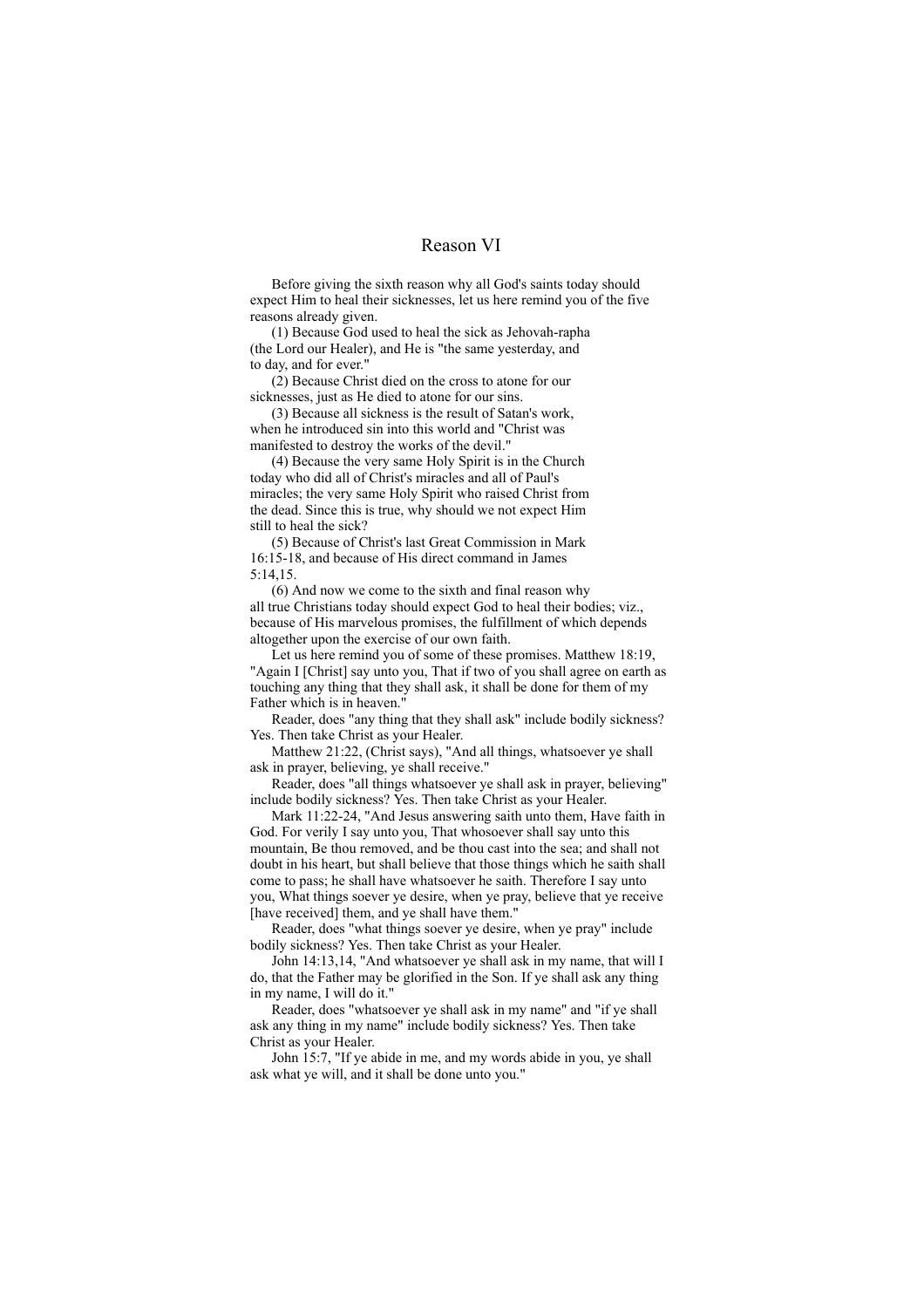Reader, do these words "ye shall ask what ye will" include bodily sickness? Yes. Then take Christ as your Healer.

First John 3:22, "And whatsoever we ask, we receive of him [God], because we keep his commandments, and do those things that are pleasing in his sight."

Reader, does "whatsoever we ask" include bodily sickness? Yes. Then take Christ as your Healer, for He is no "respecter of persons." What He did for John, who made a practice of keeping all His commandments and doing only what was right in His sight, He also will do for you.

James 5:14,15, "Is any sick among you? let him call for the elders of the church; and let them pray over him, anointing him with oil in the name of the Lord: And the prayer of faith shall save the sick, and the Lord shall raise him up; and if he have committed sins, they shall be forgiven him."

Reader, do you believe the Book of James is inspired of God? Yes. Then obey James 5:14 and take Christ as your Healer.

If bodily healing were not in the Atonement — and we have clearly proven it is — we still would have a perfect right to pray for the sick and expect Christ to heal on the authority of the wonderful promises just quoted.

Let us here prove to all our readers that the very same faith that saves the soul also will heal the body.

In Matthew 9:22, Jesus said to the woman with the issue of blood, "Daughter . . . thy faith hath made thee whole." This expression, "thy faith hath made thee whole," reads in the Greek He pistis sou sesoken se, and literally reads, "The faith of thee has saved thee." The verb sesoken is the perfect tense, 3rd person singular of sozo, I save.

Now examine Luke 7:50. Here Christ says to that poor sinful woman of the street who had anointed His feet with oil and wiped them with the hairs of her head, "Thy faith hath saved thee." This reads in the Greek He pistis sou sesoken se, and literally reads, "The faith of thee has saved thee." These are the exact same words Christ spoke when He healed the woman with the issue of blood.

Yes, the very same faith which saves the soul heals the body, and this faith is a gift of God, whether for the saving of souls or for the healing of bodies. Ephesians 2:8, "For by grace are ye saved through faith; and that not of yourselves: it [faith] is the gift of God."

We believe all saints ought to expect Christ to heal them until they reach the allotted time of "threescore and ten" years. Many saints are now obtaining wonderful healings even after this age by exercising an expectant faith in God's promises.

And what of those dear saints who suffer year after year and never are healed, although they seem to be utterly yielded to God? All such believe God can heal them, if it is His will, but they lack that expectant faith which says, "I know He will heal me now. " They lack this expectant faith simply because they are uncertain as to what His will is concerning them.

Recall here James' words (James 1:7), "For let not that man [who has not expectant faith] think that he shall receive any thing of the Lord." Recall also Christ's own words in Mark 9:23, "If thou canst believe, all things are possible to him that believeth." Also Mark 11:24, "Therefore I say unto you, What things soever ye desire, when ye pray, believe that ye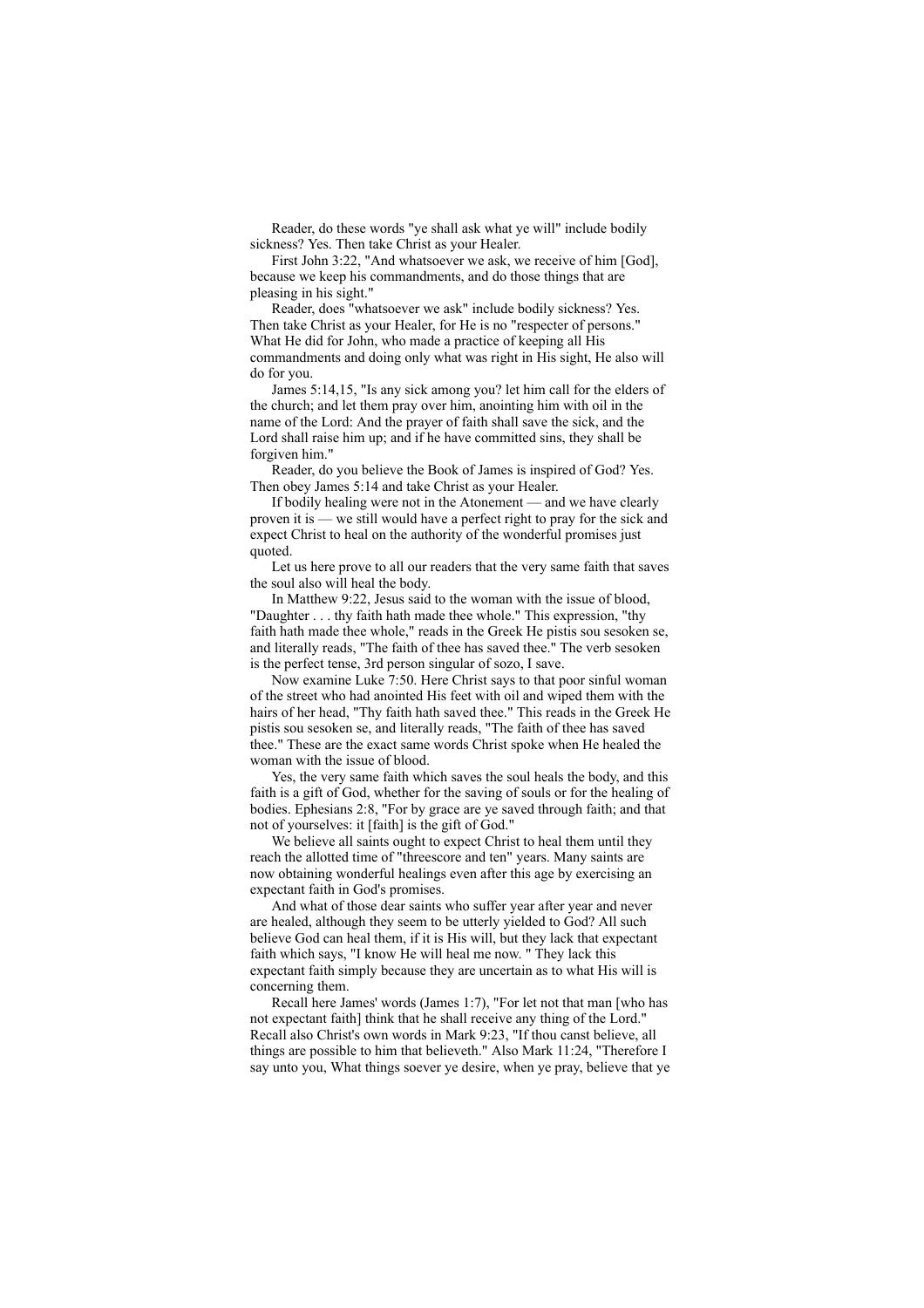receive them [have received them], and ye shall have them."

Now every Greek scholar must admit that when Christ says, "All things [panta] are possible to him believing"(literal translation), and "What things soever [panta hosa] ye desire, when ye pray, believe that ye have received them, and ye shall have them," He puts all responsibility for answered prayer on us, and rolls it off of Himself. These verses assuredly teach that if we have the expectant faith which God will impart to all who really meet His conditions, there is no sickness He will not cure.

If only we were fully controlled by the Holy Ghost in thought, word, and deed, we would all see miracles performed, both spiritual and physical. Why? Ephesians 3:20, "Now unto him that is able to do exceeding abundantly above all that we ask or think, according to the power [dunamis, Holy Ghost power] constantly working [present participle] in us."

Note, God here promises to answer our prayers, "Exceeding abundantly above all that we ask or think, according to the power of the Holy Ghost which is constantly working in us, " and not "according to His own will. "

Reader, let the Holy Ghost control you in thought, word and deed, and "ye shall ask what ye will, and it shall be done unto you" (John 15:17). Does "what ye will" include your sickness?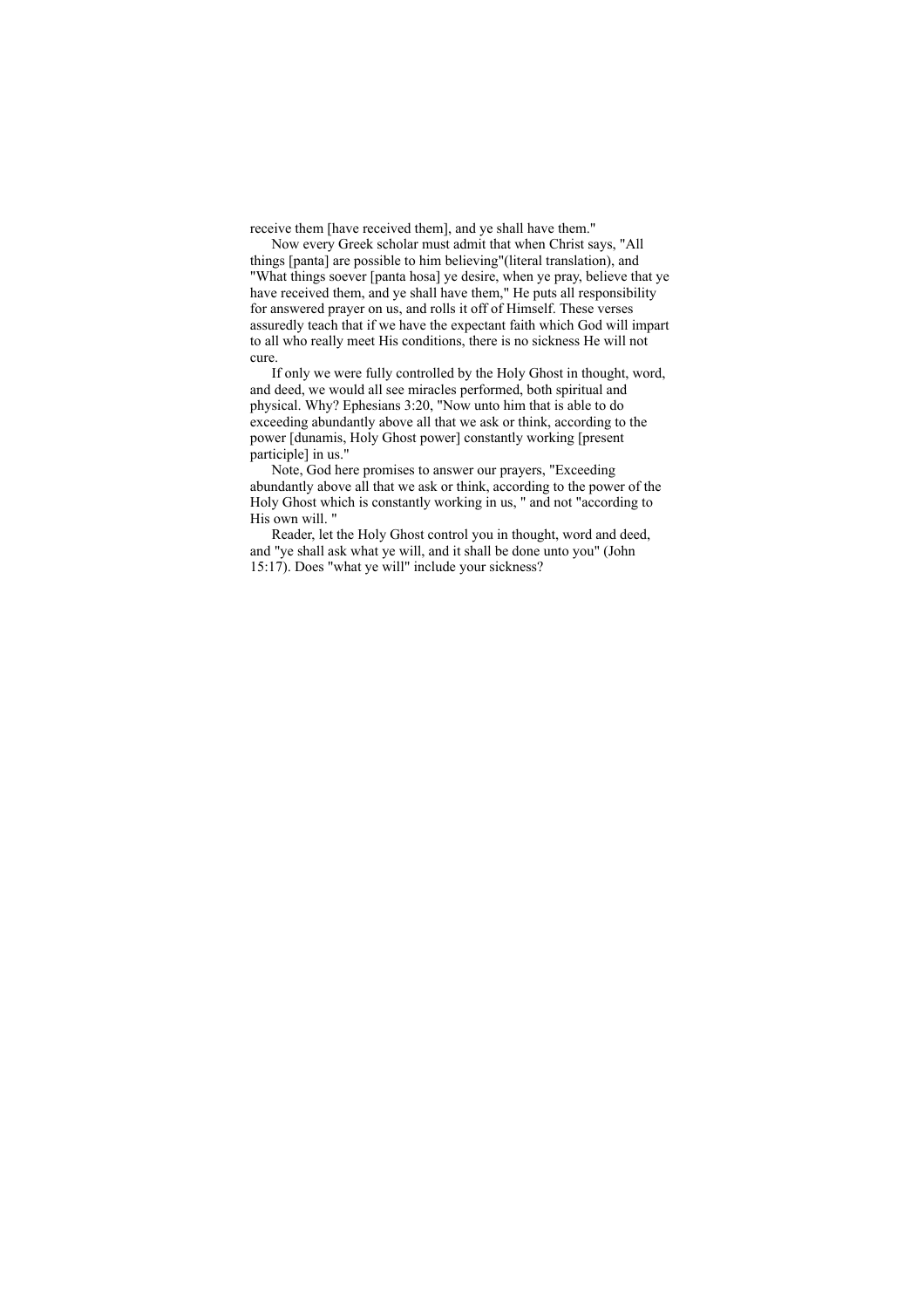## Division II

## Was Divine Healing Only For The Church Of The Apostolic Age?

Many Bible teachers today tell us that the age of miracles passed away with the death of the apostles, so Christ is not healing the sick today.

Let us investigate this subject and find out for ourselves.

Listen to Justin Martyr (165 A.D.), one of the great Church leaders and scholars of his day:

He says, "For numberless demoniacs throughout the whole world and in your city, many of our Christian men, exorcising them in the name of Jesus Christ, who was crucified under Pontius Pilate, have healed, and do heal, rendering helpless and driving the possessing devils out of the men, though they could not be cured by all the other exorcists, and those who used incantations and drugs" (Apol. II, Chapter 6).

Then this Apostolic, miracle-working power was in the Church down to 165 A.D.

Listen to Irenaeus (200 A.D.):

"Those who are in truth His disciples, receiving grace from Him, do in His name perform miracles; and they do truly cast out devils. Others still heal the sick by laying their hands upon them, and they are made whole. Yea, moreover, as I have said, the dead even have been raised up, and remained among us for many years." (Vs. Hermetics, Book I, Chapter 32.)

Then down to 200 A.D. this same Apostolic, miracle-working power was in the Church.

Listen to Origen (250 A.D.):

"And some give evidence of their having received through their faith a marvelous power by the cures which they perform, invoking no other name over those who need their help than that of the God of all things, and of Jesus, along with a mention of His history. For by these means we too have seen many persons freed from grievous calamities, and from distractions of mind and madness, and countless other ills, which could be cured neither by men or devils" {Contra Celsum Book III, Chapter 24).

Then down to 250 A.D. this same Apostolic, miracle-working power was in the Church.

Listen to Clement (275 A.D.):

"Let them (young ministers), therefore with fasting and prayer, make their intercessions, and not with the well arranged, and fitly ordered words of learning, but as men who have received the gift of healing confidently, to the glory of God" (Epis. C. XII).

Dr. Waterland (Creation and Redemption, page 50) says:

"The miraculous gifts continued through the third century, at least." Then he tells how, under Constantine, the Church became flooded with worldliness and began to put its trust in earthly rulers more than in God. But even then those who remained true to God saw miracles performed in His Name.

Theodore of Mopsueste (429 A.D.) says: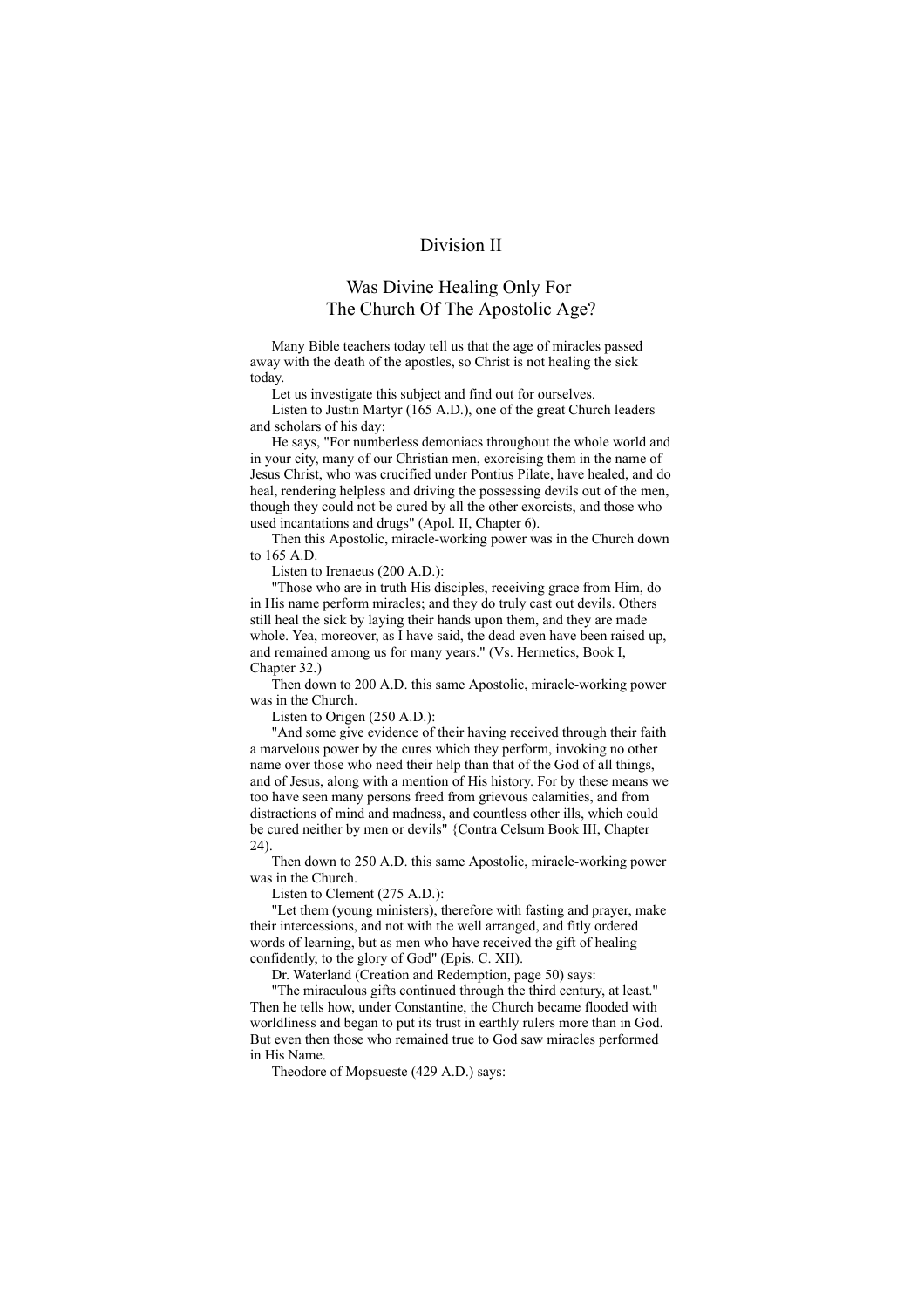"Many heathen amongst us are being healed by Christians from whatever sickness they have, so abundant are miracles in our midst" (Christlieb — Modern Doubt, page 321).

Rev. A. Bost (History of United Brethren, page 17) quotes the famous Zinzendorf's words, spoken in 1730:

"To believe against hope is the root of the gift of miracles; and I owe this testimony to our beloved church, that Apostolic powers are there manifested. We have had undeniable proofs thereof in the unequivocal discovery of things, persons, and circumstances, which could not humanly have been discovered, in the healing of maladies in themselves incurable, such as cancers, consumptions, when the patient was in the agonies of death, all by means of prayer, or of a single word."

Dr. A. J. Gordon (Ministry of Healing, page 65 — a book every saint should read) quotes from the Confession of the Waldenses as follows:

"Therefore, concerning the anointing of the sick, we hold it as an article of faith, and profess sincerely from the heart, that sick persons, when they ask it, may lawfully be anointed with anointing oil by one who joins with them in praying that it may be efficacious to the healing of the body according to the design and end and effect mentioned by the Apostles, and we profess that such an anointing, performed according to the Apostolic design and practice, will be healing and profitable."

No wonder Dr. Gordon says (Ministry of Healing, page 43), "Two streams of blessings started from the personal ministry of our Lord, a stream of healing and a stream of regeneration; the one for the recovery of the body, and the other for the recovery of the soul, and these two flowed on side by side through the Apostolic age. Is it quite reasonable to suppose that the purpose of God was that one should run on through the whole dispensation of the Spirit, and that the other should fade away and utterly disappear within a single generation? We think not."

Having now proven that all manner of sicknesses were cured by prayer down to 1750 A.D., the days of Zinzendorf, let us now prove to you that God is still, today, healing all manner of diseases in answer to the prayer of faith.

#### **MODERN MIRACLES OF HEALING**

(l)Violet M. Collins, Vancouver, B.C., was born without a rectum passage. Best surgeons in Toronto operated. Told she could not live. Was anointed and prayed for, and instantly made as normal as any other girl.

(2) Mrs. H. R. Shortreed, Vancouver, B.C., had sugar diabetes in advanced stage. Anointed, prayed for and healed.

(3) Mrs. Jean C. Barker, West Vancouver, B.C., and Mrs. M. M. Meadows, Vancouver, B.C., both had operations for dreadful cancers. Mrs. Barker had both breasts removed. These cancers grew again. Both women anointed and prayed for; today are well.

(4) B. M. Colwell, Vancouver, B.C., was cured by prayer of dreadful stammering, an affliction from boyhood. This was a marvelous healing.

(5) Reuben Mark Scotcher, Vancouver, B.C., had "adhesions of the bowels" for nine years. Operated on, but

became much worse. Also ruptured. Anointed, prayed for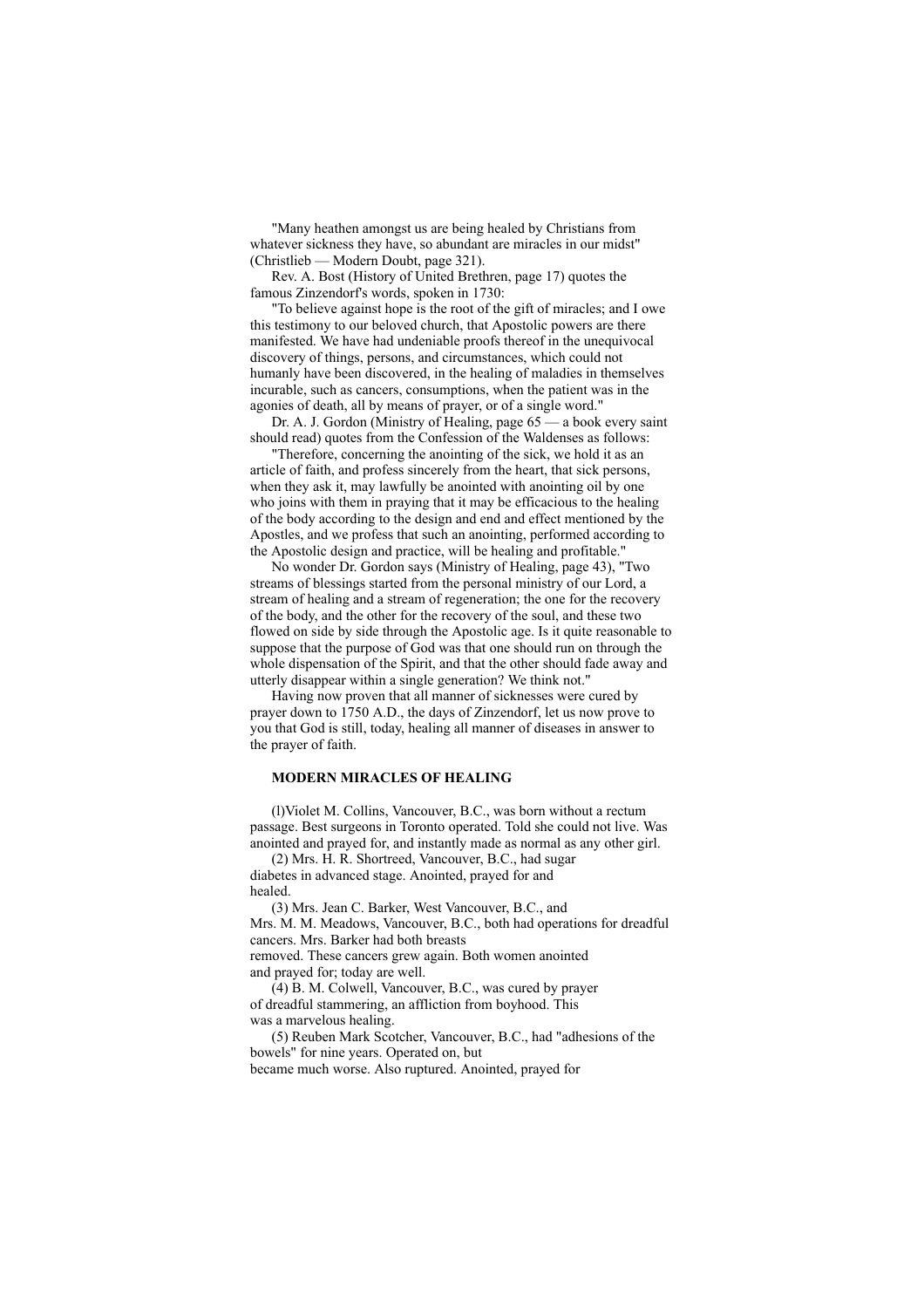and healed by the Lord Jesus. Mr. Scotcher is a Presbyterian elder.

(6) Mrs. Frances McClurg, Vancouver, B.C., was paralyzed 19 years, and her eyesight almost gone. Was anointed, prayed for, and healed completely by the power of God. She threads the finest needle today.

(7) Mrs. Zeva Parker, Oklahoma City, Oklahoma, known as "Dare Devil French Bobby," jumped from a plane two thousand feet high at the Fair Grounds. The parachute failed to open until she was almost down. Her back was broken in three places and seven ribs were so fractured that they protruded through the flesh. She was rushed to the hospital and put in a plaster of paris cast. Doctors said she would never walk. She was instantly healed while lying on her cot in Dr. C. S. Price's meeting. She had been converted, but had not as yet been prayed for. She has since won many souls to Christ by her wonderful testimony.

(8) Miss Ruby Dimmick, daughter of Rev. J. F. Dimmick of Albany, Oregon, was paralyzed as a child. One leg was left two inches shorter than the other and that limb had not developed as the other. While she was sitting in the Metropolitan Church, Victoria, B.C., at Dr. Price's meeting, God suddenly touched her. Her leg extended, developed as the other limb, and was instantaneously cured. That was in 1923, and her limb is well today. Note, she, too, had not yet been prayed for.

(9) Miss Bertha Irvine, Lebanon, Oregon, had been an invalid 19 years. After four operations she was not able to stand on her feet without support. She was anointed and prayed for, then the evangelist cried, "Sister, in the Name of Jesus of Nazareth, rise up and walk." She arose immediately and ran up and down the aisle. The writer was present when both Miss Dimmick and Miss Irvine were healed by the power of God. Miss Irvine was cured in November 1922 and is well today.

(10) Reginald Williams, West Vancouver, B.C., cut off the top part of his left thumb at the joint below the nail. He was anointed and prayed for, and God caused that part to grow on again, nail and all. Examine both thumbs and you cannot now tell on which one God performed this wonderful miracle.

Reader, what God has done for these sick saints He is ready to do for you. Read again the promises quoted on pages 46-49, then drop on your knees and claim your healing on the authority of these promises and the fact that the Lord Jesus Christ died for your sickness as well as for your sins.

The writer can vouch for every case here given, and knows of scores of others who have had just as wonderful cures as these mentioned. Most of the cases here recorded are taken from the Miracle Number of Golden Grain, December 1929.

The writer, while investigating this subject, secured the names and addresses of the 800 persons prayed for in one campaign. A year later he got in touch with all these by personal visitation and by sending out "return postcards," and found that more than 60 percent had been healed,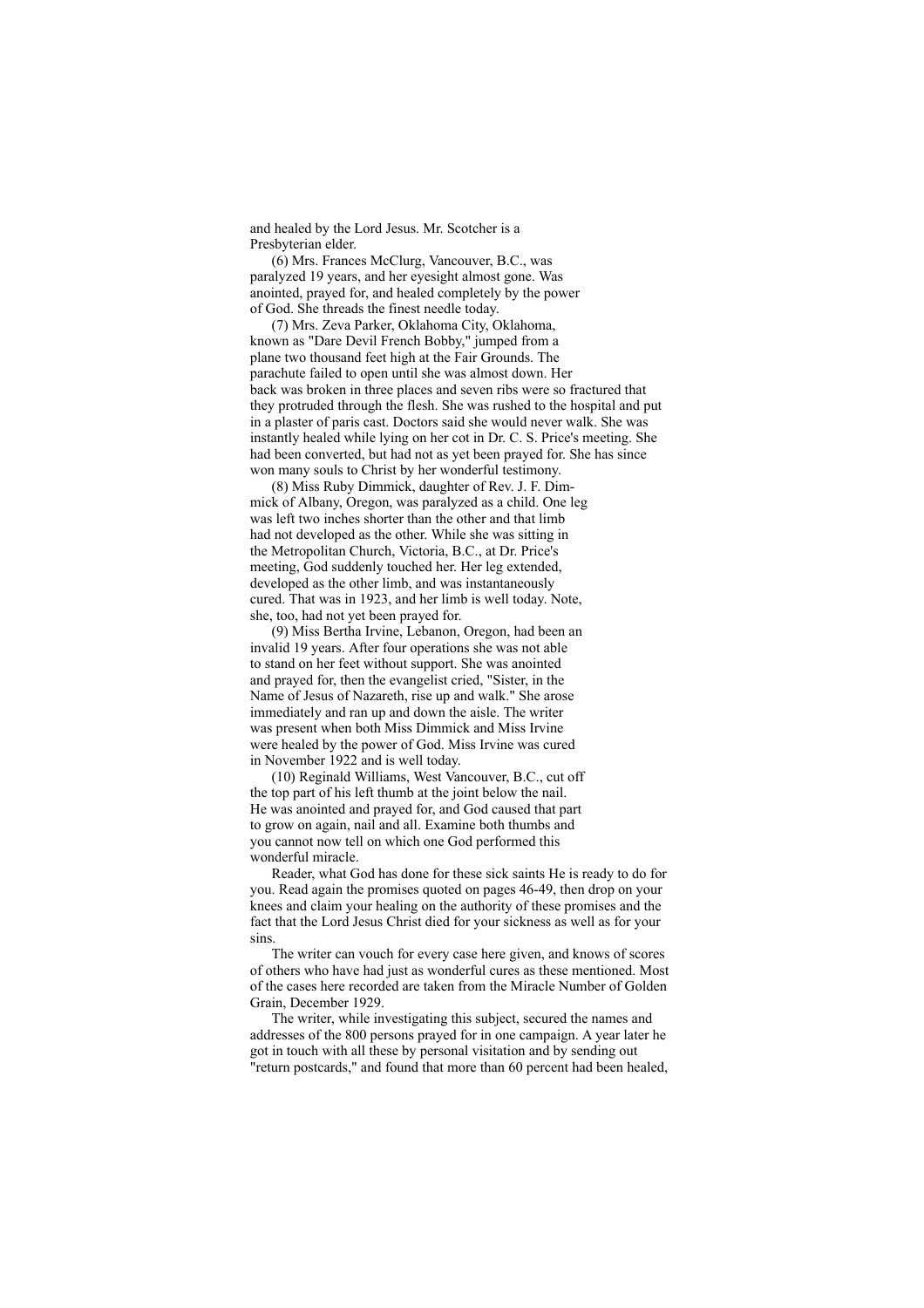and most of those who were not healed said they had received a great spiritual blessing. They confessed that they had a "hope so faith," rather than a "know so faith."

Just here we desire to say that fully one-half of these 800 who were prayed for had troubles which their physicians counted either incurable or very hard to be cured.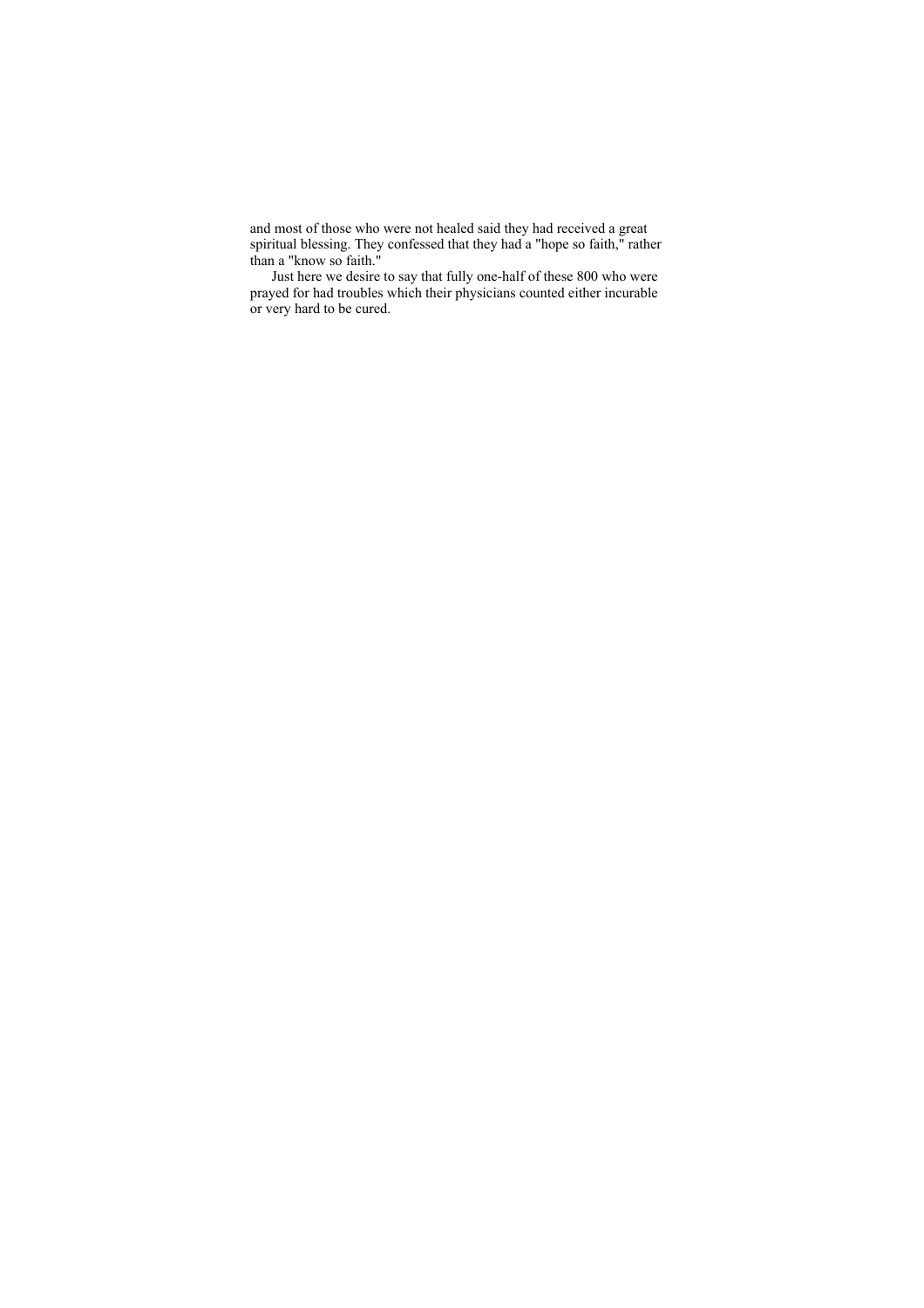## Division III

#### Objections Answered

I. If we are to expect God to heal the sick today through prayer, why not also expect Him to raise the dead?

Because we are nowhere commissioned to raise the dead, although Irenaeus asserts (as quoted before) that the dead were raised in his day (200 A.D.).

In Mark 16:17,18 we read, "And these signs shall follow them that believe . . . they shall lay hands on the sick, and they shall recover."

Again James 5:14,15 says, "Is any sick among you? let him call for the elders of the church; and let them pray over him, anointing him with oil in the name of the Lord: And the prayer of faith shall save the sick, and the Lord shall raise him up." Note, God has not here told us to raise the dead, but only to pray for the sick.

II. If healing is in the Atonement and some saints are not healed, then these saints must conclude that they are still sinners in God's sight and under His condemnation, no matter how close to God they are living.

This is the great objection of many splendid Bible teachers to healing in the Atonement.

Let Paul answer this objection. He says (1 Cor. 11:29), "For he that eateth and drinketh unworthily, eateth and drinketh damnation [krima, judgment] to himself alone [eauto, reflexive pronoun], not discerning the Lord's body."

The word for "discerning" here is diakrinon, the present participle of diakrino, and means "making a distinction between." What distinction is here referred to? Read First Corinthians 11:30, "For this cause [because you do not discern between the significance of the bread and the wine when partaking of the Sacrament] many are weak and sickly among you, and many sleep [are prematurely dead]."

Paul here asserts that many Christians are weak and sickly and others have died prematurely because they had partaken of the Sacrament without understanding — as they ought to have understood — the great distinction between the significance of the bread and the wine. What is this distinction?

In Exodus 12:7 we read that the Israelites put the blood of that first Passover lamb on their door posts to save themselves from the wrath of God, but Exodus 12:8 informs us that God commanded them to cook the flesh of the first Passover lamb and eat it for their own physical benefits.

Now read First Corinthians 5:7, "For even Christ our passover is sacrificed for us." If Christ is our Passover lamb, His blood was most assuredly shed to save us from the wrath of God through the forgiveness of our sins, and His flesh was bruised and broken for our physical benefits. "By the bruise of whom ye were healed physically" (1 Peter 2:24, literal translation).

Remember that this word "healed" (iaomai) without one exception in the New Testament refers only and always to physical healing, never to spiritual healing. This is positive proof to all Greek scholars that Peter is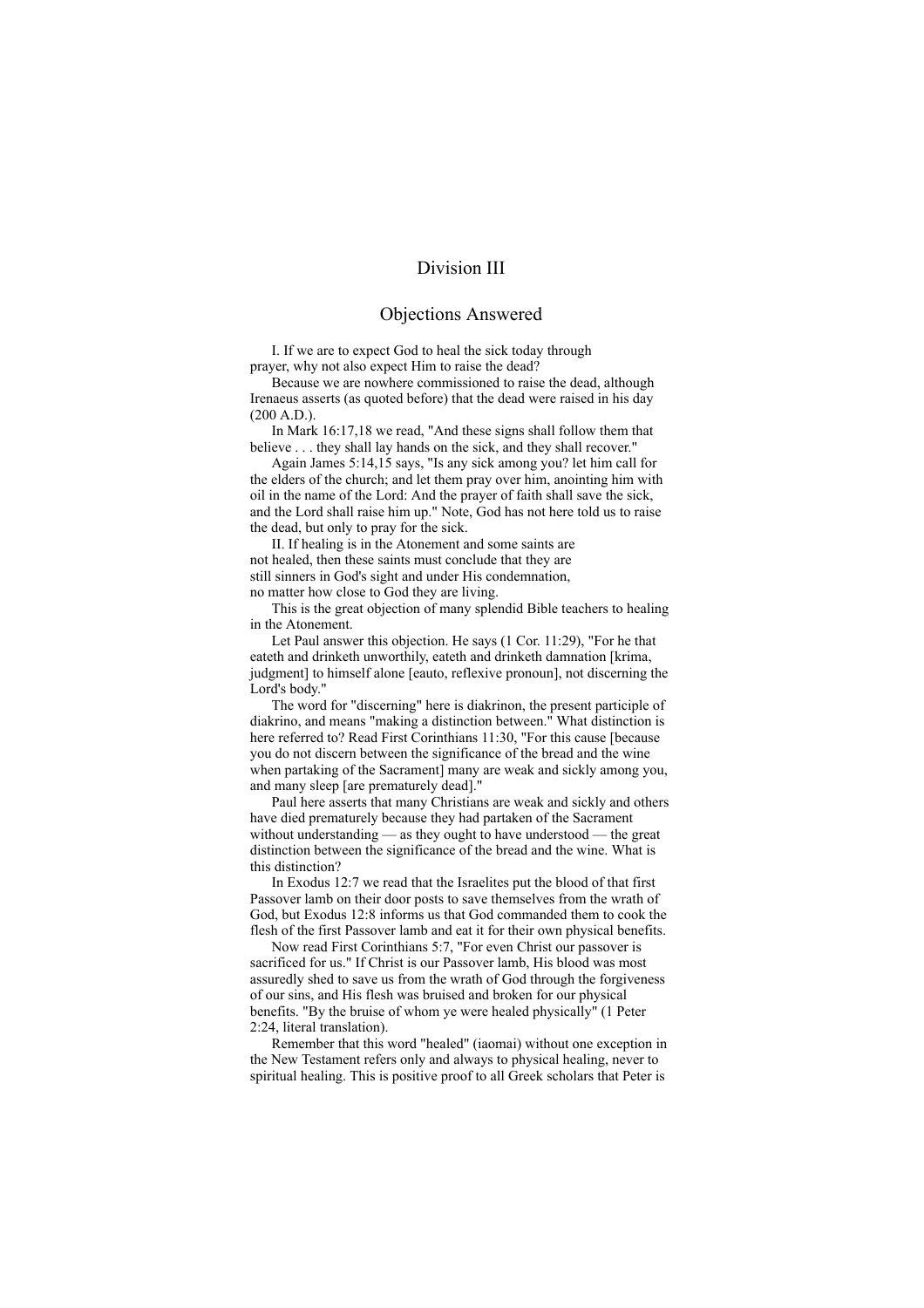here speaking of our "physical healing" through the awful suffering of Christ. See pages 25-28 for the true exposition of First Peter 2:24.

First Corinthians 6:19,20, as we have clearly proven, teaches this very same truth, that Christ died to redeem our bodies as well as our souls. First Corinthians 6:19,20, "What? know ye not that your body is the temple of the Holy Ghost which is in you, which ye have of God, and ye are not your own? For ye are bought [redeemed] with a price: therefore glorify God in your body, and in your spirit, which are God's."

Note, our bodies and our spirits have been redeemed with the very same price; viz., the blood of Christ. See pages 28-33 for the true exposition of First Corinthians 6:19,20.

Although the blood of Christ, our Passover lamb, was shed to save us from the wrath of God, and His body was bruised and broken for our physical benefits, the failure of any saint to discern this distinction, when partaking of the Sacrament, does not make that saint guilty in the sight of God. Read again First Corinthians 11:29, "For he that eateth and drinketh unworthily, eateth and drinketh damnation [krima, judgment] to himself alone [eauffi, reflexive pronoun], not discerning the Lord's body."

If, when partaking of the Sacrament, we fail to discern the true significance of the bread because of ignorance or wrong teaching, we bring judgment upon ourselves alone in that we must continue sick or die prematurely, but it does not affect, in any way, our standing in God's sight. This is the exact meaning here of the reflexive pronoun (eauto). As Paul declares in Romans 8:1, "There is therefore now no condemnation [katakrima, sentence standing against] to them who are in Christ Jesus."

Yes, healing, is in the Atonement, but no saint is held guilty in God's sight who fails for any reason to discern this fact; he only suffers himself.

III. If healing is in the Atonement, then every saint has a bloodbought right to be healed; and yet all saints are not healed.

One Bible teacher says, "We must add, that if it were true that Christ died for our sicknesses, then His atoning work in this respect is a failure . . . The choicest saints on earth today are the thousands of shut-ins, who suffer in patience and sing their sweet songs in the night." (The Healing Question, pages 74,75.)

Reader, did Christ die to save all sinners? Yes, you reply. Then every sinner in this world has a blood-bought right to be saved? Yes. But are all sinners saved? No, only a very small percentage. Then, according to the writer just quoted, Christ's atoning work in this respect also is a tremendous failure.

Why are not all sinners saved, since they have a blood-bought right to be saved? Because they refuse to meet God's conditions as set forth in John 1:12,13; John 3:16,18,36; John 5:24; and Romans 10:9,10.

It is just the same with bodily healing. Every saint has a blood-bought right to be healed, but thousands do not know that they must exercise the very same appropriating faith in the bruised body of Christ for their healing as they formerly exercised in His shed blood for their salvation.

In Luke 7:50, Christ says to a poor sinful woman, as we stated before, "Thy faith hath saved thee." The word here for "hath saved" is sesoken, the perfect, 3rd singular of sozo, I save. In Luke 8:48, Christ says to the poor woman who had an issue of blood twelve years, "Thy faith hath made thee whole." The word here for "hath made thee whole" is this same word, sesoken, the perfect, 3rd singular of sozo, I save. This, then, is positive proof that the very same faith that saves the soul also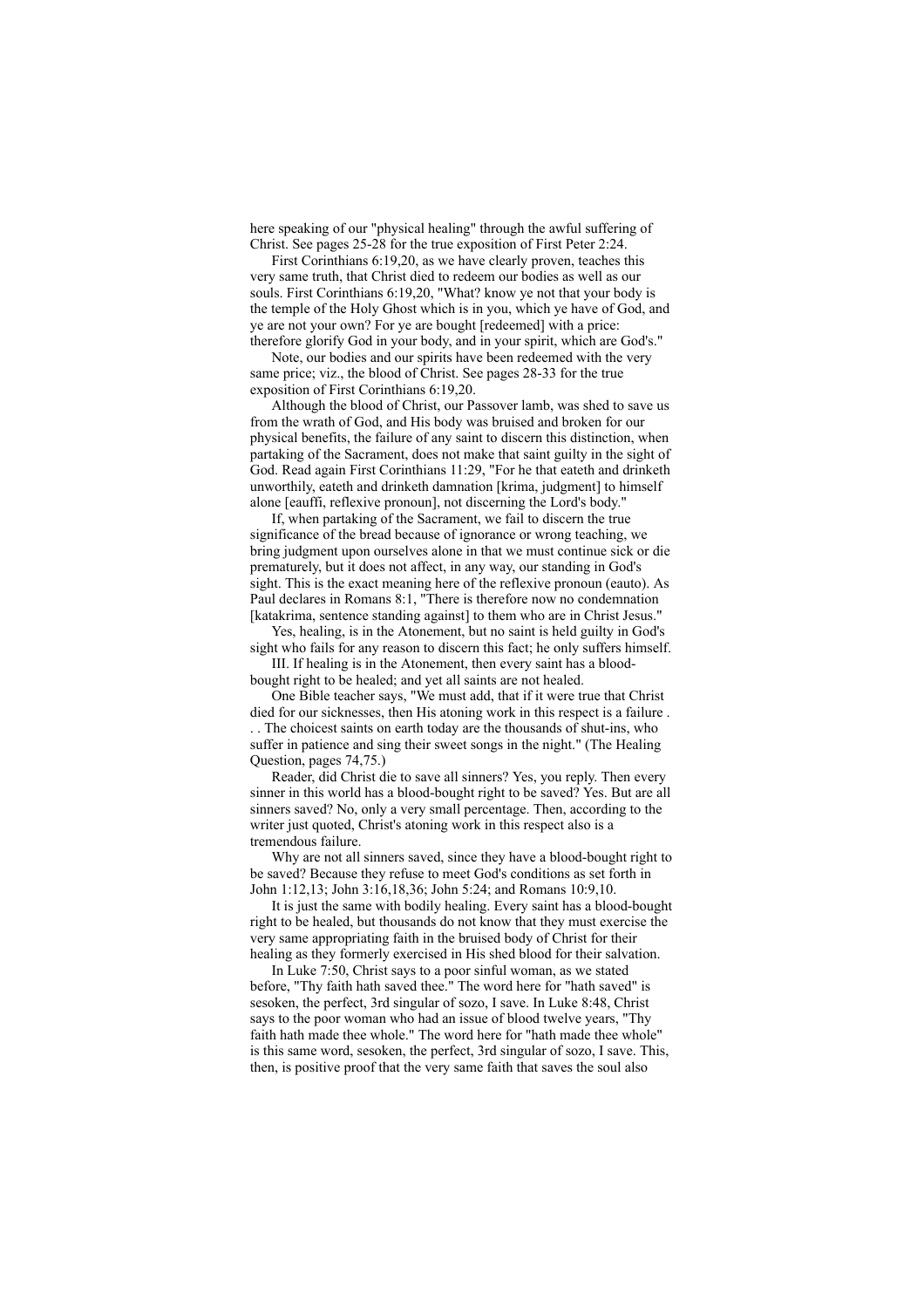will heal the body. Many saints do not understand this because of ignorance or false teaching, and therefore they are not healed.

#### **WHAT CONDITIONS MUST SAINTS MEET TO BE HEALED**

(1) We must make an absolute surrender to God: a 100 percent consecration. This is what John did, and all his prayers were answered. First John 3:22, "Whatsoever we ask, we receive of him, because we keep his command ments, and do those things that are pleasing in his sight." John made a practice of keeping all of God's command ments and doing only what was right in His sight, and the result was that God answered all his prayers. Now God is no respecter of persons.

(2) Our hearts must be pure. Psalm 66:18, "If I regard iniquity in my heart, the Lord will not hear me." Remember, God sees what men cannot see.

(3) We must realize that our bodies belong to God, and that every organ, without exception, must be used in a way well pleasing to Him and for His glory, not for our own selfish or sensual pleasure. Read First Corinthians 6:19,20 and Romans 12:1.

(4) We must exercise a genuine expectant faith in the promises of God.

(NOTE: God demands of us that we have faith. Without faith it is impossible to please Him (Heb. 11:6). If God demands that we have faith when it is impossible for us to have faith, then we have a right to challenge His justice. But if He places within our hands the means whereby faith can be produced, then the responsibility rests with us whether we have faith. He has provided the way whereby everyone can have faith — and He has told us exactly how to get faith. "So then faith cometh by hearing, and hearing by the word of God" (Rom. 10:17). Faith grows out of the Word of God. Meditate on the Word. Dig deeply into it and feed upon it. What natural food is to the physical man, the Word of God is to the spiritual man. It is faith food. It produces faith. There is really no other way to secure faith. — Kenneth E. Hagin)

IV. Hundreds of preachers and Bible teachers today object to divine healing because of James 5:14,15:

"Is any sick among you? let him call for the elders of the church; and let them pray over him, anointing him with oil in the name of the Lord: And the prayer of faith shall save the sick, and the Lord shall raise him up; and if he have committed sins, they shall be forgiven him."

These persons object to the elders of the church obeying this command today for two reasons:

(1) They hold the Epistle of James is not for this Church Age at all, but for the twelve tribes scattered abroad, or, as others teach, for the Jews of the Tribulation Period.

(2) Because the Greek word aleipsantes, having anointed, really means "having massaged," or "having smeared" with oil the one to be prayed for — thus using oil as a remedy — and does not mean to simply touch with oil the surface of the skin as all do today when praying for the sick. Such a use of oil, all these objections tell us,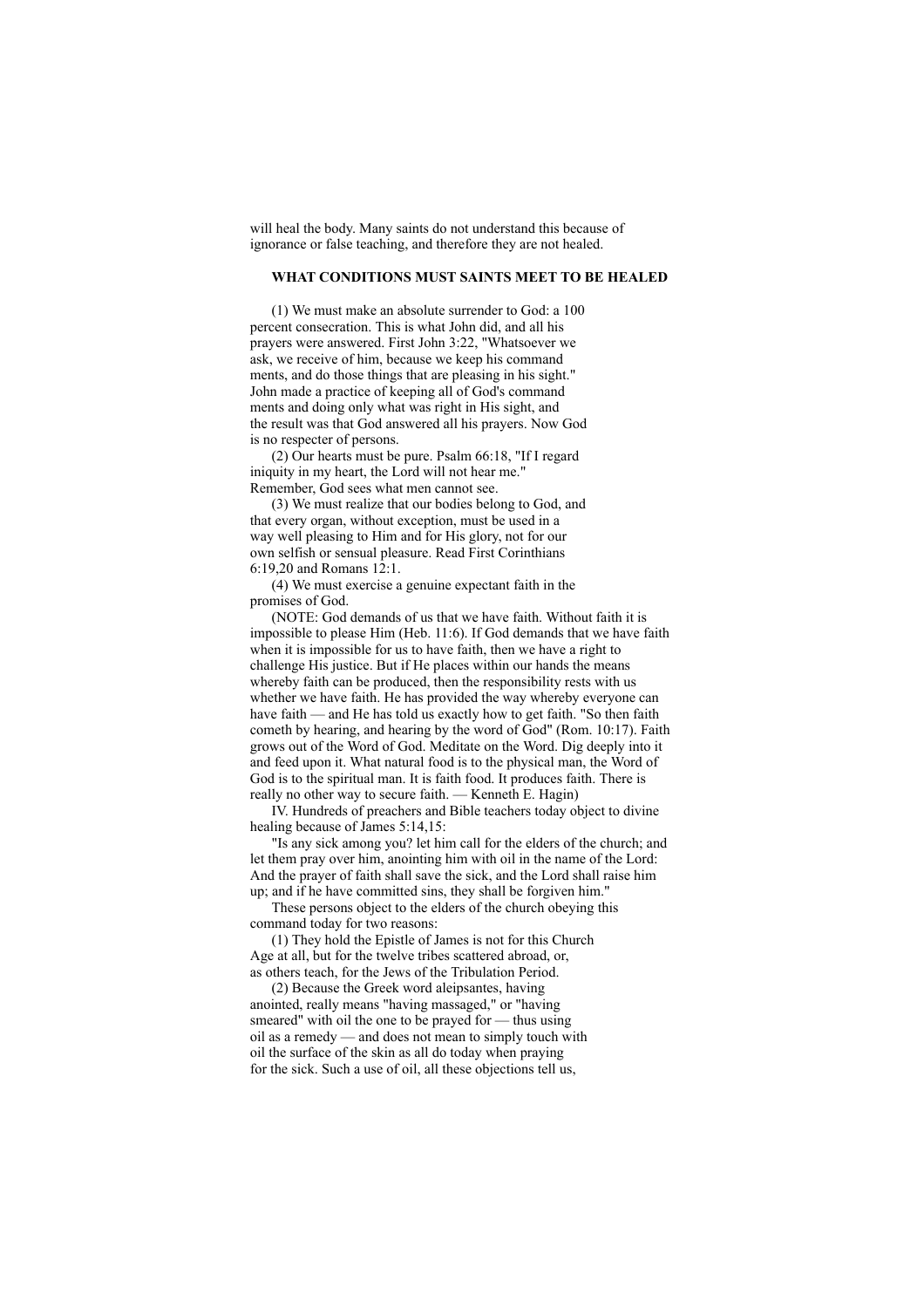would demand the word chrio and not aleipho, the word used in James 5:14.

Let us here give five great scriptural reasons why we know James is for this Church Age and not alone for the twelve tribes scattered abroad or for the Jews of the Tribulation Period.

(1) The use of the words "My beloved brethren" prove for a certainty that the Epistle of James is for this Church Age. James uses this term three times. James 1:16, "Do not err, my beloved [agapetoi] brethren." James 1:19, "Wherefore, my beloved [agapetoi] brethren." James 2:5, "Hearken, my beloved [agapetoi] brethren."

Paul uses these words only when referring to Church saints. First Corinthians 15:58, "Therefore, my beloved [agapetoi] brethren, be ye steadfast," *etc.* Philippians 4:1, "My brethren, dearly beloved [agapetoi] and longed for, my joy and my crown," *etc.*

This word agapetoi, as all true Greek scholars must admit, always, without one exception in the New Testament, refers to the Church saints, as in First John 3:2, "Beloved [agapetoi], now are we the sons of God, "etc.

In Greek there are different words for love. Phileo means to love as a friend; stergo, to love in the sense of being fond of; but the strong word is agapao, which is always used of God's love. (See John 3:16.) All through the New Testament, the love expressed by this verb agapao, or by the noun agape, or by the adjective agapetoi, always refers to God's own love, or to the love which God's Holy Spirit has created in man's heart.

Then whenever you find the expression "beloved" (agapetoi), or "my beloved brethren" (adelphoi mou agapetoi), these expressions always, without one exception, refer to the Church saints.

Now, as we have shown, James uses these expressions three times. Therefore, we know for an absolute certainty that the Book of James is for the Church saints today. Any other conclusion is only unscholarly nonsense which reveals a lamentable ignorance of Greek; especially in the light of Galatians 3:28, where we are told that in the Church "There is neither Jew nor Greek, there is neither bond nor free, there is neither male nor female: for ye are all one in Christ Jesus."

From this expression "My beloved [agapetoi] brethren," we know that these twelve tribes scattered abroad must have been Christian Jews and therefore members of Christ's Church. This being so, then this epistle is just as much for us Gentiles as for them. Why? Ephesians 2:14, "For he [Christ] is our peace, who hath made both [Jew and Gentile] one, and hath broken down the middle wall of partition between us."

(2) Again we know the Epistle of James is for this Church Age, because James himself so declares.

James 5:14, "Is any sick among you? let him call for the elders of the church [ekktesia]."

We recently heard a much-advertised Bible teacher declare in Seattle that the word "church" here in James 5:14 ought to read "synagogue" (sunagoge). This is utterly absurd, because James says, "Call for the elders of the church [ekktesia]." Now this word ekktesia means Church and comes from ek, out of, and kaleo, I call — those called out of the world to worship Christ. Now who constitutes the Church (ekktesia)? Read Acts 2:47, "And the Lord added to the church daily such as should be saved." Then every saved person, whether of the twelve scattered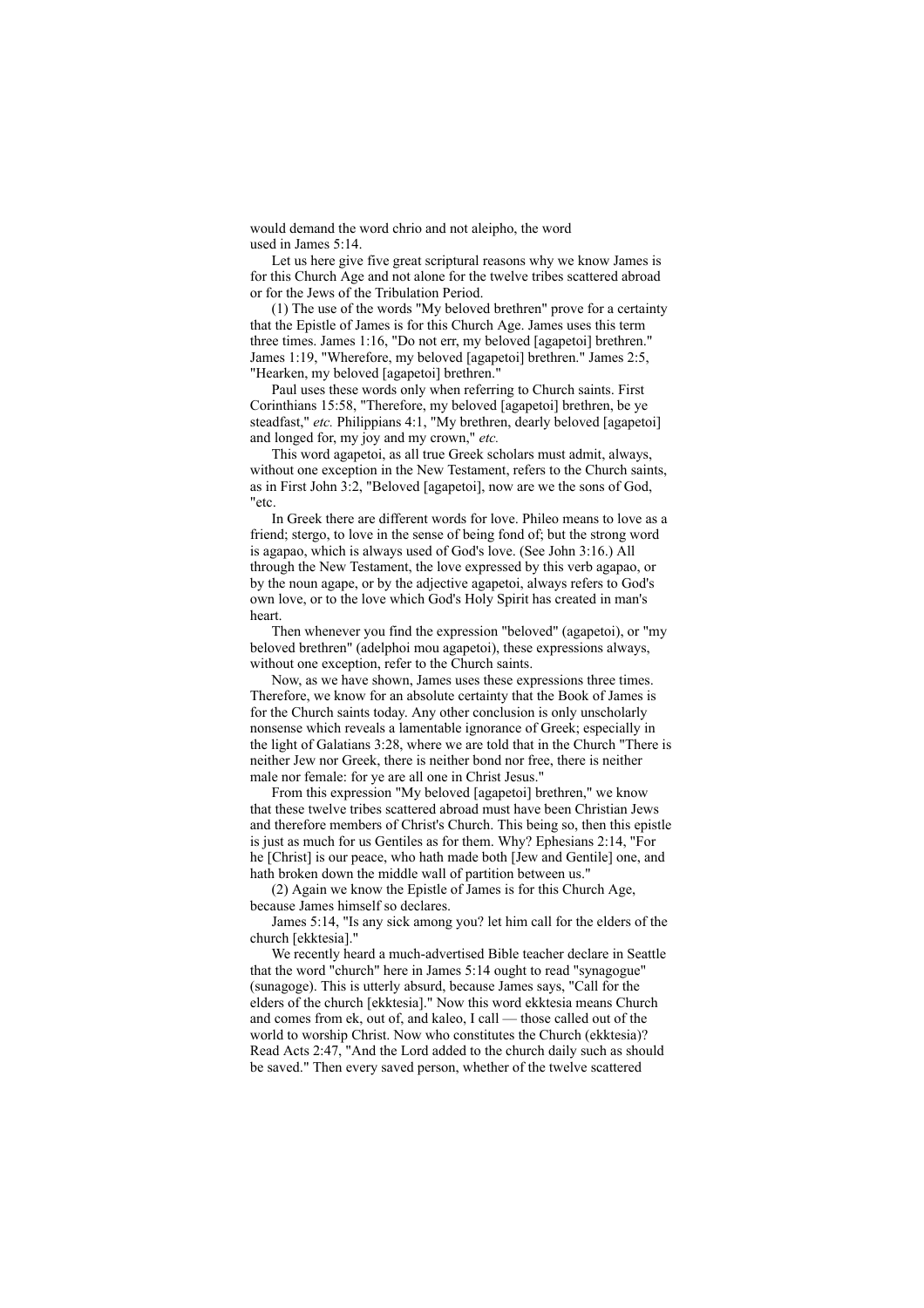tribes or of the Gentiles, was a member of the ekktesia (Church) in James' day, so what James wrote for the Church then is for Christ's Church today. Any other conclusion is only unscholarly nonsense.

Reader, when James says (James 5:14), "Is any sick among you? let him call [imperative mood] for the elders of the church [ekktesia]," why pay any attention to the opponents of divine healing whose minds are so distorted by bitter prejudice that they deny James was here writing to the Church (ekktesia), but only to Jews who were not Church members?

We had better believe James' own words (James 5:14) and act as Paul advises us to act under such circumstances. Romans 3:3,4, "For what if some did not believe? shall their unbelief make the faith of God without effect? God forbid: yea, let God be true, but every man a liar."

(3) Again we are absolutely sure this epistle is for this Church Age, because James uses the expression en eschatais hemerais (in the last days). James 5:3, "Ye have heaped treasure together for the last days."

As these words are used elsewhere in the New Testament, we can discover the exact time to which James here refers.

In Acts 2:17 Peter says, "And it shall come to pass in the last days [en tais eschatais hemerais], saith the Lord, I will pour out of my Spirit upon all flesh," *etc.* Then, according to Peter, "the last days" is a time when the Holy Spirit will be here, for He is then to be poured out upon all flesh. When, therefore, James says (James 5:30), "Ye have heaped treasure together for the last days," he is speaking of a time when the Holy Ghost will be here, so most assuredly it is referring to this Church Age just before Christ's Second Coming and not to the time of the Tribulation, when the Holy Ghost will have gone up with the Church. See Second Thessalonians 2:7,8.

In Second Timothy 3:1-4 we read, "This know also, that in the last days [en eschatais hemerais] perilous times shall come. For men shall be lovers of their own selves, covetous, boasters, proud, blasphemers, disobedient to parents," *etc.*

Now all who believe in the Second Coming of Christ quote these words to prove that we are now "in the last days," according to Paul's vivid description, and James says (5:3), "Ye have heaped treasure together for the last days." As James here uses the very same words as Paul in Second Timothy 3:1; viz., en eschatais hemerais (in the last days), we can only conclude that he is speaking of the very same time as Paul, the time just before the Lord Jesus returns for His saints.

In Second Peter 3:3,4 we read, "Knowing this first, that there shall come in the last days scoffers, walking after their own lusts, And saying, Where is the promise of his coming [parousia]?" Here the expression "the last days" refers to the very same time as Second Timothy 3:1; viz., the time just before the parousia, or the coming of Christ for His saints. Then most assuredly when James says (5:3), "Ye have heaped treasure together for the last days," he, too, refers to the time just before the Lord's return for His saints. Thus again we are absolutely sure this epistle is for all the saints of this Church Age and not for the Jews of the Tribulation Period, or the twelve scattered tribes of James' own day.

(4) Again James 5:7,8 affords us positive proof that this epistle is for this Church Age. James 5:7,8, "Be patient therefore, brethren, unto the coming [parousia] of the Lord ... Be ye also patient; stablish your hearts: for the coming [parousia] of the Lord draweth nigh."

If this "coming of the Lord" (parousia) which James speaks of is the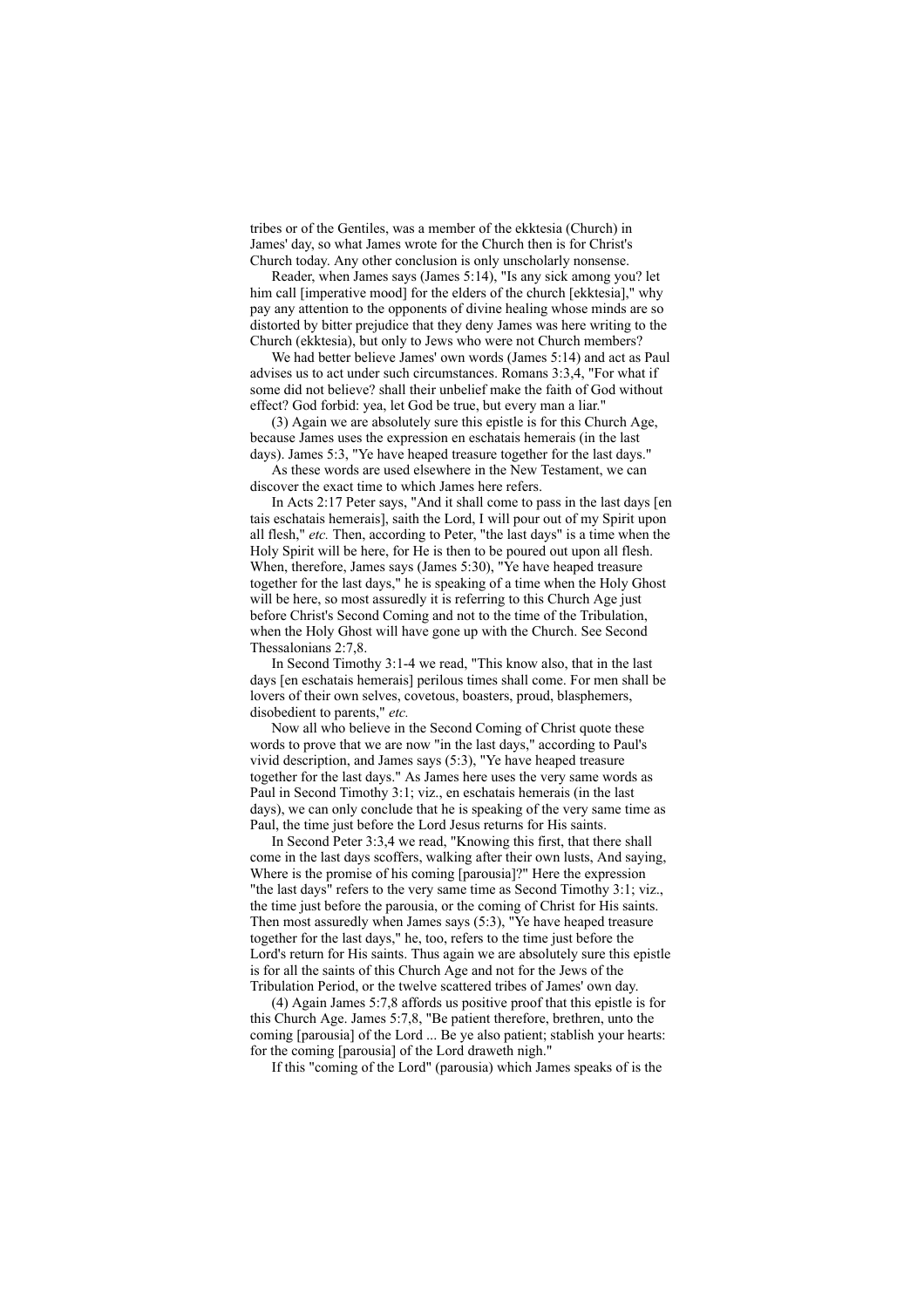coming of Christ for His saints, then most assuredly James is writing his epistle for all the saints of this Church Age.

Let us examine this coming of the Lord, which James here designates the parousia, a word which literally means "being with" or "presence."

Speaking of the different resurrections, Paul says (1 Cor. 15:23), "But every man in his own order: Christ the firstfruits; afterward they that are Christ's at his coming [parousia]." Here all Bible students admit that Paul is speaking of Christ's coming for His saints.

First Thessalonians 4:15-17 makes this very clear, "For this we say unto you by the word of the Lord, that we which are alive and remain unto the coming [parousia] of the Lord shall not prevent [go before] them which are asleep. For the Lord himself shall descend from heaven with a shout, with the voice of the archangel, and with the trump of God: and the dead in Christ shall rise first: then we which are alive and remain shall be caught up together with them in the clouds to meet the Lord in the air: and so shall we [the saints] ever be with the Lord."

Then the dead saints are to rise and be caught up with living saints at the parousia.

Having now proven conclusively that the parousia is the coming of Christ for His Church saints, let us again read James 5:7,8, "Be patient therefore, brethren, unto the coming [parousia] of the Lord ... Be ye also patient ... for the coming [parousia] of the Lord draweth nigh."

The inevitable and only conclusion that unprejudiced minds can possibly draw from these words is that James wrote for all the Church saints, both Jews and Gentiles, for he urges them to be ready for the parousia, which is the coming of Christ for His Church saints.

To sum up: We have now given four irrefutable reasons why we can be sure that the Epistle of James is for the saints of this Church Age.

(1) Because the words "My beloved [agapetoi] brethren" used by James are only employed in the New Testament to designate the Church saints and no one else.

(2) Because James declares himself that he is writing to the Church saints. James 5:14, "Is any sick among you? let him call for the elders of the church [ekktesia]," *etc.*

(3) Because James is writing to a people living "in the last days" (en eschatais hemerais), an expression referring to this Church Age just before the Second Coming of our Lord.

(4) Because James urges the people to whom he writes to remember that the parousia (the coming of Christ for His Church) draweth nigh.

(5) But there is a fifth great reason why all Greek scholars know, for a certainty, that the Epistle of James is for this Church Age. James asserts that the Holy Spirit was even then abiding in the persons to whom he wrote.

James 4:5, "Do ye think that the scripture saith in vain, The spirit that dwelleth in us lusteth to envy?" Literally this reads, "The Spirit which took up His abode in us," or "the Spirit which moved into us to abide" (katokesen). The use of this verb katokesen, the 1st Aorist, 3rd singular of katoikeo, I take up my abode, proves conclusively that James is here speaking of the Holy Spirit, and not of the man's own spirit.

This forces us to the conclusion that James wrote his epistle for a people into whom the Holy Spirit had come to abide, and to abide, as we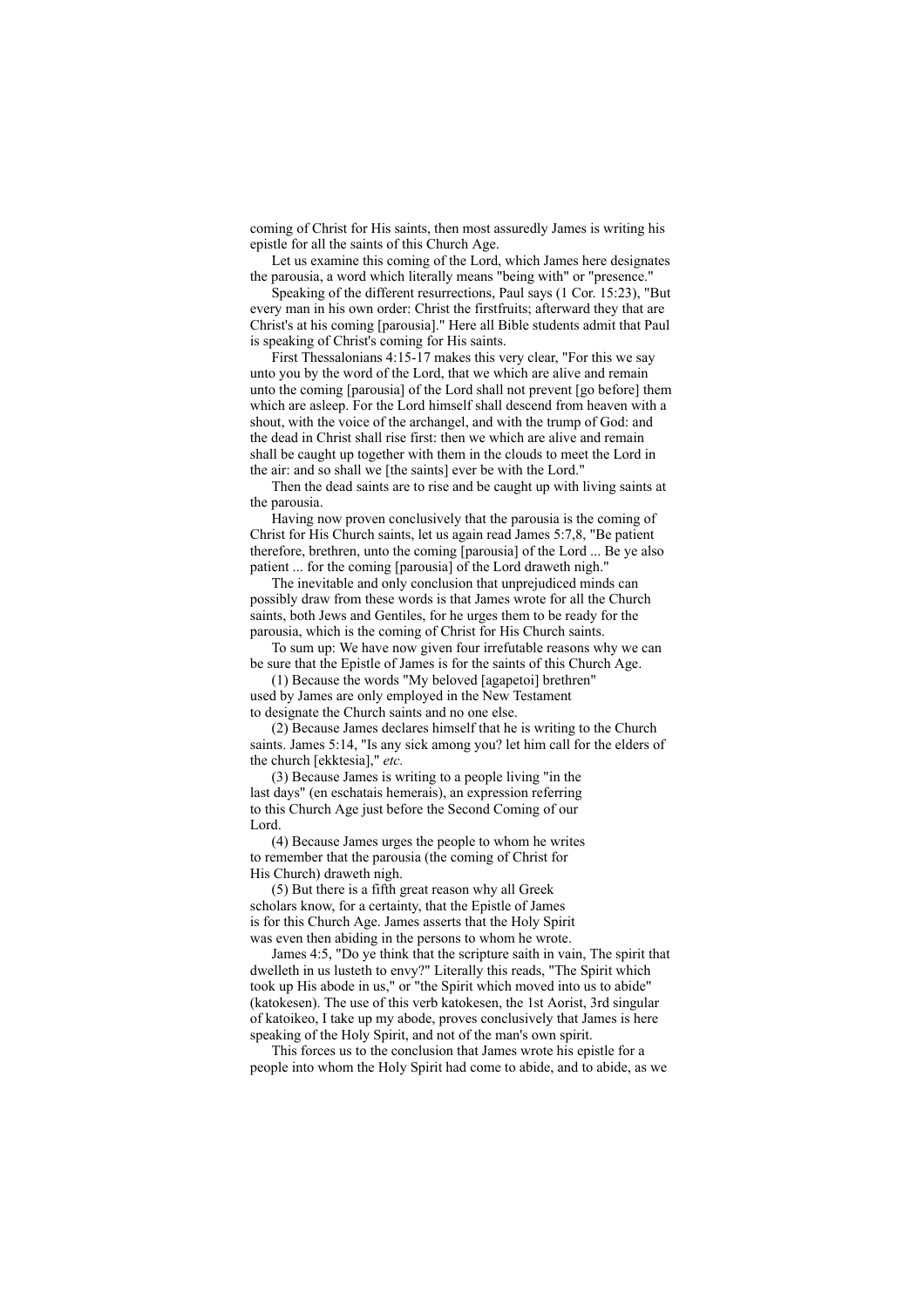have seen, till the parousia, when Christ comes for His Church.

In the face of these five reasons, what must we think of the Greek scholarship of Bible teachers and pastors who tell us that the Epistle of James is not for this Church Age?

We do not want to be unkind, but we will declare most emphatically, in the light of the five reasons just given, that no Bible teacher or preacher — unless blinded by prejudice — will ever say the Epistle of James is not for this Church Age but those who are either utterly ignorant of Greek, or have such an imperfect knowledge of this wonderful language that it is useless to them in expounding the Word of God.

Since the Epistle of James is for this Church Age, until the parousia (the coming of our Lord), and since James 5:14,15 refers to physical sickness, had we not better obey Christ's command here (James 5:14,15)? "Is any sick among you? let him call for the elders of the church; and let them pray over him, anointing him with oil in the name of the Lord: And the prayer of faith shall [not probably will] save the sick, and the Lord shall raise him up."

#### **ANOINTING WITH OIL**

Objectors to divine healing today tell us that the Greek word for "anointing" (aleipsantes, having anointed) in James 5:14 always means "to massage, to smear, or to daub" the whole body, or some certain part of the body, as when Christ's feet were anointed (Luke 7:38).

These objectors tell us there is not one place in Greek literature where this word aleipho does not mean "to massage, smear, or daub," and this is positive proof that God means the oil in James 5:14 to be used as a remedy for sickness. They conclude, therefore, that James 5:14 teaches us not only to pray for the sick, but to use healing remedies as well. This is a serious objection if true, so let us make a thorough investigation.

Let us here read James 5:15 and see if the "anointing with oil" plays any part in curing the sick. James 5:15, "And the prayer of faith shall save the sick [not the anointing with oil], and the Lord shall raise him up." "The anointing with oil," then, was to play no part whatsoever in curing the sick; only the prayer of faith could do this.

What, then, is the significance of the anointing with oil in James 5:14?

The Greek word is aleipsantes, the 1st Aorist participle of aleipho, I anoint, and therefore literally reads "having anointed."

It is only fair here to state that this word aleipho does mean "to massage, to plaster (Ezekiel 13:10,11 in Septuagint) and to daub" (Ezekiel 22:28 in Septuagint), but this word is used in another sense, which all opponents of divine healing have overlooked, or more likely never have seen.

Let us here examine Exodus 40:13 and 15 in the Septuagint (the version Christ used more than any other), and we will see clearly the scriptural explanation of anointing with oil in James 5:14.

In Exodus 40:13, God says to Moses, "And thou shalt put on Aaron the holy garments, and thou shalt anoint [chriseis] him, and thou shalt sanctify him," *etc.*

Then in Exodus 40:14,15, God says to Moses, "And thou shalt bring up his [Aaron's] sons, and shalt put garments on them. And thou shalt anoint [aleipseis] them, as thou didst anoint their father," *etc.*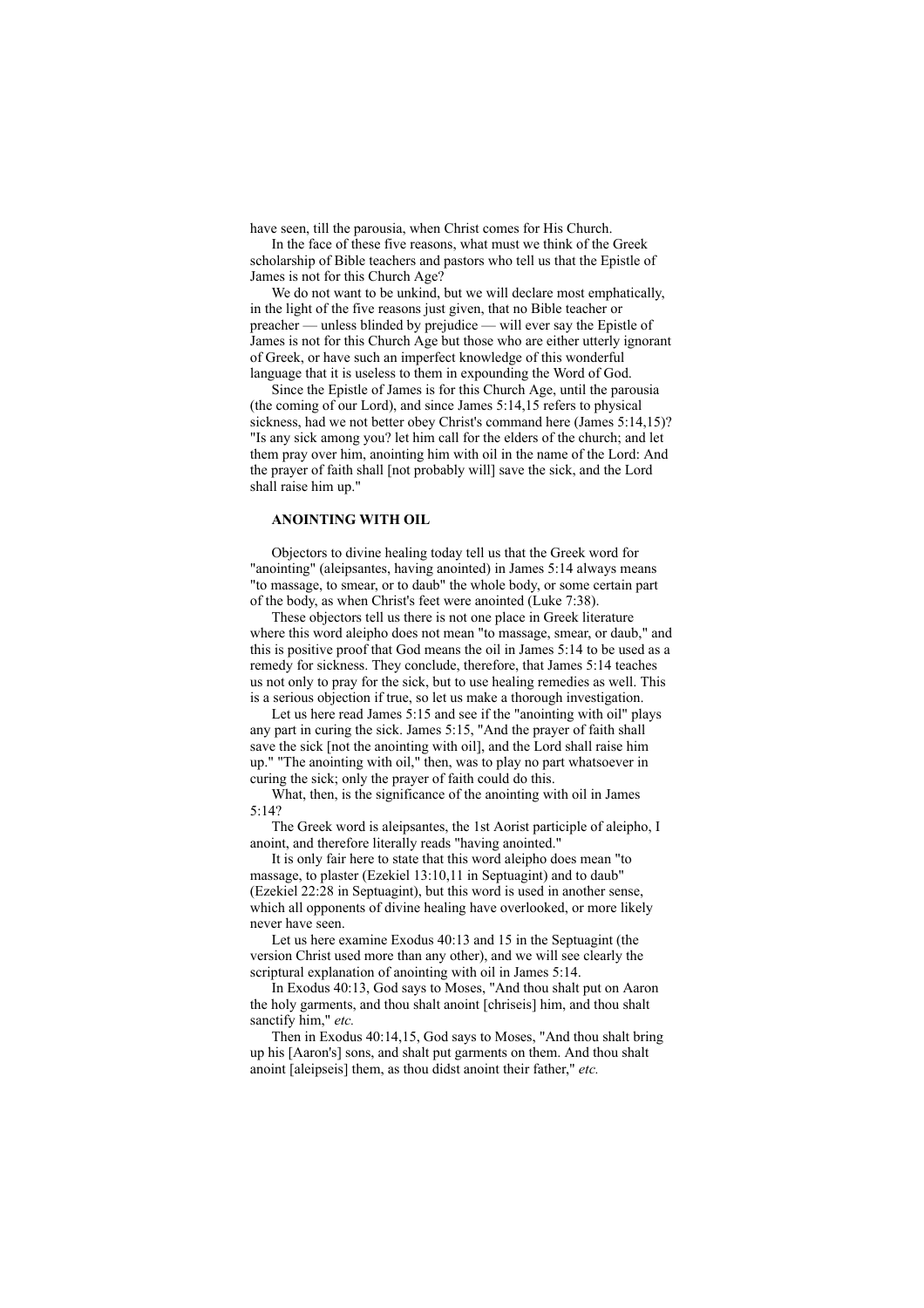The word "as" here is the Greek expression hon tropon, and literally means "which manner." This expression emphatically declared that Moses must anoint Aaron's sons in the very same manner that he anointed Aaron himself.

Consult Babbitt's Greek Grammar, page 186, or any other good Greek grammar, and you will find that tropon, the accusative of tropos, is often used in this adverbial sense, as in Acts 1:11, "... this same Jesus, which is taken up from you into heaven, shall so come in like manner as [hon tropon] ye have seen him go into heaven."

But why does God employ the word chrio (I anoint by touching the surface of the skin) when anointing Aaron, and the word aleipho when anointing Aaron's sons, though He commands Moses to anoint both father and sons in the very same manner? By the use of these two different words, God desired to let us know that, in His sight, there was a great difference between Aaron and his sons.

What was this difference? Let me here quote from C. H. M.'s Notes on Leviticus, page 20: "If Aaron was a type of Christ, then Aaron's house was a type of Christ's house, as we read in Hebrews 3, 'But Christ as a Son over His own house: whose house we are.' And again, 'Behold, I and the children whom God hath given me.' "

Since Aaron was a type of Christ, our great High Priest, God employs the same word (chrio) to express his anointing with the Holy Ghost (Luke 4:18). But Aaron's sons were only a type of Christ's Church. "His house," or the children whom God had given Christ; therefore, their anointing is expressed by the less sublime word (aleipho). But remember that Aaron's sons were anointed in the very same manner as Aaron himself, by simply touching the surface of the skin, though a different word is used to express this anointing; viz., aleipho, the very word we find in James 5:14.

Here, then, we have the true scriptural explanation of this word aleipsantes, having anointed, in James 5:14. When we today anoint a sick saint with oil by touching the surface of the skin, as Aaron's sons were anointed in Exodus 40:15, we recognize the blessed fact that this person has been regenerated and belongs to the Church, the household of Christ, our great High Priest, and therefore has a perfect right to claim all the benefits of Christ's redeeming love.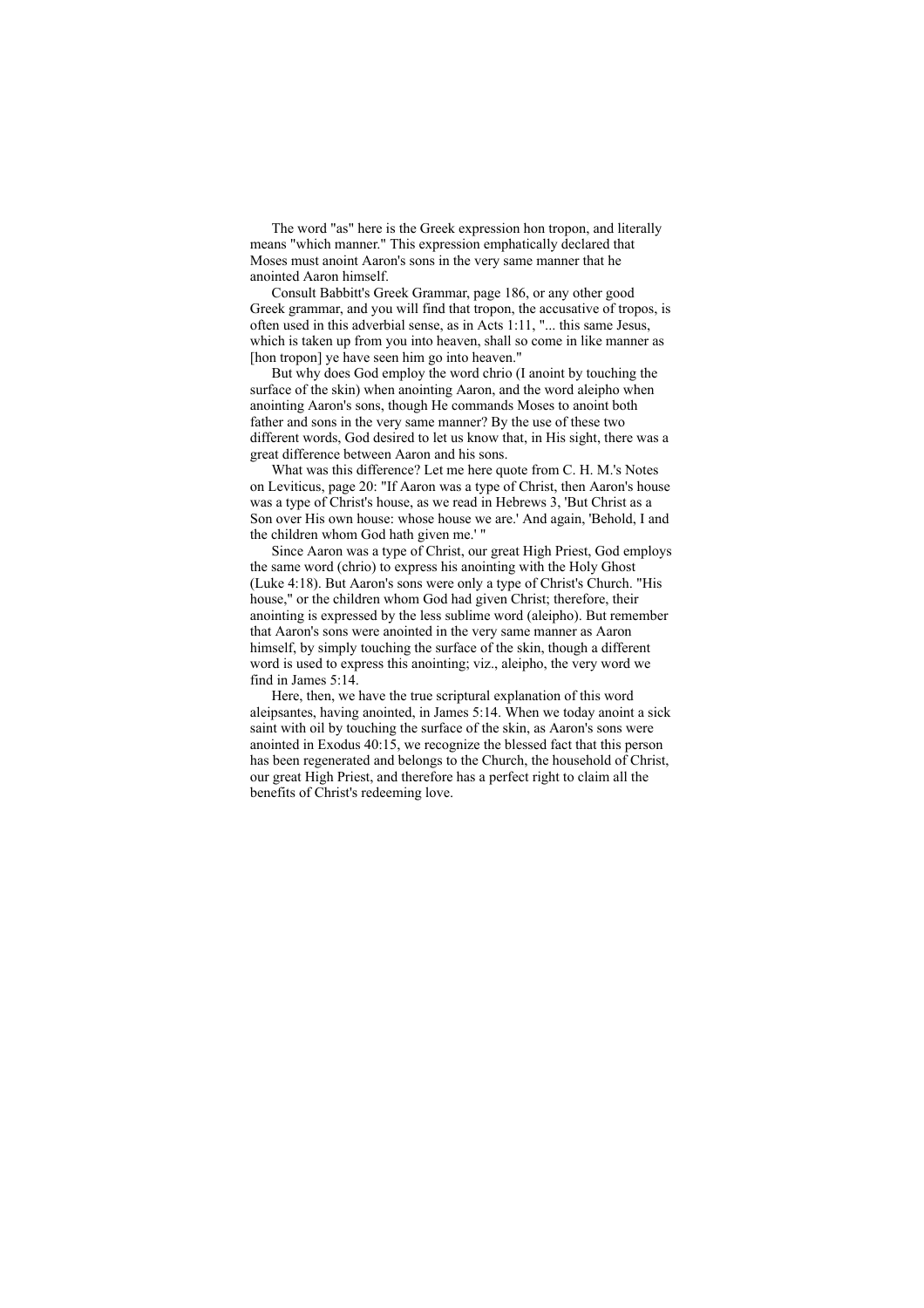## Division IV

## Why Are So Many True Saints Of God Not Healed?

(1) Many saints are not healed because of false teaching. They have been taught that sickness and pain are sent by God Himself to chasten them and make them wholly submissive to His will. Hebrews 12:6, "For whom the Lord loveth he chasteneth, and scourgeth every son whom he receiveth."

These dear saints pray for patience to be submissive to God's will, who has (as they suppose) so severely afflicted them, and yet they at once send for a physician and a nurse and begin to take medicine or have an operation in order to get rid of this disagreeable experience, which, they believe, God has brought upon them to beautify their character. Is this submission to God's will if one really believes that this sickness has been sent of God? No!

These saints cannot pray the prayer of faith to be healed, because they believe it is God's will that they should be sick, but they can, with no compunction of conscience, send for a physician and use all possible human remedies to get rid of that which God has sent upon them for their good. Human nature is indeed a funny thing.

Just here recall Christ's words (Matt. 9:12), "They that be whole need not a physician, but they that are sick." This is true. Every sick person does need a physician, and if he or she, for any reason, cannot exercise expectant faith in the promises of Christ, the Great Physician, then all such should send for a doctor. Praise God for the many noble physicians in our land who go forth day or night, in good or bad weather, to relieve suffering. Many often drive miles to serve poor people, though they know they will not receive a dollar. Among our physicians today are many noble men of God who believe in prayer, and always ask God's help before they prescribe or perform an operation.

May God bless the noble doctors of our land, and no exponent of divine healing should ever say or write an unkind word against them.

If Christian people are sick, and for any reason cannot meet God's conditions for imparting to them expectant faith, then let them get a physician, and the sooner the better.

Many splendid Christians are not healed by prayer, because they cannot pray the prayer of expectant faith. They say, "Perhaps God does not desire to heal me yet," and this "perhaps" causes a doubt in their heart. James says (James 1:7), "Let not that man [who has any doubt in his heart] think that he shall receive any thing of the Lord."

All such saints should read First Thessalonians 4:3, "For this is the will of God, even your sanctification."

(2) Other saints are not healed because they always ask with the proviso "if it be thy will."

We cannot blame them, for they read in such books as The Healing Question, pages 127-128, "The most essential element in believing prayer is to ask according to His will. It does not say, 'If we ask anything according to our will He heareth us,' but 'If we ask anything according to His will, He heareth us' (1 John 5:14). Without this, prayer is not real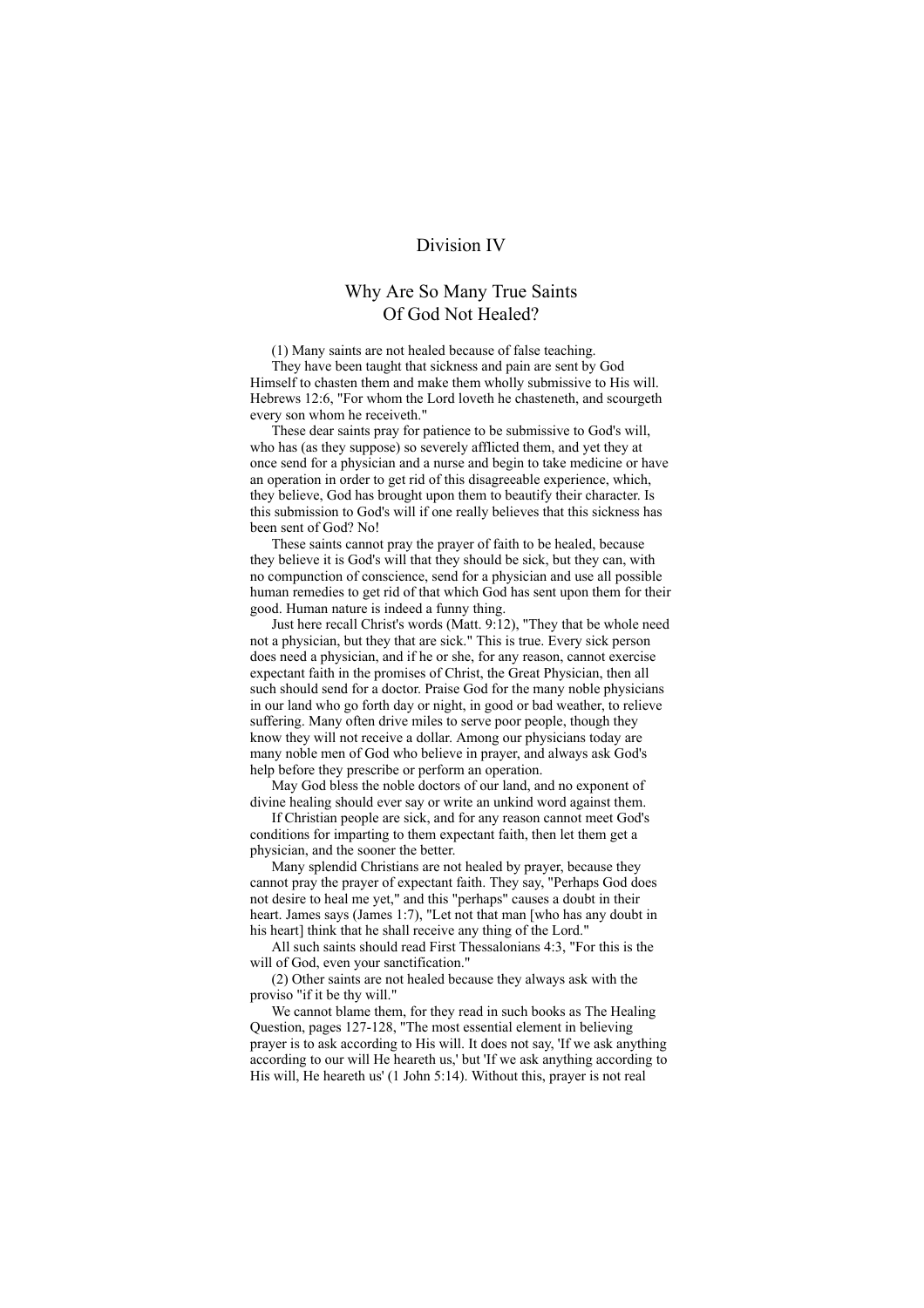prayer, nor real faith, but dictation to God, which must be more obnoxious to Him than when a child comes to an earthly father and insists on having that which the father knows would only hurt his child. The highest prayer which lips of clay can pray is the prayer the Son of God prayed in dark Gethsemane, 'Nevertheless not my will but thy will be done.' And thus the child of God prays still, and such a prayer is acceptable and well pleasing in His sight." (See note III, Addenda Notes.)

With such false teaching so prevalent today, no wonder the majority of saints know little or nothing regarding divine healing.

In First John 5:14,15, we read, "And this is the confidence that we have in him, that, if we ask any thing according to his will, he heareth us: And if we know that he hear us, whatsoever we ask, we know that we have the petitions that we desired of him."

Who wrote these words? John. But John wrote (John 15:7), "If ye abide in me, and my words abide in you, ye shall ask what ye will, and it shall be done unto you."

Note, John here declares that, under certain conditions, we can ask according to our own will, and our prayers will be answered.

John also tells us that he himself got from God whatever he asked for, and tells us how we can do the same. First John 3:22, "And whatsoever we ask, we receive of him, because we keep his commandments, and do those things that are pleasing in his sight."

When the opponents of divine healing quote First John 5:14 so frequently, why do they never quote John 15:7; First John 3:22; and Matthew 15:21-28? In Matthew 15:21-28, Christ tests to the very limit the faith of that Syrophenician mother who brought her demon-possessed daughter to Him, and then He says to her, "O woman, great is thy faith: be it unto thee even as thou wilt. And her daughter was made whole from that very hour."

The only reason these opponents of divine healing do not quote these passages is because they prove their teaching regarding prayer to be absolutely false, and they are too prejudiced against divine healing to face the truth of God squarely.

Andrew Murray truly says, "It simply is impossible to pray with faith when we are not sure that we are asking according to the will of God. As long as one prays thus, inserting the proviso, 'if it be thy will,' one is praying with submission but this is not the prayer of faith."

Then no one can possibly pray the prayer of faith which saves the sick (James 5:15) and put in the proviso "if it be thy will."

When we pray for a very sick person and ask God to heal him, if it be His will, we virtually say, "Lord, I do not know whether You desire to heal this person or let him die, but whatever You do, Lord, will please me, so do not let my request to have him live make any difference to You whatsoever." Such a prayer as this reveals fatalism, not faith.

In Mark 11:22-24, we read, "Have faith in God. For verily I say unto you, That whosoever shall say unto this mountain, Be thou removed, and be thou cast into the sea; and shall not doubt in his heart, but shall believe that those things which he saith shall come to pass; he shall have whatsoever he saith. Therefore I say unto you, What things soever ye desire, when ye pray, believe that ye receive [elabete, have received] them, and ye shall have them."

Note the words "and shall not doubt in his heart. " To pray the prayer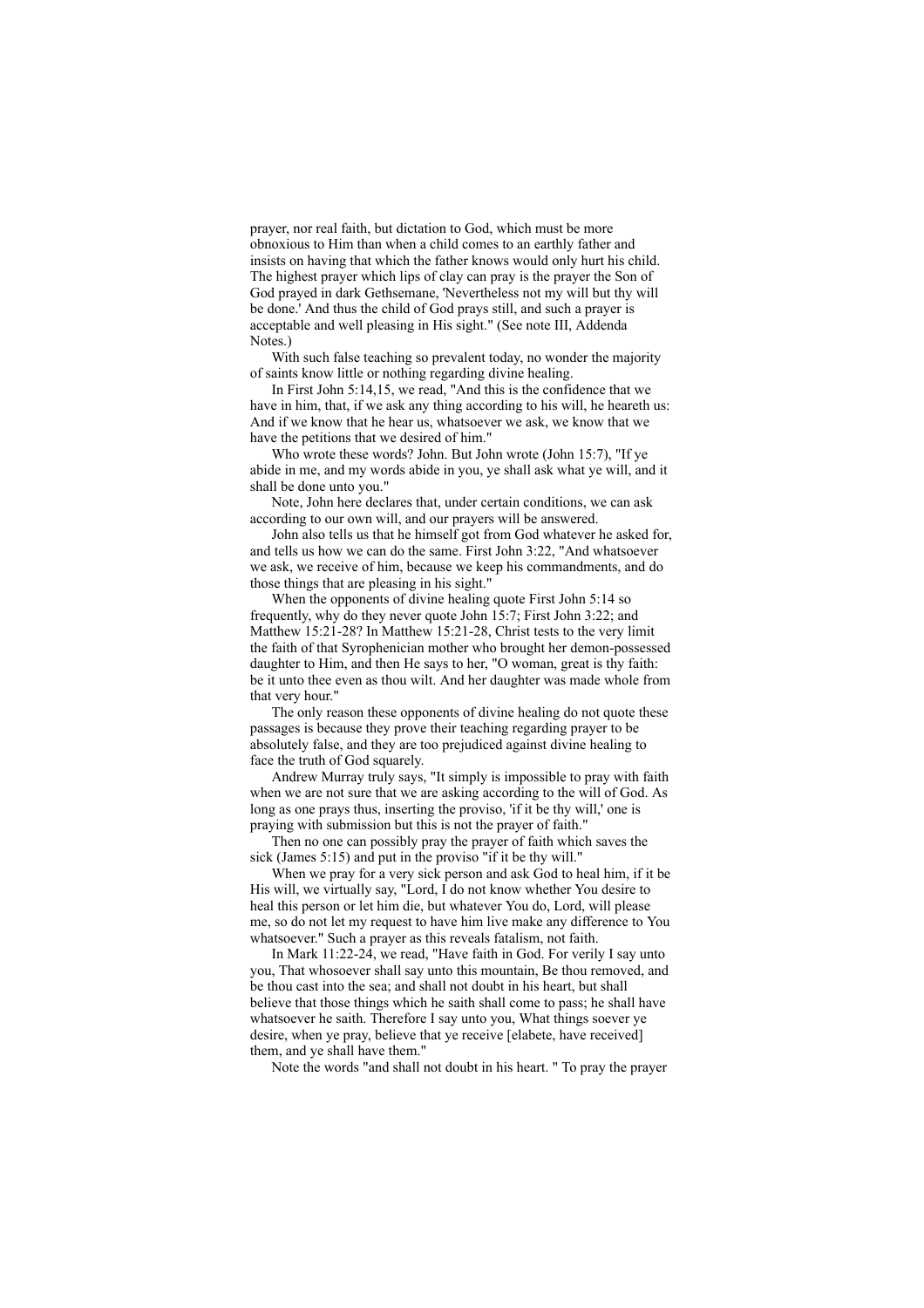of faith, Christ says, we must ask and not doubt in our hearts. Now no one can possibly pray this prayer of faith unless he knows for a certainty that it is God's will to heal the one being prayed for. When we inject the proviso "if it be thy will," it is always an acknowledgment that we are not praying the prayer of faith, but that we have a doubt in our own heart; and James says (James 1:7), "Let not that man [who prays with a doubt in his heart] think that he shall receive anything from the Lord."

Yes, when we pray the prayer of faith for healing, we must believe that we have already received that for which we have prayed, and have no doubt about this fact (Mark 11:22-24). But such a prayer cannot possibly be offered unless we know it is God's will to heal.

Here is a sinner you are trying to lead to Christ. He asks you, "Does not God now know whether I will be saved or lost?" "Yes," you reply. Then he says, "Well, if I am going to be saved, I will be saved, and if I am going to be lost, I will be lost, so it is all up to God. I have no responsibility in the matter."

You would call this fatalism, not faith, and you would explain to him that to be saved he must meet God's conditions for salvation. Just so, beloved, when you pray for the sick and insert the proviso "if it be thy will," you are placing all the responsibility of that healing on God and assuming absolutely none yourself. You forget that Christ has set down certain hard and fast conditions which must be met before He will answer prayer.

Read Matthew 21:22, "And all things, whatsoever ye shall ask in prayer, believing, ye shall receive." Insert "if it be thy will," and you cannot ask "believing," for you put all responsibility then on God and assume none yourself.

In Mark 9:22, the father of a demon-possessed boy says to Jesus, "If thou canst do any thing, have compassion on us, and help us." Christ replies (Mark 9:23), "If thou canst believe, all things are possible to him that believeth." Then that father cries out, "Lord, I believe; help thou mine unbelief," and Christ immediately cured his son. Christ let him know that the "if" (the responsibility of the cure) did not lie with Him, but with the father himself. How some people forget this.

Again read Mark 11:22-24, and see how God puts all responsibility for answered prayer on us. He says here, as plainly as language can express it, that answered prayer does not depend upon His will at all, for it is always His will to answer the prayers of any of His children who will meet the one and only condition of expectant faith. Think now as you read:

Mark 11:22-24, "And Jesus answering saith unto them, Have faith in God. For verily I say unto you, That whosoever shall say unto this mountain [both a literal mountain, or a mountain of sickness], Be thou removed, and be thou cast into the sea; and shall not doubt in his heart, but shall believe that those things which he saith shall come to pass; he shall have whatsoever he saith. Therefore I say unto you, What things soever [this includes all sicknesses] ye desire, when ye pray, believe that ye receive [literally, have received] them, and ye shall have them."

If certain scholars are right in saying we should always, when we pray, insert the proviso "if it be thy will," why did Christ say to the two blind men (Matt. 9:29), "According to your faith be it unto you"? Why did He not say, "According to my will be it unto you"? Because God has placed the responsibility for answered prayer on us and not upon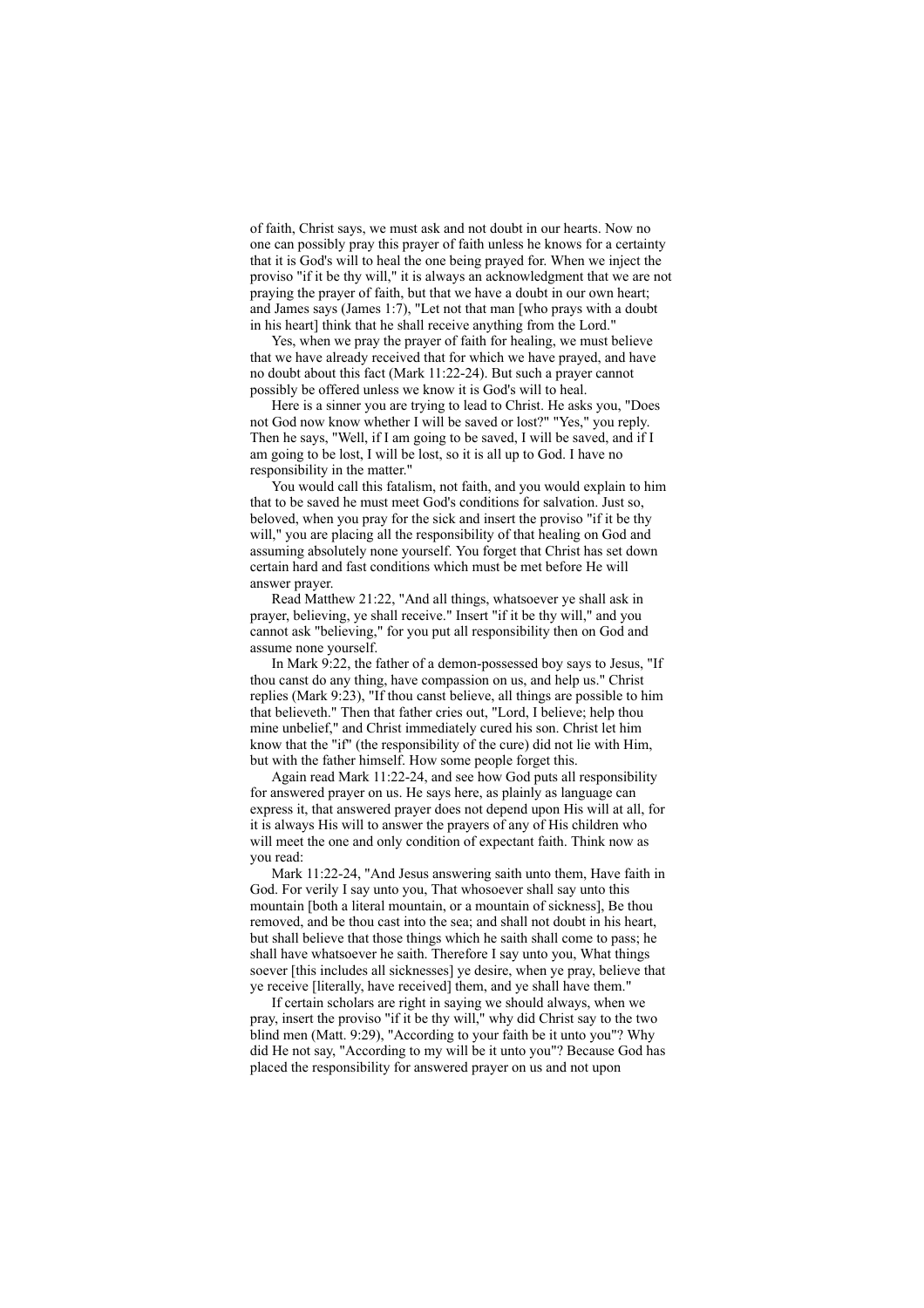Himself. Mark 9:23, "Jesus said unto him [the father of the demonpossessed boy], If thou canst believe, all things are possible to him that believeth."

Here compare two passages of Scripture: (1) First John 5:14, "This is the confidence that we have in him, that, if we ask any thing according to his will, he heareth us." (2) Ephesians 3:20, "Now unto him that is able to do exceeding abundantly above all that we ask or think, according to the power [dunamis, Holy Ghost power] constantly working [present participle] in us."

John asserts that God answers prayer "according to [kata] his will. "Paul asserts that God answers our prayers and gives us far more than we ask "according to [kata] the Holy Ghost power constantly working in us.

" How do we reconcile these assertions? Romans 8:27 gives the explanation, "And he that searcheth the hearts knoweth what is the mind of the Spirit, because the Spirit maketh intercession for the saints according to God" (kata theon, literal reading).

This simply means that it is possible for God's saints to be so controlled by the Holy Ghost in thought, word, and deed that He will control all their prayers, making these harmonize with God's will. John was so controlled, so he says (1 John 3:22), "Whatsoever we ask, we receive of him, because we keep his commandments, and do those things that are pleasing in his sight." Oh, that God would inspire every saint to follow John's example!

Yes, beloved, God has specified certain conditions which we must meet before He "wills" to answer our prayers, but if we refuse to meet these conditions and put all responsibility on Him by inserting "if it be thy will," our prayers will never be answered.

There is a proper time and place to insert "if it be thy will" when we pray. Read James 4:13-15: "Go to now, ye that say, To day or to morrow we will go into such a city, and continue there a year, and buy and sell, and get gain: Whereas ye know not what shall be on the morrow... For that ye ought to say, If the Lord will, we shall live, and do this, or that."

If we are thinking of changing our place of abode and yet are not certain that this change is pleasing to God, we ought to say, "Lord, I would like to move to this other city and do this or that, but perhaps thou dost want me to remain here. Master, I want only to do thy will, so if thou wouldst have me remain here, reveal this fact to me in some way."

This is the only thing to do when we are uncertain of God's will.

Reader, if it were ever God's will that any of His saints should remain sick, would He have given us that great command in James 5:14,15? "Is any sick among you? let him call for the elders of the church; and let them pray over him, anointing him with oil in the name of the Lord: And the prayer of faith shall save the sick [physically sick, as we have proven], and the Lord shall raise him up."

Note the word "let him call for" (proskalesastho). This is the 1st Aorist, imperative, middle of proskaleo, I call. In the middle voice this word means "to call or summon for one's own benefit or aid." The Aorist imperative demands immediate action. It demands that the command be executed and be made a past event at once.

Here, then, we have a direct command from God Himself that every saint, when sick, should at once call to his aid the elders of the Church, and just as direct a command (imperative, Aorist) that the elders should pray over the sick person, having first anointed him with oil in the Name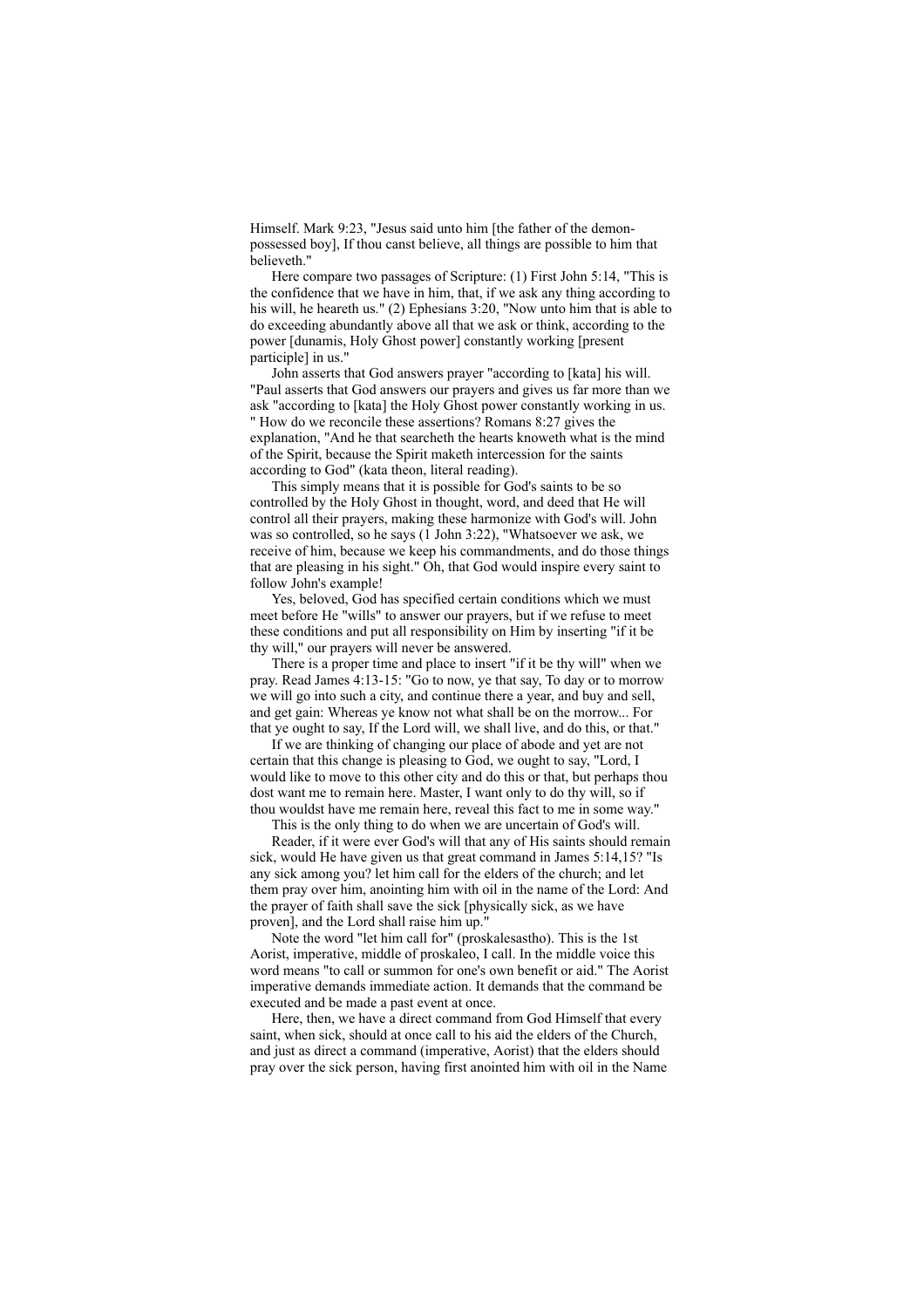#### of the Lord.

Now some of us are fully persuaded that, if it were ever God's will that His saints should remain sick, in place of here saying, "And the prayer of faith shall save the sick, and the Lord shall raise him up," James 5:15 would have read, "And the prayer of faith shall [if it be God's will] save the sick, and the Lord shall [if it be His will] raise him up." Since God did not here insert this proviso when giving us this gracious command, why should we insert it?

Remember John 15:7 says, "If ye abide in me, and my words abide in you, ye shall ask what ye will, and it shall be done unto you." Note, Christ here asserts that if we abide in Him and His words abide in us, we can then ask whatever we will, and it shall be done unto us.

Then under certain conditions, Christ here declares, we can all have whatever we will when we pray, and we do not need to insert the proviso "if it be thy will.'"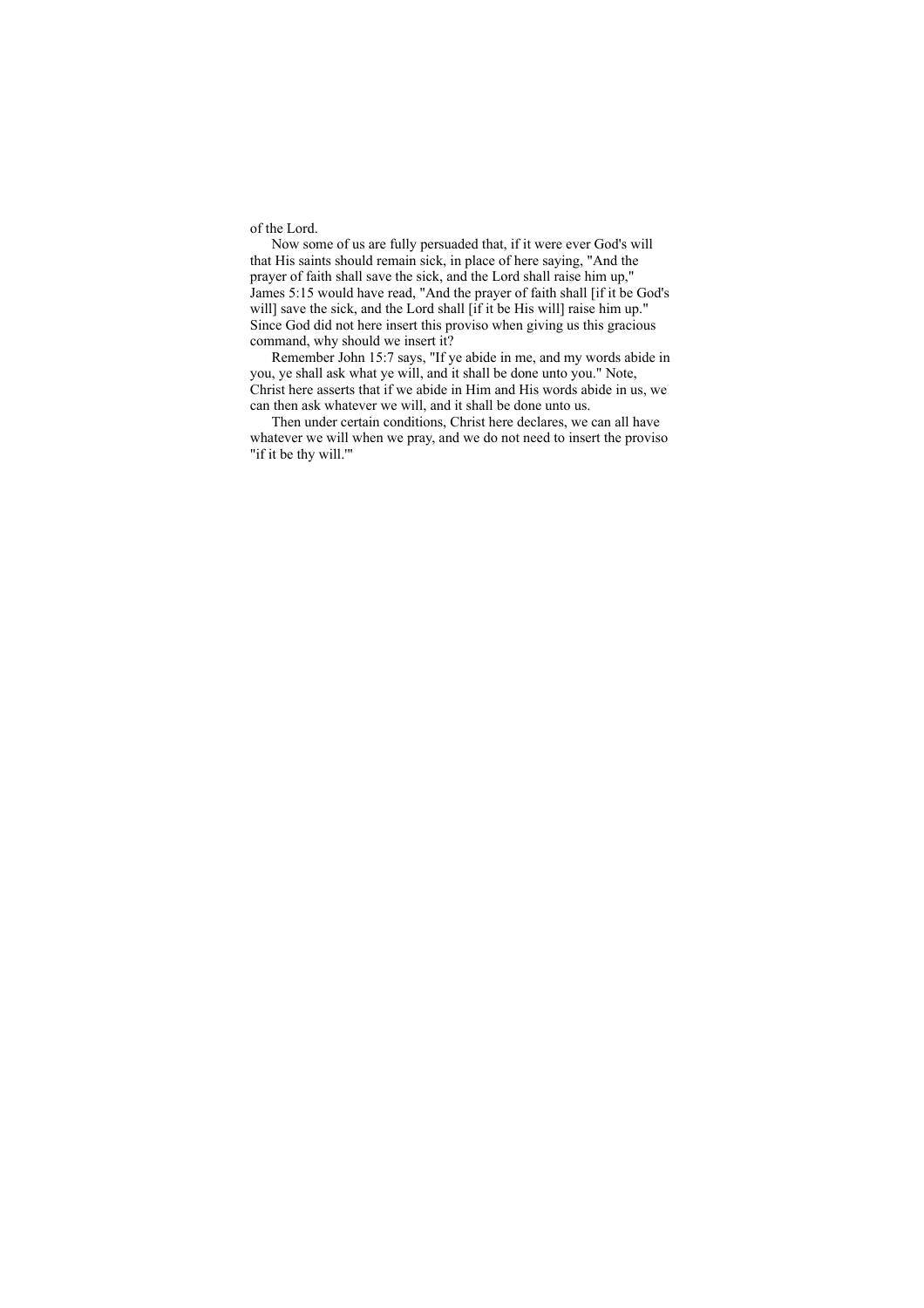## Division V

#### Some Closing Remarks

In closing, we desire to declare, on the authority of God's Word, that there is bodily healing for every saint who will meet the conditions for answered prayer, because Christ died for our sicknesses just as He died for our sins. (See pages 10-35.)

All who deny that healing is in the Atonement forget the words of Peter. First Peter 2:24, "... by whose stripes [bruise] ye were healed [iathete]." This Greek word iathete (ye were healed) is the 1st Aorist passive, 2nd person plural of the deponent verb iaomai, a word that always in the New Testament refers to physical healing.

But why is the Aorist tense used here, "By whose bruise ye were healed"? The Aorist is here used for the very same reason that it is used in Romans 5:6, "For when we were yet without strength, in due time Christ died [apethanen] for the ungodly." Here the Aorist tense, apethanen (2nd Aorist, 3rd singular of apothnesko, I die), brings out the great truth that Christ died once for all to save sinners. We see the same truth brought out by the Aorist tense in First Corinthians 15:3, ". . . Christ died [apethanen] for our sins according to the scriptures." Apethanen, died, is 2nd Aorist, 3rd singular of apothnesko, I die, and brings out the thought of something fully completed in the past. We see this same great truth, that Christ died once for all for our sins, in Revelation 5:9, ". . . for thou wast slain [esphages — 2nd Aorist of sphazo, I slay], and hast redeemed [egorasas, 1st Aorist of agorazo] us to God by thy blood."

In all these cases, the use of the Aorist tense brings out the great truth that when Christ died for our sins, He died once for all: His redemptive work was then completed forever. Now this is the exact meaning of the Aorist in First Peter 2:24, ". . . by whose bruise ye were physically healed [iathete]."

The use of the Aorist tense in Romans 5:6, First Corinthians 15:3, Revelation 5:9, and elsewhere where Christ's redemptive work is spoken of proves that He has now made it possible for every sinner to be saved who will meet the needful conditions. And the use of the Aorist tense (iathete) in First Peter 2:24 proves that by His redemptive work He has, in the very same way, made it possible for every sick person to be healed who will meet the needful conditions for praying the prayer of faith.

Yes, the use of the Aorist tense iathete (ye were physically healed) in First Peter 2:24 expresses the glorious truth that Christ has made the very same provision to heal our body as to save our soul.

Here recall Christ's own words again:

Matthew 21:22, "And all things, whatsoever ye shall ask in prayer, believing, ye shall receive." Reader, does "all things, whatsoever" include your sickness? Yes.

Mark 9:23, "Jesus said unto him [the father of the demon-possessed boy], If thou canst believe, all things are possible to him that believeth." Reader, does "all things" here include your sickness? Yes.

Mark 11:24, "Therefore I say unto you, What things soever ye desire, when ye pray, believe that ye receive [or have received] them, and ye shall have them." Reader, do these words "What things soever ye desire, when ye pray" include your sickness? Yes.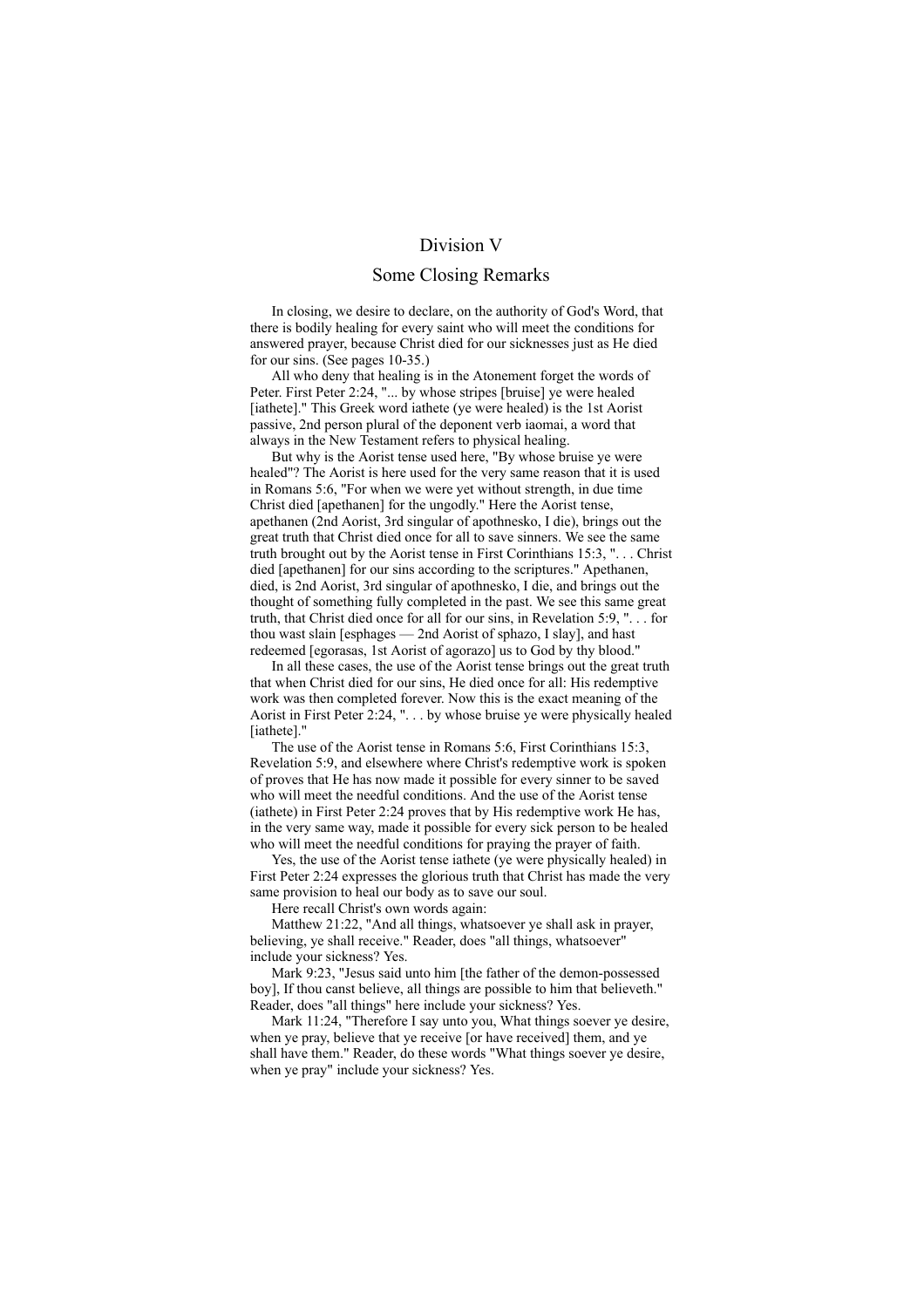John 15:7, "If ye abide in me, and my words abide in you, ye shall ask what ye will, and it shall be done unto you."

Reader, do these words "Ye shall ask what ye will, and it shall be done unto you" include your sickness? Most assuredly, if only you will meet the conditions laid down. When you do meet these conditions of John 15:7, and the Holy Ghost is controlling you in thought, word and deed, a spirit of praise, thanksgiving, and joy will dominate you. "The joy of the Lord" will then be your strength.

Praise God, His promises are sure, and He is able to meet our every need.

#### **A STARTLING QUESTION**

Why is it that far more souls today are being won to Christ by the evangelists who believe that James 5:14 is a command of God to be obeyed by all saints than by any other evangelists? This is a startling fact.

In one three-week campaign where the sick were being anointed and prayed for, the writer saw from 500 to 1,000 souls coming to God night after night. In one meeting, in a Chinese theater, the evangelist preached to 900 heathen Chinese through an interpreter, and 400 of them came to God and were wonderfully saved. The Holy Ghost was there with tremendous convicting power. Then followed the most remarkable healing service we have ever witnessed. Blind eyes were opened; deaf ears were unstopped; goiters melted away; and all kinds of diseases were healed by the mighty power of God.

The interpreter's wife, who had been brought in on a stretcher dying of tuberculosis, was anointed and prayed for and was completely healed. She is perfectly well today after seven years.

Many splendid Bible teachers and preachers are today bitterly opposing all evangelists who "anoint with oil" pray for the sick in public, as Christ and His disciples used to do.

Christ preached and healed in public. See Matthew 8:16; Matthew 9:35; and Mark 1 and 2. All Christ's miracles were wrought in public. Christ told His disciples to preach and heal in public (Matt. 10:6-8). Christ commanded "the Seventy" to preach and heal in public (Luke 10:1-12). Peter and John healed in public (Acts 3:6-11). Paul preached and healed in public (Rom. 15:18,19).

Can you find anything in the Word forbidding men to preach and pray for the sick in public? No. Then let us be careful how we criticize these servants of God, for Bible teachers and evangelists who have bitterly opposed this movement have become harsh and have lost their soul-winning power. They seem to have grieved the Holy Ghost.

Yes, each of these much-maligned evangelists who prays publicly for the sick is today winning far more souls to God each year than all his opponents combined.

Soul-winning, remember, is not the work of man, but of God; so when God is thus blessing these evangelists who pray for the sick according to James 5:14, we are forced to the conclusion that these are the men most honored by the blessed Holy Spirit, because they are living nearest to the center of God's will and are obeying His Word as other evangelists are not.

Ephesians 3:20, "Now unto him that is able to do exceeding abundantly above all that we ask or think, according to the power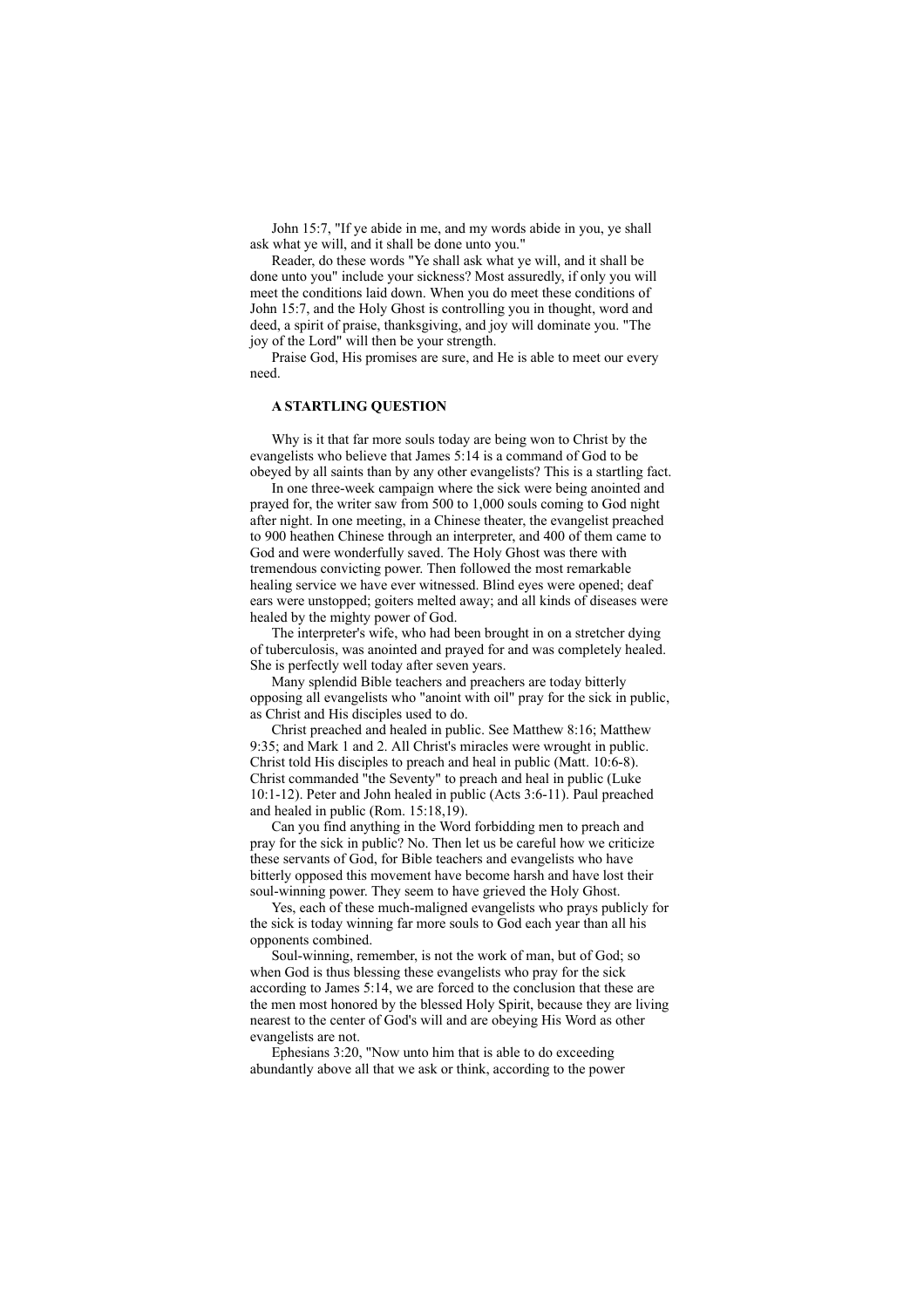[dunamis, Holy Ghost power] that is constantly working in us [exact meaning here of present participle]," *etc.*

Reader, to what extent is the Holy Spirit constantly working in you? The answer to this question will determine the measure of your usefulness to God. Remember, it is written (Zech. 4:6), "Not by might, nor by power, but by my spirit, saith the Lord of hosts."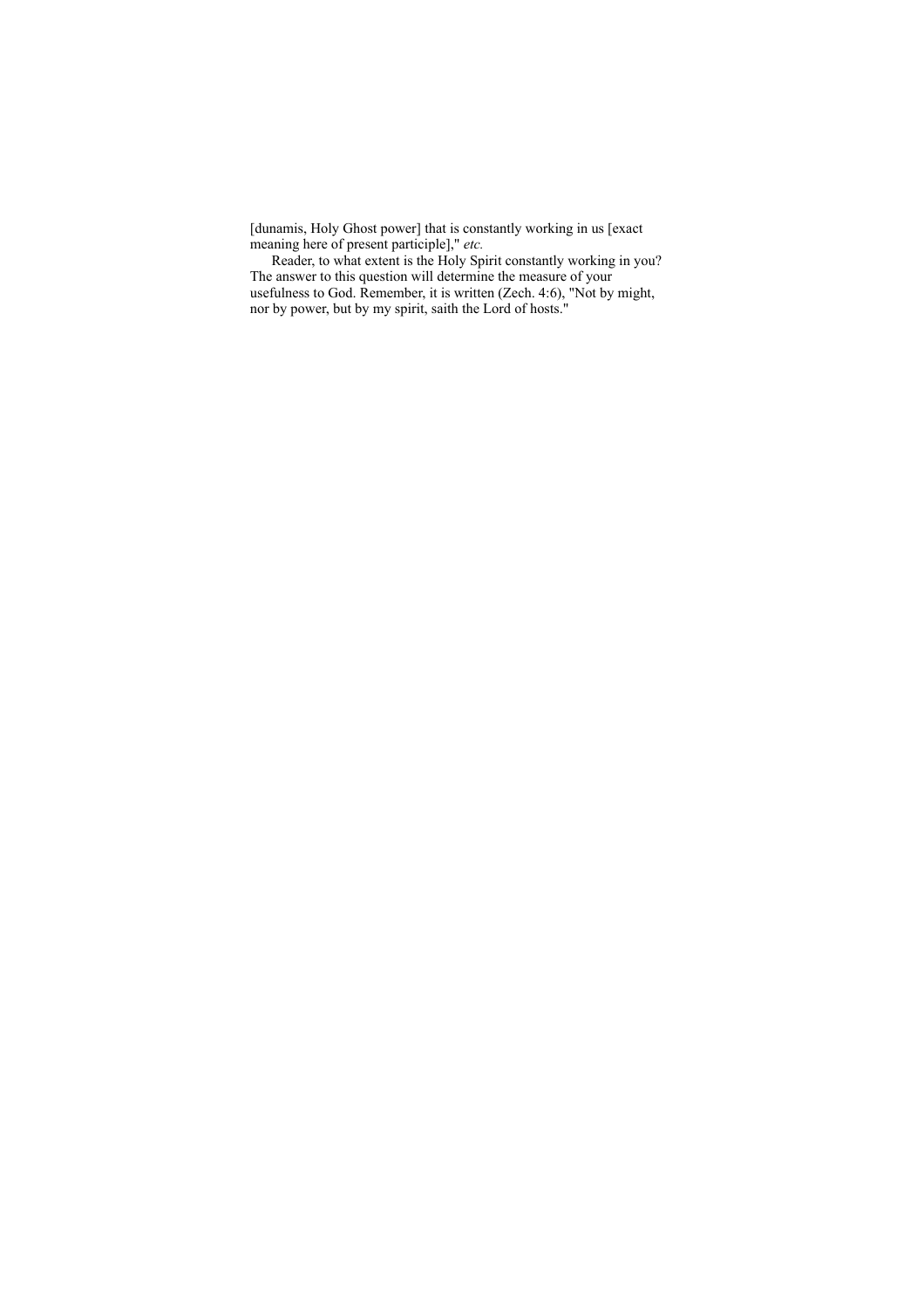## **Addenda Notes**

I. From page 19. This is exactly what we should expect, for Mark 16:20 declares that after Christ ascended to heaven and sat on the right hand of God, the disciples went forth and preached everywhere, the Lord constantly working in conjunction with them (sunergountos), and confirming His Word with signs following. This is the exact translation of sunergountos, the present participle,

genitive, of sunergeo (I work in conjunction with).

Since Mark here emphatically asserts that Christ, after He had ascended to God's right hand, did still continue to constantly work in conjunction with His disciples (the exact meaning here of the present participle), and so caused miracles to happen, why should we not believe him?

II. From page 32. Listen to Ephesians 1:14, "Which [the Spirit] is the earnest of our inheritance until the redemption [apolutrosis] of the purchased possession." Paul here declares that we have already been purchased, the price for our redemption has been paid, but we are not yet free from the consequences of our former sinful state. This complete and final future freedom Paul here terms our apolutrosis.

III. From page 81. Was Christ in any doubt concerning God's will when He said in the garden, "Nevertheless not my will, but thine be done"? No! He knew that He had come to this world as God's sinless Lamb to die for man's sin.

In the following passages He declares over and over again that He must die and rise again the third day. See Matthew 20:18 and 19; Mark 8:31, 9:31, and 10:34; Luke 18:32 and 33, 24:45 and 46; and John 2:19- 22 and 6:51. These passages, together with Acts 2:23, prove that Christ well knew it was the Father's will that He should die on the cross. When, however, He faced the awful agony of that Roman flogging and the physical suffering of the crucifixion, His human nature revolted, and, seeing this, Satan urged Him not to carry out His Father's will. Remember, Christ was tempted in all points "like as we are, yet without sin" (Heb. 4:15). By the power of the Holy Ghost, He conquered Satan and cried out, "Not my will, but thine be done," but He well knew it was God's will that He should die.

In the face of this fact, it is perfectly absurd to teach that all Christians today should pray, as Christ prayed in the garden, "Nevertheless not my will, but thine be done." He never had a doubt regarding God's will.

When Bible teachers assert that all true prayer must include the proviso, "if it be thy will," what will such teachers do with God's own declaration in Isaiah 45:11? "For thus saith the Lord God, the Holy One of Israel. . . enquire of me concerning my sons, and concerning the works of my hands command me" (Septuagint).

Is man the work of God's hands? Yes. Then God here says, "Concerning the works of my hands command me"? One thing is certain,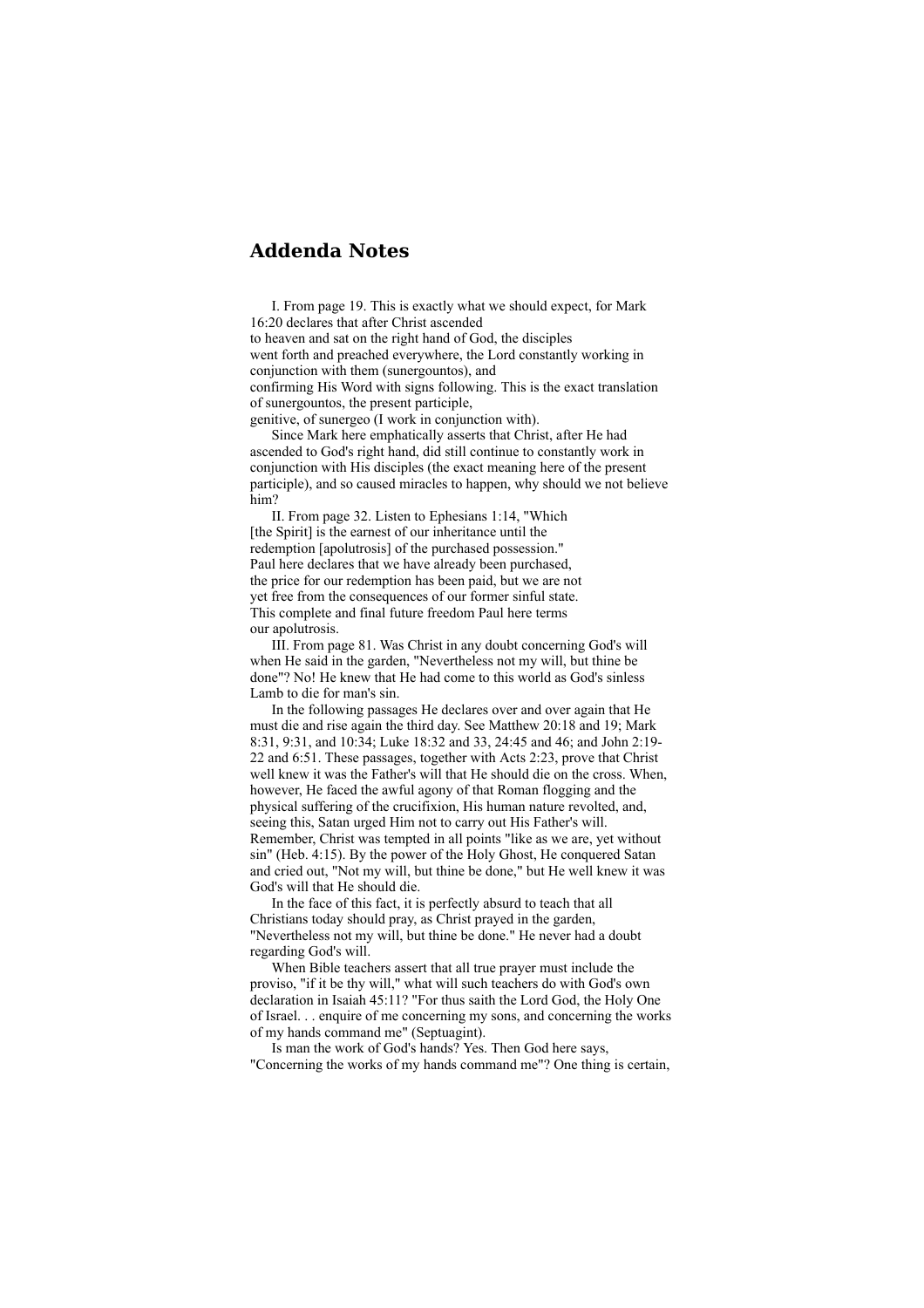Isaiah 45:11 can never mean anything to the timid saint who always prays with the proviso "if it be thy will." Such persons will never even desire sufficient faith to act as God commands all His saints to act in Isaiah 45:11.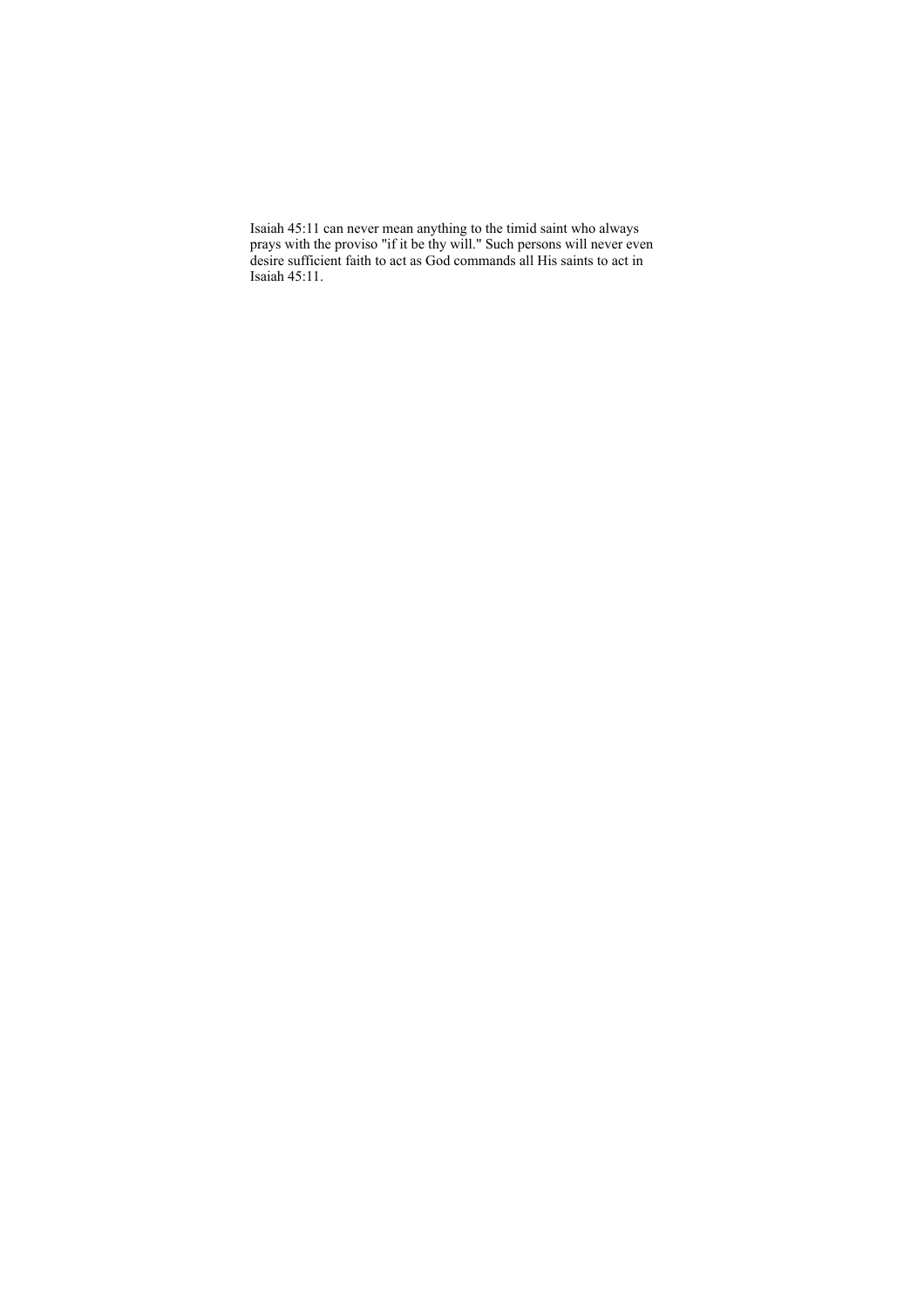## Books By Kenneth E. Hagin

\*Redeemed From Poverty, Sickness and Spiritual Death \*What Faith Is \*Seven Vital Steps To Receiving the Holy Spirit \*Right and Wrong Thinking Prayer Secrets \*'Authority of the Believer (foreign only) \*How To Turn Your Faith Loose The Key to Scriptural Healing Praying To Get Results The Present-Day Ministry of Jesus Christ The Gift of Prophecy Healing Belongs to Us The Real Faith \*The Interceding Christian How You Can Know the Will of God Man on Three Dimensions The Human Spirit Turning Hopeless Situations Around Casting Your Cares Upon the Lord Seven Steps for Judging Prophecy The Origin and Operation of Demons Demons and How To Deal With Them Ministering to the Oppressed Bible Answers to Man's Questions on Demons Faith Food for Autumn Faith Food for Winter Faith Food for Spring Faith Food for Summer \*The New Birth \*Why Tongues? \*In Him \*God's Medicine \*You Can Have What You Say How To Write Your Own Ticket With God *Don't Blame God* Words Plead Your Case \*How To Keep Your Healing Laying on of Hands A Better Covenant Having Faith in Your Faith Five Hindrances to Growth in Grace Why Do People Fall Under the Power? The Bible Way To Receive the Holy Spirit Godliness Is Profitable I Went to Hell Three Big Words Obedience in Finances His Name Shall Be Called Wonderful Paul's Revelation: The Gospel of Reconciliation How To Walk in Love The Precious Blood of Jesus Love Never Fails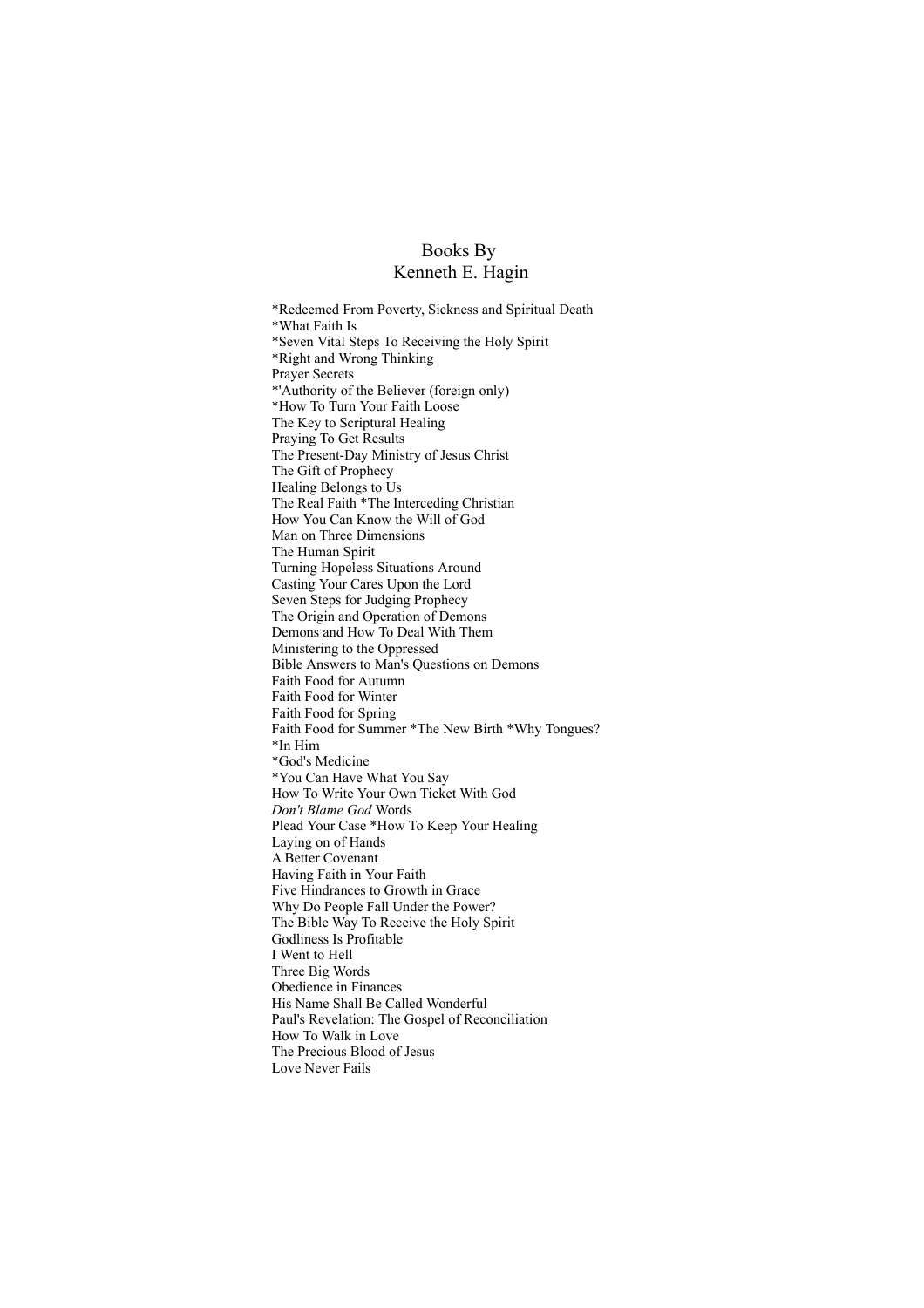How God Taught Me About Prosperity Learning To Forget The Coming Restoration The Gifts and Calling of God Signs of the Times Learning To Flow With the Spirit of God The Glory of God Hear and Be Healed Knowing What Belongs to Us \*New Thresholds of Faith \*Prevailing Prayer to Peace Concerning Spiritual Gifts Bible Faith Study Course Bible Prayer Study Course The Holy Spirit and His Gifts \*The Ministry Gifts (Study Guide) Seven Things You Should Know About Divine Healing El Shaddai Zoe: The God-Kind of Life A Commonsense Guide to Fasting Must Christians Suffer? The Woman Question The Believer's Authority Ministering to Your Family What To Do When Faith Seems Weak and Victory Lost The Name of Jesus Growing Up, Spiritually Bodily Healing and the Atonement Exceedingly Growing Faith Understanding the Anointing I Believe in Visions Understanding How To Fight the Good Fight of Faith The Art of Intercession Plans, Purposes, and Pursuits How You Can Be Led by the Spirit of God A Fresh Anointing

#### **BOOKS BY KENNETH HAGIN JR**

"Man's Impossibility — God's Possibility Because of Jesus The Key to the Supernatural \*Faith Worketh by Love Blueprint for Building Strong Faith \*Seven Hindrances to Healing \*The Past Tense of God's Word How To Make the Dream God Gave You Come True Faith Takes Back What the Devil's Stolen "The Prison Door Is Open — What Are You Still Doing Inside?" Itching Ears Where Do We Go From Here? How To Be a Success in Life Get Acquainted With God